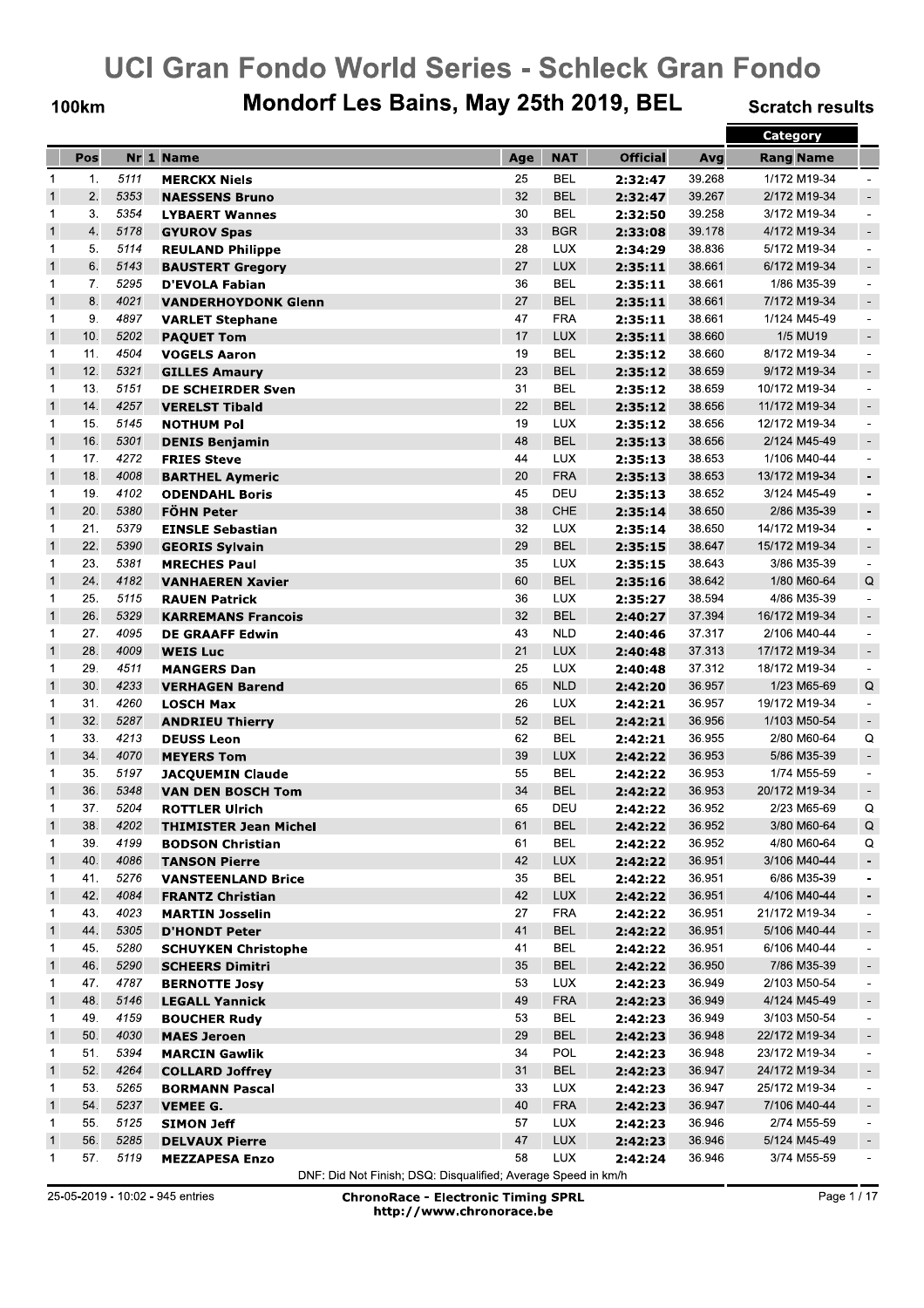**100km** 

## Mondorf Les Bains, May 25th 2019, BEL

**Scratch results** 

|                |      |      |                               |            |            |                 |        | Category         |                          |
|----------------|------|------|-------------------------------|------------|------------|-----------------|--------|------------------|--------------------------|
|                | Pos  |      | Nr 1 Name                     | Age        | <b>NAT</b> | <b>Official</b> | Avg    | <b>Rang Name</b> |                          |
| 1              | 58.  | 4664 | <b>BENTNER Paul</b>           | 42         | <b>LUX</b> | 2:42:24         | 36.944 | 8/106 M40-44     |                          |
| $\overline{1}$ | 59.  | 4027 | <b>MESOTTEN Tijl</b>          | 28         | <b>BEL</b> | 2:42:28         | 36.927 | 26/172 M19-34    | $\overline{\phantom{a}}$ |
| 1              | 60.  | 5341 | <b>DEPASSE Marc</b>           | 55         | <b>BEL</b> | 2:42:29         | 36.925 | 4/74 M55-59      | $\blacksquare$           |
| $\mathbf{1}$   | 61.  |      | 4056 F MYLKA Alina            | 35         | POL        | 2:42:29         | 36.925 | 1/14 F35-39      | Q                        |
| 1              | 62.  | 4061 | <b>FRANÇOIS Jean-Philippe</b> | 37         | <b>FRA</b> | 2:42:30         | 36.923 | 8/86 M35-39      | $\overline{\phantom{a}}$ |
| $\mathbf{1}$   | 63.  | 5103 | <b>DECKER Nicolas</b>         | 33         | <b>BEL</b> | 2:42:31         | 36.918 | 27/172 M19-34    | $\overline{\phantom{a}}$ |
| 1              | 64.  | 4123 | <b>JACQUEMART Pascal</b>      | 47         | <b>FRA</b> | 2:42:33         | 36.910 | 6/124 M45-49     | $\overline{\phantom{a}}$ |
| $\mathbf{1}$   | 65.  | 4096 | <b>KORNELIS Stefan</b>        | 43         | <b>LUX</b> | 2:42:34         | 36.905 | 9/106 M40-44     | $\blacksquare$           |
| 1              | 66.  | 5323 | <b>DOYE Eric</b>              | 57         | <b>BEL</b> | 2:42:37         | 36.896 | 5/74 M55-59      | $\blacksquare$           |
| $\mathbf{1}$   | 67.  | 5302 | <b>FUDVOYE Laurent</b>        | 34         | <b>BEL</b> | 2:42:50         | 36.846 | 28/172 M19-34    | $\overline{\phantom{a}}$ |
| 1              | 68.  | 4007 | <b>HUBERT Scott</b>           | 20         | <b>LUX</b> | 2:43:03         | 36.797 | 29/172 M19-34    | $\overline{\phantom{a}}$ |
| $\mathbf{1}$   | 69.  |      | 4037 F BORGERS Julie          | 30         | <b>BEL</b> | 2:43:03         | 36.796 | 1/50 F19-34      | Q                        |
| 1              | 70.  | 4111 | <b>GUYOT Christophe</b>       | 45         | <b>FRA</b> | 2:43:32         | 36.688 | 7/124 M45-49     | $\blacksquare$           |
| $\mathbf{1}$   | 71.  | 4043 | <b>RAACH Jeff</b>             | 32         | <b>LUX</b> | 2:43:34         | 36.682 | 30/172 M19-34    | $\overline{\phantom{a}}$ |
| 1              | 72.  | 5312 | <b>JUNG Dominic</b>           | 36         | <b>GER</b> | 2:45:22         | 36.281 | 9/86 M35-39      | $\blacksquare$           |
| $\mathbf{1}$   | 73.  |      | 5239 F VAN WERSCH Anna        | 18         | <b>NLD</b> | 2:47:11         | 35.886 | 1/4 FU19         | $\overline{\phantom{a}}$ |
| 1              | 74.  |      | 4081 F EVRARD Sophie          | 41         | <b>FRA</b> | 2:47:11         | 35.885 | 1/20 F40-44      | Q                        |
| $\mathbf{1}$   | 75.  |      | 4039 F VERHAGEN Alicja        | 31         | <b>NLD</b> | 2:47:12         | 35.884 | 2/50 F19-34      | Q                        |
| 1              | 75.  | 4776 | <b>SCHENER Antoine</b>        | 51         | <b>BEL</b> | 2:47:12         | 35.884 | 4/103 M50-54     | $\blacksquare$           |
| $\mathbf{1}$   | 77.  | 5297 | <b>MACINOT Flavien</b>        | 29         | <b>FRA</b> | 2:47:12         | 35.884 | 31/172 M19-34    | $\blacksquare$           |
| 1              | 78.  | 4238 | <b>SIGUENZA Bernard</b>       | 66         | <b>FRA</b> | 2:47:12         | 35.883 | 3/23 M65-69      | Q                        |
| $\mathbf{1}$   | 79.  | 4136 | <b>COIBION Thierry</b>        | 49         | <b>BEL</b> | 2:47:12         | 35.883 | 8/124 M45-49     | $\blacksquare$           |
| 1              | 80.  | 5190 | <b>GUIRCHE Etienne</b>        | 43         | BEL        | 2:47:12         | 35.883 | 10/106 M40-44    | $\blacksquare$           |
| $\mathbf{1}$   | 81.  | 4792 | <b>DIVOY Yves</b>             | 54         | <b>BEL</b> | 2:47:12         | 35.882 | 5/103 M50-54     | $\blacksquare$           |
| 1              | 82.  | 5273 | <b>SANTOS Luis</b>            | 43         | PRT        | 2:47:12         | 35.882 | 11/106 M40-44    | $\blacksquare$           |
| $\mathbf{1}$   | 82.  | 5306 | <b>THIBAUT Steven</b>         | 34         | <b>LUX</b> | 2:47:12         | 35.882 | 32/172 M19-34    | $\blacksquare$           |
| 1              | 84.  | 5156 | <b>BRUYNINCKX Jonathan</b>    | 33         | BEL        | 2:47:13         | 35.881 | 33/172 M19-34    | $\overline{\phantom{a}}$ |
| $\mathbf{1}$   | 85.  | 4728 | <b>APS Damien</b>             | 47         | <b>FRA</b> | 2:47:13         | 35.881 | 9/124 M45-49     | $\sim$                   |
| 1              | 86.  | 5279 | <b>CLIJNEN Kris</b>           | 41         | BEL        | 2:47:13         | 35.880 | 12/106 M40-44    | $\blacksquare$           |
| $\mathbf{1}$   | 87.  | 5358 | <b>KARL David</b>             | 26         | <b>DEU</b> | 2:47:13         | 35.880 | 34/172 M19-34    |                          |
| 1              | 88.  | 4028 | <b>FREY Constantin</b>        | 28         | DEU        | 2:47:13         | 35.880 | 35/172 M19-34    | $\blacksquare$           |
| $\mathbf{1}$   | 89.  | 4035 | <b>SZEWCZYK Mateusz</b>       | 30         | <b>POL</b> | 2:47:13         | 35.879 | 36/172 M19-34    | $\blacksquare$           |
| 1              | 90.  | 5148 | <b>FISCH Roland</b>           | 46         | DEU        | 2:47:13         | 35.879 | 10/124 M45-49    | $\overline{\phantom{a}}$ |
| $\mathbf{1}$   | 91.  | 4280 | <b>PINO Marco</b>             | 54         | <b>ITA</b> | 2:47:14         | 35.877 | 6/103 M50-54     | $\overline{\phantom{a}}$ |
| 1              | 92.  | 5303 | <b>BAUKA Daniel</b>           | 43         | DEU        | 2:47:14         | 35.876 | 13/106 M40-44    | $\overline{\phantom{a}}$ |
| $\mathbf{1}$   | 92.  | 5309 | <b>MALLEVAT Anton</b>         | 25         | <b>BEL</b> | 2:47:14         | 35.876 | 37/172 M19-34    | $\overline{\phantom{a}}$ |
| 1              | 94.  | 5155 | <b>VAN ISTERDAEL Tom</b>      | 37         | BEL        | 2:47:15         | 35.872 | 10/86 M35-39     | $\overline{\phantom{a}}$ |
| $\mathbf{1}$   | 95.  |      | 4101 F BÄCHLE Iris            | ${\bf 44}$ | <b>DEU</b> | 2:47:17         | 35.866 | 2/20 F40-44      | $\mathsf Q$              |
| 1              | 96.  |      | 4002 F BERTON Nina            | 18         | LUX        | 2:47:17         | 35.865 | 2/4 FU19         | $\sim$                   |
| $\mathbf{1}$   | 97.  | 4220 | <b>KIELE Ulrich</b>           | 63         | DEU        | 2:47:35         | 35.800 | 5/80 M60-64      | Q                        |
| 1              | 98.  | 5198 | <b>PAILHE Laurent</b>         | 48         | <b>BEL</b> | 2:47:36         | 35.797 | 11/124 M45-49    | $\overline{\phantom{a}}$ |
| $\overline{1}$ | 99.  | 4040 | <b>SEIL Pascal</b>            | 32         | <b>LUX</b> | 2:47:36         | 35.796 | 38/172 M19-34    | $\overline{\phantom{a}}$ |
| $\mathbf{1}$   | 100. | 5299 | <b>GIET Stephan</b>           | 54         | BEL        | 2:47:37         | 35.796 | 7/103 M50-54     | $\overline{\phantom{a}}$ |
| $\overline{1}$ | 101. | 4886 | <b>MICHAEL Bodart</b>         | 41         | <b>BEL</b> | 2:47:37         | 35.795 | 14/106 M40-44    | $\overline{\phantom{a}}$ |
| $\mathbf{1}$   | 102. | 4546 | <b>ALBERS Benjamin</b>        | 30         | DEU        | 2:47:37         | 35.795 | 39/172 M19-34    | $\overline{\phantom{a}}$ |
| $\mathbf{1}$   | 103. |      | 4015 F HOUOT Nolwenn          | 25         | <b>FRA</b> | 2:47:37         | 35.795 | 3/50 F19-34      | $\mathsf Q$              |
| 1              | 104. | 5298 | <b>MOISE Mathieu</b>          | 39         | <b>LUX</b> | 2:47:37         | 35.794 | 11/86 M35-39     | $\overline{\phantom{a}}$ |
| $\mathbf{1}$   | 105. | 4032 | <b>DAVID Gilles</b>           | 29         | <b>LUX</b> | 2:47:37         | 35.794 | 40/172 M19-34    | $\overline{\phantom{a}}$ |
| $\mathbf{1}$   | 106. | 4179 | <b>BUBEN Dzmitry</b>          | 60         | <b>BLR</b> | 2:47:37         | 35.794 | 6/80 M60-64      | Q                        |
| $\overline{1}$ | 107. |      | 4005 F TOBIAS Maria Paula     | 19         | <b>MEX</b> | 2:47:37         | 35.793 | 4/50 F19-34      | $\mathsf Q$              |
| $\mathbf{1}$   | 108. |      | 4119 F HOHL Sandra            | 47         | CHE        | 2:47:38         | 35.792 | 1/28 F45-49      | Q                        |
| $\mathbf{1}$   | 109. | 4223 | <b>PERSSON Håkan</b>          | 64         | SWE        | 2:47:38         | 35.792 | 7/80 M60-64      | Q                        |
| $\mathbf{1}$   | 110. |      | 5496 F ZAVA Allison           | 32         | BEL        | 2:47:38         | 35.791 | 5/50 F19-34      | Q                        |
| $\mathbf{1}$   | 111. | 4054 | <b>KRCH Joe</b>               | 35         | <b>LUX</b> | 2:47:38         | 35.790 | 12/86 M35-39     | $\overline{\phantom{a}}$ |
| $\mathbf{1}$   | 112. | 5296 | <b>KOHNEN Michel</b>          | 54         | <b>LUX</b> | 2:47:38         | 35.789 | 8/103 M50-54     | $\overline{\phantom{a}}$ |
| $\mathbf{1}$   | 113. | 5343 | <b>DA SILVA Luis</b>          | 46         | <b>LUX</b> | 2:47:39         | 35.786 | 12/124 M45-49    | $\overline{\phantom{a}}$ |
| $\overline{1}$ | 114. | 5318 | <b>KERFS Frederik</b>         | 32         | <b>BEL</b> | 2:47:39         | 35.786 | 41/172 M19-34    |                          |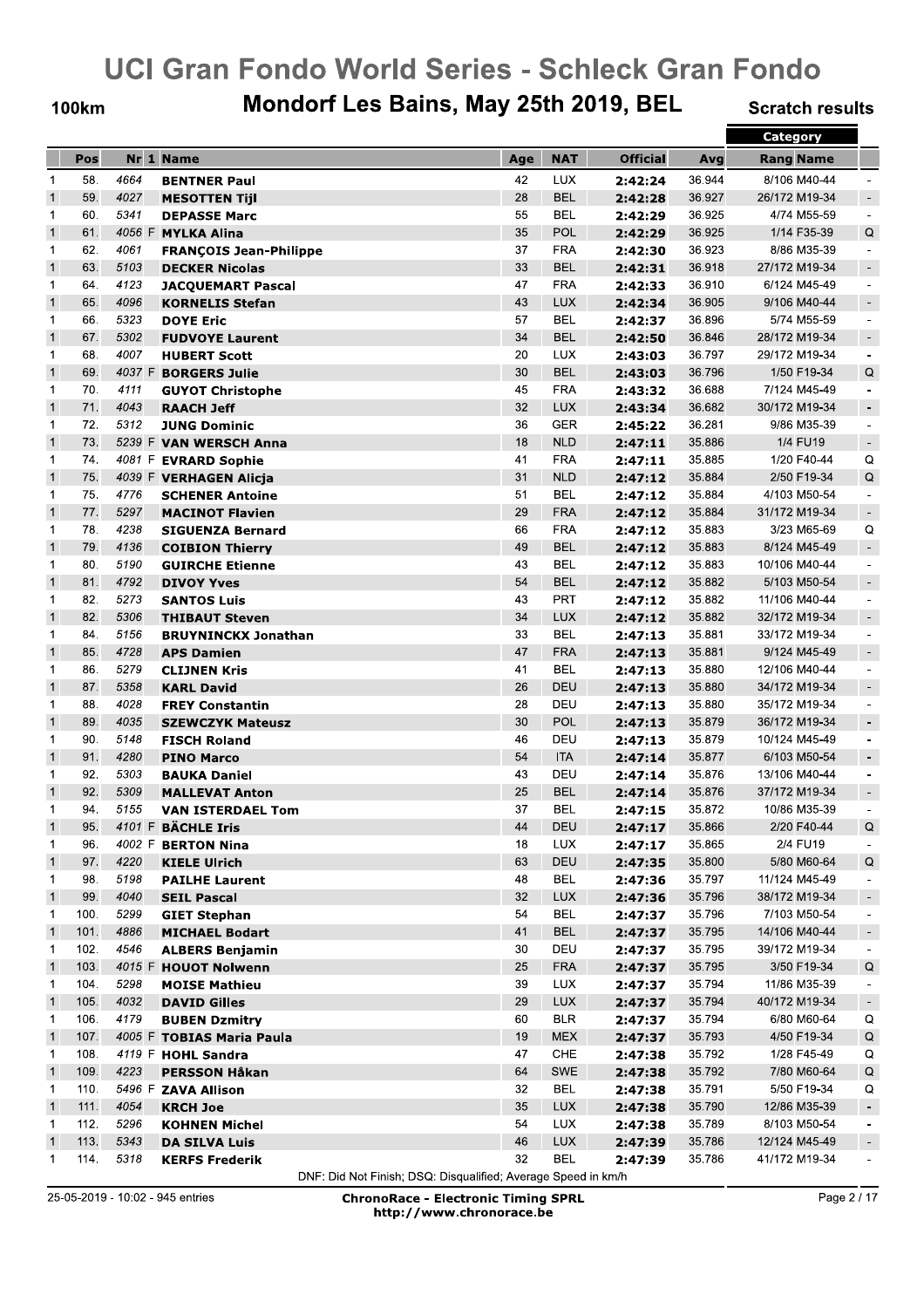**100km** 

## Mondorf Les Bains, May 25th 2019, BEL

**Scratch results** 

|                               |      |        |                                                      |     |            |                 |        | <b>Category</b>  |                          |
|-------------------------------|------|--------|------------------------------------------------------|-----|------------|-----------------|--------|------------------|--------------------------|
|                               | Pos  |        | Nr 1 Name                                            | Age | <b>NAT</b> | <b>Official</b> | Avg    | <b>Rang Name</b> |                          |
| $\mathbf 1$                   | 115. |        | 4269 F KOLWEYH Amelie                                | 40  | DEU        | 2:47:40         | 35.784 | 3/20 F40-44      | Q                        |
| $\overline{1}$                | 116. | 5357   | <b>DIEPVINTS Yves</b>                                | 53  | <b>BEL</b> | 2:47:42         | 35.777 | 9/103 M50-54     | $\sim$                   |
| $\mathbf 1$                   | 117. | 5372   | <b>CHRISTOPHE Julien</b>                             | 38  | <b>FRA</b> | 2:47:45         | 35.765 | 13/86 M35-39     | $\overline{\phantom{a}}$ |
| $\overline{1}$                | 118. | 4650   | <b>PALM Mario</b>                                    | 40  | <b>BEL</b> | 2:47:46         | 35.764 | 15/106 M40-44    | $\overline{\phantom{a}}$ |
| $\mathbf 1$                   | 119. | 5275   | <b>HERIN Fredéric</b>                                | 44  | <b>BEL</b> | 2:47:46         | 35.762 | 16/106 M40-44    | $\overline{\phantom{a}}$ |
| $\mathbf{1}$                  | 120. |        | 4259 F VACHOVA Petra                                 | 25  | <b>CZE</b> | 2:47:46         | 35.762 | 6/50 F19-34      | Q                        |
| 1                             | 121. | 5286   | <b>DHAEZE Ronnie</b>                                 | 40  | <b>BEL</b> |                 | 35.760 | 17/106 M40-44    | $\overline{\phantom{a}}$ |
| $\mathbf{1}$                  | 122. | 4273   |                                                      | 47  | <b>LUX</b> | 2:47:47         | 35.683 | 13/124 M45-49    |                          |
|                               | 123. | 4177   | <b>CRAENEN Piet</b><br><b>FERNÁNDEZ ALONSO Pedro</b> | 58  | <b>BEL</b> | 2:48:08         | 35.413 |                  | $\overline{\phantom{a}}$ |
| $\mathbf 1$<br>$\overline{1}$ | 124. | 4234   |                                                      | 65  | <b>BEL</b> | 2:49:25         |        | 6/74 M55-59      | $\blacksquare$           |
|                               | 125. |        | <b>WILLEMS Karel</b>                                 |     |            | 2:49:25         | 35.413 | 4/23 M65-69      | $\mathsf Q$              |
| $\mathbf 1$                   |      | 4239   | <b>VAN LOON Dingeman</b>                             | 66  | <b>NLD</b> | 2:49:25         | 35.413 | 5/23 M65-69      | Q                        |
| $\mathbf{1}$                  | 126. | 4185   | <b>SMITS René</b>                                    | 60  | <b>NLD</b> | 2:49:25         | 35.412 | 8/80 M60-64      | Q                        |
| $\mathbf 1$                   | 127. | 4104   | <b>PEREIRA Daniel</b>                                | 45  | <b>LUX</b> | 2:49:26         | 35.412 | 14/124 M45-49    | $\blacksquare$           |
| $\mathbf{1}$                  | 128. | 4214   | <b>KLINCKER Jean</b>                                 | 62  | <b>LUX</b> | 2:49:26         | 35.411 | 9/80 M60-64      | Q                        |
| 1                             | 129. | 4282   | <b>BOEN Rudy</b>                                     | 56  | <b>BEL</b> | 2:49:26         | 35.411 | 7/74 M55-59      | $\sim$                   |
| $\overline{1}$                | 130. | 5384   | <b>MCMILLAN Ewen</b>                                 | 42  | <b>ENG</b> | 2:49:26         | 35.410 | 18/106 M40-44    | $\overline{\phantom{a}}$ |
| $\mathbf{1}$                  | 131. | 5316   | <b>VAN ESBROECK Paul</b>                             | 60  | <b>BEL</b> | 2:49:26         | 35.410 | 10/80 M60-64     | Q                        |
| $\overline{1}$                | 132. | 4889   | <b>SEBASTIEN Losson</b>                              | 42  | <b>FRA</b> | 2:49:26         | 35.410 | 19/106 M40-44    | $\sim$                   |
| 1                             | 133. | 5261   | <b>PASQUON Pascal</b>                                | 58  | <b>FRA</b> | 2:49:26         | 35.410 | 8/74 M55-59      | $\blacksquare$           |
| $\overline{1}$                | 134. | 5245   | <b>HASANOVIC Zikret</b>                              | 45  | <b>LUX</b> | 2:49:26         | 35.410 | 15/124 M45-49    | $\overline{\phantom{a}}$ |
| $\mathbf{1}$                  | 135. | 4747   | <b>DELANGE Frédéric</b>                              | 49  | <b>BEL</b> | 2:49:26         | 35.409 | 16/124 M45-49    | $\sim$                   |
| $\mathbf{1}$                  | 136. | 4224   | <b>DEFERT Jean-Pierre</b>                            | 64  | <b>FRA</b> | 2:49:26         | 35.409 | 11/80 M60-64     | Q                        |
| 1                             | 137. | 4230   | <b>HOLMES John</b>                                   | 65  | <b>GBR</b> | 2:49:27         | 35.408 | 6/23 M65-69      | Q                        |
| $\mathbf{1}$                  | 138. | 4186   | <b>TUBES Andreas</b>                                 | 60  | <b>DEU</b> | 2:49:27         | 35.408 | 12/80 M60-64     | Q                        |
| $\mathbf{1}$                  | 139. | 4231   | <b>MOCQUERY Patrick</b>                              | 65  | <b>FRA</b> | 2:49:28         | 35.405 | 7/23 M65-69      |                          |
| $\overline{1}$                | 140. | 5109   | <b>MICHELY Claude</b>                                | 60  | <b>LUX</b> | 2:49:28         | 35.405 | 13/80 M60-64     | Q                        |
| 1                             | 141. | 4693   | <b>BLEYS Tom</b>                                     | 44  | <b>BEL</b> | 2:49:28         | 35.405 | 20/106 M40-44    | $\overline{\phantom{a}}$ |
| $\overline{1}$                | 142. | 5154   | <b>FENDT Jean-Yves</b>                               | 49  | <b>FRA</b> | 2:49:28         | 35.404 | 17/124 M45-49    | $\overline{\phantom{a}}$ |
| $\mathbf 1$                   | 143. | 4871   | <b>KAES Francois</b>                                 | 32  | <b>LUX</b> | 2:49:31         | 35.395 | 42/172 M19-34    | $\sim$                   |
| $\overline{2}$                | 144. | 4605   | <b>GOERGEN Melvin</b>                                | 36  | <b>LUX</b> | 2:49:39         | 35.365 | 14/86 M35-39     | $\blacksquare$           |
| $\overline{2}$                | 145. | 4003   | <b>ZAITSEV Vasilii</b>                               | 61  | <b>RUS</b> | 2:49:41         | 35.359 | 14/80 M60-64     | Q                        |
| $\overline{2}$                | 146. | 4538   | <b>BODEN Rom</b>                                     | 29  | <b>LUX</b> | 2:49:42         | 35.356 | 43/172 M19-34    | $\blacksquare$           |
| $\overline{c}$                | 147. | 4541   | <b>RODRIGUES Joni</b>                                | 30  | PRT        | 2:49:42         | 35.355 | 44/172 M19-34    | $\blacksquare$           |
| $\overline{2}$                | 148. | 4572   | <b>DECKER Maurice</b>                                | 33  | <b>LUX</b> | 2:49:42         | 35.354 | 45/172 M19-34    | $\overline{\phantom{a}}$ |
| 1                             | 149. | 4109   | <b>HÖHN Martin</b>                                   | 45  | DEU        | 2:49:45         | 35.345 | 18/124 M45-49    | $\blacksquare$           |
| $\overline{1}$                | 150. |        | 4024 F HOUOT Gwenaelle                               | 28  | <b>FRA</b> | 2:49:55         | 35.310 | 7/50 F19-34      | Q                        |
| $\mathbf 1$                   | 151. |        | 4141 F ZINNEN Rita                                   | 50  | BEL        | 2:49:55         | 35.310 | 1/15 F50-54      | Q                        |
| $\mathbf{1}$                  | 152. | 4156   | <b>SCHEEPERS Fred</b>                                | 52  | <b>BEL</b> | 2:49:56         | 35.305 | 10/103 M50-54    | $\sim$                   |
| 1                             | 153. | 4066   | <b>SCHILTZ Olivier</b>                               | 38  | <b>FRA</b> | 2:50:00         | 35.291 | 15/86 M35-39     | $\overline{\phantom{a}}$ |
| $\overline{c}$                | 154. | 4513   | <b>NEISIUS Marc</b>                                  | 25  | <b>LUX</b> | 2:50:28         | 35.197 | 46/172 M19-34    |                          |
| $\mathbf 1$                   | 155. | 5283   | <b>MULOT Olivier</b>                                 | 39  | <b>FRA</b> | 2:50:55         | 35.104 | 16/86 M35-39     |                          |
| $\overline{1}$                | 156. | 5257   | <b>PIROTTE Sebastien</b>                             | 40  | <b>BEL</b> | 2:50:56         | 35.101 | 21/106 M40-44    | $\overline{\phantom{a}}$ |
| 2                             | 157. | 4601   | <b>CASTAN Benjamin</b>                               | 35  | <b>FRA</b> | 2:51:02         | 35.080 | 17/86 M35-39     | $\overline{\phantom{a}}$ |
| $\overline{1}$                | 158. | 5130   | <b>BARTHELEMY Gilles</b>                             | 31  | <b>BEL</b> | 2:52:21         | 34.813 | 47/172 M19-34    | $\overline{\phantom{a}}$ |
| 1                             | 159. | 5124   | <b>KEES Thomas</b>                                   | 56  | DEU        | 2:52:46         | 34.726 | 9/74 M55-59      | $\overline{\phantom{a}}$ |
| $\overline{1}$                | 160. | 5361   | <b>STOFFEL Gilles</b>                                | 43  | <b>LUX</b> | 2:52:46         | 34.726 | 22/106 M40-44    | $\overline{\phantom{a}}$ |
| 1                             | 161. | 4069 F | <b>DUPONT Emmanuelle</b>                             | 39  | <b>FRA</b> | 2:52:47         | 34.723 | 2/14 F35-39      | Q                        |
| $\vert$                       | 162. | 4225   | <b>BOCHINGER Jean Marc</b>                           | 64  | <b>FRA</b> | 2:52:47         | 34.723 | 15/80 M60-64     | Q                        |
| $\mathbf 1$                   | 163. | 4287   | <b>VERCAMMEN Rafaël</b>                              | 62  | BEL        | 2:52:47         | 34.723 | 16/80 M60-64     | Q                        |
| $\overline{1}$                | 164. | 5161   | <b>HEINEN Thierry</b>                                | 55  | <b>BEL</b> | 2:52:47         | 34.722 | 10/74 M55-59     | $\overline{\phantom{a}}$ |
| 1                             | 165. | 4617   | <b>MEURS Renaud</b>                                  | 38  | <b>BEL</b> | 2:52:47         | 34.722 | 18/86 M35-39     | $\overline{\phantom{a}}$ |
| $\overline{1}$                | 166. | 4218   | <b>CAMPUS Emigliano</b>                              | 63  | <b>FRA</b> | 2:52:48         | 34.722 | 17/80 M60-64     | Q                        |
| 1                             | 167. |        | 4146 F BINTIG Yvonne                                 | 51  | DEU        | 2:52:48         | 34.721 | 2/15 F50-54      | Q                        |
| $\overline{1}$                | 168. |        | 4004 F KUIJPER Elodie                                | 19  | <b>NLD</b> | 2:52:48         | 34.721 | 8/50 F19-34      | $\mathsf Q$              |
| 1                             | 169. | 4249   | <b>BLANCHONG Andre</b>                               | 70  | <b>FRA</b> | 2:52:48         | 34.720 | 1/24 M70         | Q                        |
| $\vert$                       | 170. |        | 4151 F LIDMILA Monika                                | 52  | DEU        | 2:52:48         | 34.720 | 3/15 F50-54      | $\mathsf Q$              |
| $\mathbf 1$                   | 171. | 4241   | <b>CHRISTIANSEN John</b>                             | 68  | <b>DNK</b> | 2:52:49         | 34.718 | 8/23 M65-69      |                          |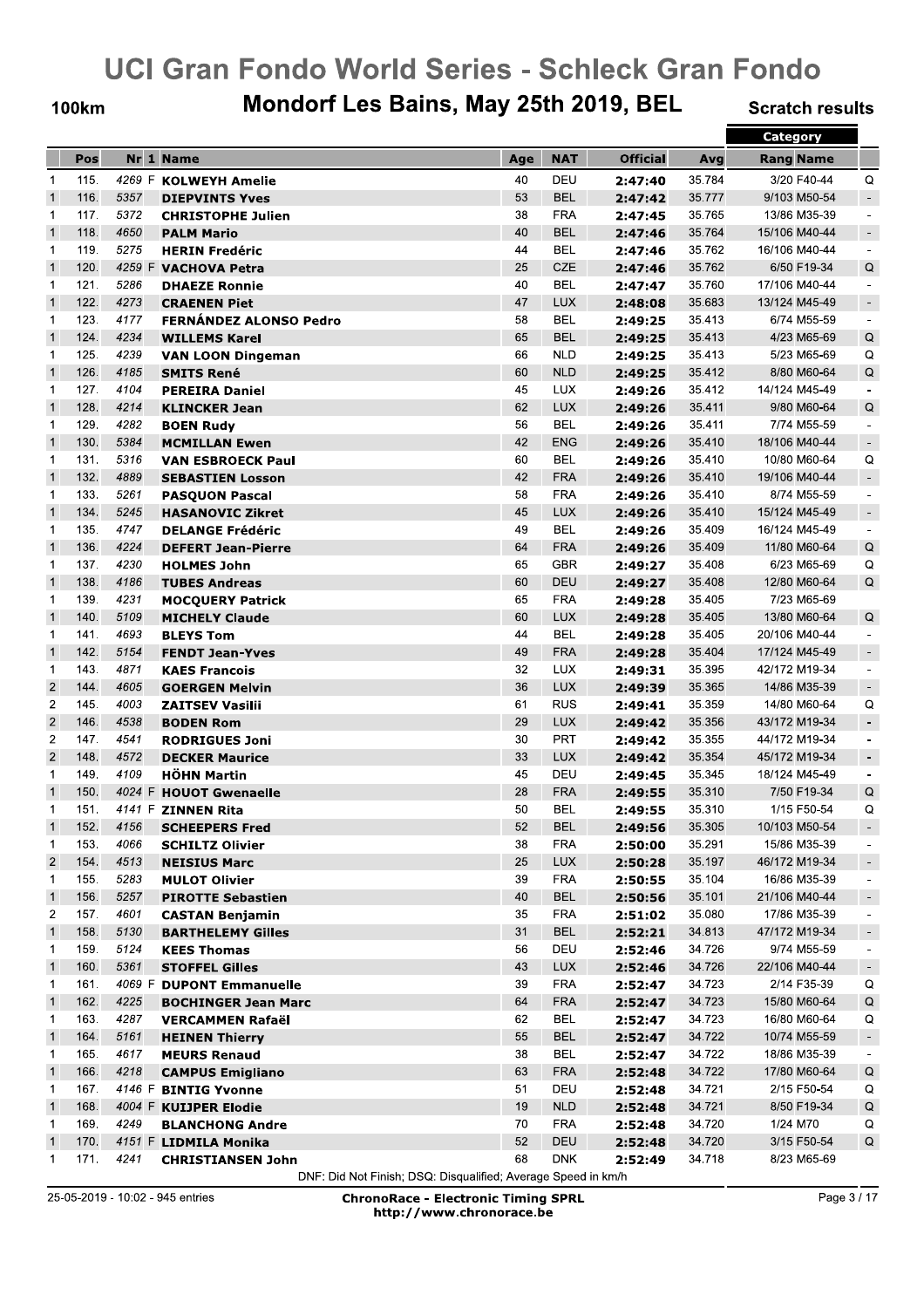#### **100km**

## Mondorf Les Bains, May 25th 2019, BEL

**Scratch results** 

|                |      |        |                                                  |     |                   |                    |        | <b>Category</b>  |                          |
|----------------|------|--------|--------------------------------------------------|-----|-------------------|--------------------|--------|------------------|--------------------------|
|                | Pos  |        | Nr 1 Name                                        | Age | <b>NAT</b>        | <b>Official</b>    | Avg    | <b>Rang Name</b> |                          |
| $\mathbf 1$    | 172. | 4928   | <b>MORALES Alphonse</b>                          | 62  | <b>LUX</b>        | 2:52:49            | 34.718 | 18/80 M60-64     | Q                        |
| $\overline{1}$ | 173. | 4237   | <b>SIMONOT Jean Luc</b>                          | 66  | <b>FRA</b>        | 2:52:49            | 34.718 | 9/23 M65-69      |                          |
| $\mathbf 1$    | 174. |        | 4041 F WIESSLER Lisa                             | 32  | DEU               | 2:52:49            | 34.718 | 9/50 F19-34      | Q                        |
| $\mathbf{1}$   | 175. | 4192   | <b>SCHILTZ Gilbert</b>                           | 61  | <b>LUX</b>        | 2:52:49            | 34.717 | 19/80 M60-64     | Q                        |
| $\mathbf 1$    | 176. | 5385   | <b>MARTINET Laurent</b>                          | 54  | <b>FRA</b>        | 2:52:49            | 34.717 | 11/103 M50-54    | $\overline{\phantom{a}}$ |
| $\overline{1}$ | 177. | 5206   | <b>PENNACCHIO René</b>                           | 55  | <b>LUX</b>        | 2:52:49            | 34.716 | 11/74 M55-59     | $\overline{\phantom{a}}$ |
| $\mathbf 1$    | 178. | 4197   | <b>ANDRIESSEN Paul</b>                           | 61  | <b>NLD</b>        | 2:52:50            | 34.715 | 20/80 M60-64     | Q                        |
| $\overline{1}$ | 179. | 4145 F | <b>WILLEMS Ann</b>                               | 50  | <b>BEL</b>        | 2:52:52            | 34.709 | 4/15 F50-54      | Q                        |
| $\mathbf{1}$   | 180. | 4211   | <b>CROUCH Roger</b>                              | 62  | <b>GBR</b>        | 2:52:53            | 34.705 | 21/80 M60-64     |                          |
| $\overline{1}$ | 181. | 5172   | <b>ENGELDINGER Max</b>                           | 29  | <b>LUX</b>        | 2:52:53            | 34.704 | 48/172 M19-34    | $\overline{\phantom{a}}$ |
| $\mathbf 1$    | 182. |        | 4046 F HERBEL Annika                             | 32  | DEU               | 2:52:54            | 34.702 | 10/50 F19-34     | Q                        |
| $\overline{1}$ | 183. | 5398   | <b>BERGLUND Rolf</b>                             | 59  | <b>SWE</b>        | 2:52:54            | 34.701 | 12/74 M55-59     | $\overline{\phantom{a}}$ |
| $\mathbf 1$    | 184. | 4154   | <b>ZIMMER Pascal</b>                             | 52  | DEU               | 2:52:56            | 34.695 | 12/103 M50-54    | $\sim$                   |
| $\mathbf{1}$   | 185. |        | 4047 F TEN HARTOG Sarah                          | 33  | <b>BEL</b>        | 2:53:24            | 34.601 | 11/50 F19-34     | $\mathsf Q$              |
| 1              | 186. | 4247   | <b>VAN DEN EEDEN Jef</b>                         | 70  | <b>BEL</b>        | 2:53:34            | 34.568 | 2/24 M70         | Q                        |
| $\overline{1}$ | 187. | 5167   | <b>LAHAYE Pierre</b>                             | 28  | <b>FRA</b>        | 2:53:45            | 34.529 | 49/172 M19-34    | $\blacksquare$           |
| $\mathbf 1$    | 188. | 4209   | <b>FETTES Josef</b>                              | 62  | DEU               | 2:54:03            | 34.472 | 22/80 M60-64     |                          |
| $\overline{1}$ | 189. | 4573   | <b>KRECKEN Thomas</b>                            | 33  | DEU               | 2:54:03            | 34.471 | 50/172 M19-34    | $\overline{\phantom{a}}$ |
| $\mathbf 1$    | 190. | 5199   | <b>BECQUET Alexandre</b>                         | 19  | <b>BEL</b>        | 2:54:04            | 34.467 | 51/172 M19-34    | $\blacksquare$           |
| $\overline{1}$ | 191. |        | 4034 F SANDBERG Tessa                            | 30  | <b>NLD</b>        | 2:54:05            | 34.466 | 12/50 F19-34     | Q                        |
| $\mathbf 1$    | 192. | 5242   | <b>NILLES Bob</b>                                | 38  | <b>LUX</b>        | 2:54:06            | 34.462 | 19/86 M35-39     | $\blacksquare$           |
| $\overline{1}$ | 193. | 1208   | <b>FISCHER Marcel</b>                            | 32  | DEU               | 2:54:15            | 34.432 | 52/172 M19-34    | $\blacksquare$           |
| 1              | 194. | 5347   | <b>REICHEN Gilles</b>                            | 42  | <b>FRA</b>        | 2:54:15            | 34.431 | 23/106 M40-44    | $\blacksquare$           |
| $\overline{1}$ | 195. | 1254 F | <b>EHMANN Priska</b>                             | 33  | DEU               | 2:54:15            | 34.431 | 13/50 F19-34     | Q                        |
| $\mathbf 1$    | 196. |        | 4131 F DRYSDALE Larissa                          | 48  | <b>NLD</b>        | 2:54:15            | 34.431 | 2/28 F45-49      | Q                        |
| $\overline{1}$ | 197. | 4045   | <b>NR 4045</b>                                   |     | <b>XXX</b>        | 2:54:15            | 34.430 | <b>XXX</b>       |                          |
| $\mathbf{1}$   | 198. |        | 5214 F SPELTZ Mireille Catherine                 | 32  | <b>LUX</b>        | 2:54:16            | 34.430 | 14/50 F19-34     |                          |
| $\overline{1}$ | 199. | 5387   | <b>PAULY Luc</b>                                 | 48  | <b>FRA</b>        | 2:54:16            | 34.430 | 19/124 M45-49    | $\overline{\phantom{a}}$ |
| $\mathbf{1}$   | 200. | 5118   | <b>KLEMAN Lenny</b>                              | 15  | <b>LUX</b>        | 2:54:16            | 34.428 | 2/5 MU19         | ۰                        |
| $\overline{1}$ | 201. | 4217   | <b>CRIQUI Richard</b>                            | 63  | <b>FRA</b>        | 2:54:16            | 34.428 | 23/80 M60-64     |                          |
| 1              | 202. | 4279   | <b>DUCA Laurent</b>                              | 54  | <b>FRA</b>        | 2:54:16            | 34.427 | 13/103 M50-54    |                          |
| $\overline{1}$ | 203. | 5376   | <b>POISSON Maxine</b>                            | 46  | <b>FRA</b>        | 2:54:17            | 34.426 | 20/124 M45-49    |                          |
| 1              | 204. | 4094   | <b>COUTURIER Kevin</b>                           | 43  | <b>FRA</b>        | 2:54:19            | 34.417 | 24/106 M40-44    |                          |
| $\vert$ 1      | 205. | 5319   | <b>KÖHNEN Carsten</b>                            | 37  | <b>GER</b>        | 2:54:36            | 34.362 | 20/86 M35-39     | $\blacksquare$           |
| 1              | 206. | 4029   | <b>THINES Roby</b>                               | 29  | <b>LUX</b>        | 2:54:36            | 34.362 | 53/172 M19-34    | $\overline{\phantom{a}}$ |
| $\overline{1}$ | 207. | 4754   | <b>ALAIN PLETSCHETTE Alain</b>                   | 49  | <b>LUX</b>        | 2:54:37            | 34.360 | 21/124 M45-49    | $\overline{\phantom{a}}$ |
| 1              | 208. | 4071   | <b>BEAUMONT Mathieu</b>                          | 39  | <b>FRA</b>        | 2:54:59            | 34.287 | 21/86 M35-39     | $\overline{\phantom{a}}$ |
| $\mathbf 1$    | 209. | 5378   | <b>EMILI Fabio</b>                               | 58  | <b>LUX</b>        | 2:55:30            | 34.185 | 13/74 M55-59     |                          |
| 1              | 210. | 4753   | <b>LEHNERT Michael</b>                           | 49  | DEU               | 2:56:01            | 34.085 | 22/124 M45-49    | $\sim$                   |
| $\vert$ 1      | 211. |        | 5300 F LEJOLY Jacqueline                         | 38  | <b>BEL</b>        | 2:56:19            | 34.029 | 3/14 F35-39      | Q                        |
| 2              | 212. | 4591   | <b>THOMAS Nies</b>                               | 34  | DEU               | 2:56:24            | 34.013 | 54/172 M19-34    | $\overline{\phantom{a}}$ |
| $\overline{2}$ | 213. | 4517   | <b>ROSSIGNON Adrien</b>                          | 26  | <b>LUX</b>        | 2:56:25            | 34.009 | 55/172 M19-34    | $\overline{\phantom{a}}$ |
| 2              | 214. | 4545   | <b>REYNDERS Jens</b>                             | 30  | <b>BEL</b>        | 2:56:42            | 33.955 | 56/172 M19-34    | $\overline{\phantom{a}}$ |
| $\mathbf{1}$   | 215. | 5271   | <b>RUTTER Graham</b>                             | 45  | <b>AUS</b>        | 2:56:56            | 33.908 | 23/124 M45-49    | $\overline{\phantom{a}}$ |
| 1              | 216. | 5218   | <b>DOLISY Edouard</b>                            | 54  | <b>LUX</b>        | 2:57:54            | 33.726 | 14/103 M50-54    | $\overline{\phantom{a}}$ |
| $\mathbf{1}$   | 217. | 4014   | <b>VANDENBOSCH Tom</b>                           | 24  | <b>LUX</b>        | 2:58:05            | 33.691 | 57/172 M19-34    | $\overline{\phantom{a}}$ |
| 1              | 218. | 5333   | <b>QUATRESOLS Vincent</b>                        | 33  | <b>FRA</b>        | 2:58:05            | 33.690 | 58/172 M19-34    | $\overline{\phantom{a}}$ |
| $\mathbf{1}$   | 219. | 4165   |                                                  | 55  | <b>FRA</b>        |                    | 33.690 | 14/74 M55-59     | $\overline{\phantom{a}}$ |
| 1              | 220. | 4226   | <b>CORTEGGIANI Jacques</b><br><b>THINES René</b> | 64  | <b>LUX</b>        | 2:58:05<br>2:58:06 | 33.688 | 24/80 M60-64     |                          |
| $\overline{1}$ | 221. | 5236   | <b>LUCAS Serge</b>                               | 51  | <b>LUX</b>        | 2:58:06            | 33.687 | 15/103 M50-54    | $\overline{\phantom{a}}$ |
| $\mathbf{1}$   | 222. |        | 4256 F BERG Mia                                  | 22  | <b>LUX</b>        | 2:58:06            | 33.686 | 15/50 F19-34     |                          |
| $\mathbf{1}$   | 223. | 5185   |                                                  | 32  | <b>LUX</b>        |                    | 33.682 | 59/172 M19-34    | $\overline{\phantom{a}}$ |
| 1              | 224. | 4097   | <b>ACKERMANN Yves</b>                            | 43  | <b>NLD</b>        | 2:58:08            | 33.681 | 25/106 M40-44    |                          |
|                |      |        | <b>BLAKBORN Leo</b>                              | 57  |                   | 2:58:08            |        |                  | $\overline{\phantom{a}}$ |
| $\mathbf{1}$   | 225. |        | 4173 F DE KEULENAER Karen                        |     | <b>BEL</b><br>DEU | 2:58:22            | 33.639 | 1/10 F55-59      | Q                        |
| 1              | 226. |        | 5168 F NAGEL Frieda                              | 39  |                   | 2:58:22            | 33.638 | 4/14 F35-39      | Q                        |
| $\vert$ 1      | 227. | 4268   | <b>STEINMETZ Patrick</b>                         | 39  | <b>LUX</b>        | 2:58:22            | 33.638 | 22/86 M35-39     | $\overline{\phantom{a}}$ |
| $\mathbf 1$    | 228. |        | 4911 F BECH Heidi                                | 38  | <b>DNK</b>        | 2:58:22            | 33.637 | 5/14 F35-39      |                          |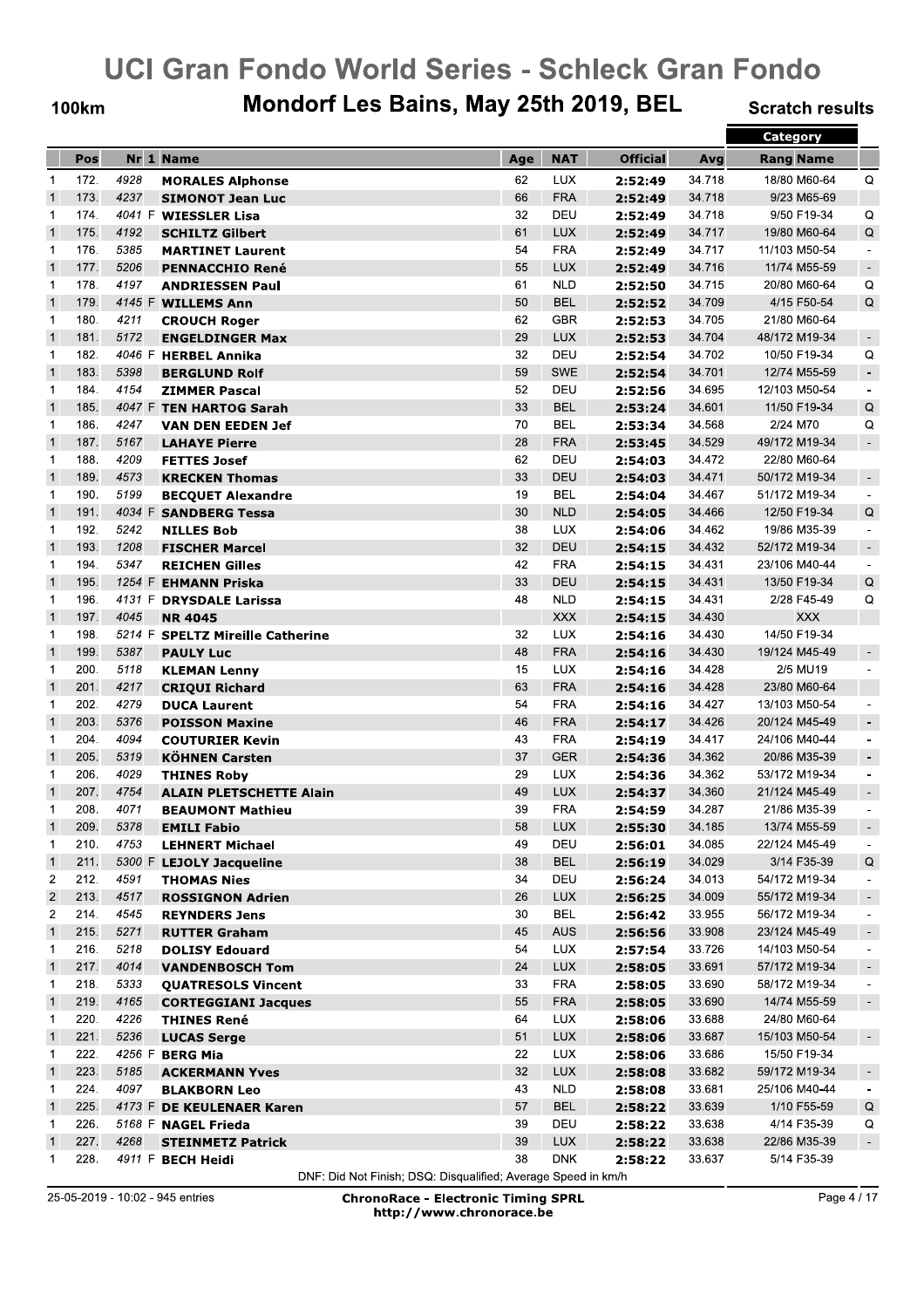**100km** 

## Mondorf Les Bains, May 25th 2019, BEL

**Scratch results** 

|                |      |      |                                     |     |            |                 |        | Category         |                          |
|----------------|------|------|-------------------------------------|-----|------------|-----------------|--------|------------------|--------------------------|
|                | Pos  |      | Nr 1 Name                           | Age | <b>NAT</b> | <b>Official</b> | Avg    | <b>Rang Name</b> |                          |
| $\mathbf{1}$   | 229. |      | 5377 F RIPPLINGER Laura             | 21  | <b>FRA</b> | 2:58:22         | 33.637 | 16/50 F19-34     |                          |
| $\overline{1}$ | 230. |      | 5370 F SANDBERG Evelien             | 32  | <b>NLD</b> | 2:58:22         | 33.636 | 17/50 F19-34     |                          |
| 1              | 231. | 5330 | <b>FARCHY Daniel</b>                | 40  | <b>ISL</b> | 2:58:22         | 33.636 | 26/106 M40-44    |                          |
| $\mathbf{1}$   | 232. | 5382 | <b>NR 5382</b>                      |     | <b>XXX</b> | 2:58:23         | 33.635 | <b>XXX</b>       |                          |
| 1              | 233. | 4885 | <b>XAVIER Otjacques</b>             | 41  | <b>BEL</b> | 2:58:23         | 33.634 | 27/106 M40-44    |                          |
| $\mathbf{1}$   | 234. |      | 4709 F ENKELS Rachel                | 45  | <b>BEL</b> | 2:58:23         | 33.633 | 3/28 F45-49      | Q                        |
| 1              | 235. | 5374 | <b>JEAN-PAUL Ries</b>               | 52  | <b>LUX</b> | 2:58:23         | 33.633 | 16/103 M50-54    | $\overline{\phantom{a}}$ |
| $\mathbf{1}$   | 236. | 4107 | <b>LATZ Colin</b>                   | 45  | <b>DEU</b> | 2:59:02         | 33.512 | 24/124 M45-49    | $\sim$                   |
| 1              | 237. |      | 4062 F PROSS Arnhild                | 37  | DEU        | 2:59:29         | 33.429 | 6/14 F35-39      |                          |
| $\mathbf{1}$   | 238. |      | 4074 F WILLÖPER Katja               | 40  | DEU        | 2:59:29         | 33.429 | 4/20 F40-44      | Q                        |
| $\overline{c}$ | 239. | 5254 | <b>GONZALEZ Jean-Luc</b>            | 60  | <b>FRA</b> | 2:59:31         | 33.420 | 25/80 M60-64     |                          |
| $\overline{2}$ | 240. | 4580 | <b>SCHUSTER Sebastian</b>           | 33  | <b>DEU</b> | 2:59:35         | 33.410 | 60/172 M19-34    | $\overline{\phantom{a}}$ |
| $\mathbf{1}$   | 241. | 5181 | <b>VILLANUEVA GROTENWALD Michel</b> | 49  | <b>NLD</b> | 2:59:48         | 33.370 | 25/124 M45-49    | $\blacksquare$           |
| $\mathbf{1}$   | 242. | 4170 | <b>DUPIN Frederic</b>               | 56  | <b>FRA</b> | 2:59:48         | 33.368 | 15/74 M55-59     | $\overline{\phantom{a}}$ |
| 1              | 243. | 4075 | <b>COOLEN Peter</b>                 | 40  | <b>BEL</b> | 2:59:49         | 33.367 | 28/106 M40-44    | $\blacksquare$           |
| $\mathbf{1}$   | 244. |      | 4073 F POKOBOVA Vladislava          | 39  | <b>BEL</b> | 2:59:49         | 33.366 | 7/14 F35-39      |                          |
| 1              | 245. |      | 4189 F PFLUKE Lillian               | 60  | <b>USA</b> | 2:59:50         | 33.364 | 1/3 F60-64       | Q                        |
| $\mathbf{1}$   | 246. |      | 4017 F VAN BATENBURG Nicole         | 26  | <b>NLD</b> | 2:59:50         | 33.363 | 18/50 F19-34     |                          |
| $\mathbf{1}$   | 247. | 4093 | <b>DOSTERT Gilles</b>               | 43  | <b>LUX</b> | 2:59:51         | 33.359 | 29/106 M40-44    | $\blacksquare$           |
| $\mathbf{1}$   | 248. | 4858 | <b>LOSCH Lex</b>                    | 25  | <b>LUX</b> | 2:59:55         | 33.346 | 61/172 M19-34    | $\overline{\phantom{a}}$ |
| 1              | 249. | 4010 | <b>SAVERNA Julien</b>               | 21  | <b>FRA</b> | 3:00:03         | 33.322 | 62/172 M19-34    | $\overline{\phantom{a}}$ |
| $\mathbf{1}$   | 250. | 4865 | <b>ROBERT Quentin</b>               | 30  | <b>LUX</b> | 3:00:07         | 33.310 | 63/172 M19-34    | $\overline{\phantom{a}}$ |
| 1              | 251. | 4553 | <b>DUVILLARD Adrien</b>             | 31  | <b>CHE</b> | 3:00:09         | 33.304 | 64/172 M19-34    | $\blacksquare$           |
| $\mathbf{1}$   | 252. |      | 4103 F HINGSTON Emily               | 45  | <b>GBR</b> | 3:00:13         | 33.292 | 4/28 F45-49      | Q                        |
| 1              | 253. | 4834 | <b>RODRIGUES Fernando</b>           | 61  | PRT        | 3:00:14         | 33.288 | 26/80 M60-64     |                          |
| $\overline{1}$ | 254. | 4031 | <b>ROCHE François</b>               | 29  | <b>FRA</b> | 3:00:15         | 33.286 | 65/172 M19-34    | $\overline{\phantom{a}}$ |
| $\mathbf{1}$   | 255. | 4883 | <b>ENCKELS Peter</b>                | 39  | <b>BEL</b> | 3:00:25         | 33.255 | 23/86 M35-39     | $\blacksquare$           |
| $\mathbf{1}$   | 256. | 4077 | <b>ADT Sebastian</b>                | 40  | DEU        | 3:00:26         | 33.251 | 30/106 M40-44    | $\blacksquare$           |
| 1              | 257. |      | 4266 F DIRCX Annick                 | 34  | BEL        | 3:00:26         | 33.251 | 19/50 F19-34     |                          |
| $\mathbf{1}$   | 258. | 4288 | <b>HIRSCHEGGER Rudolf</b>           | 66  | <b>AUT</b> | 3:00:27         | 33.249 | 10/23 M65-69     |                          |
| 1              | 259. | 4882 | <b>VANCRAEYNEST Frédéric</b>        | 39  | <b>BEL</b> | 3:00:27         | 33.249 | 24/86 M35-39     | $\overline{\phantom{a}}$ |
| $\mathbf{1}$   | 260. |      | 4183 F KLÜNDER Petra                | 60  | <b>DEU</b> | 3:00:27         | 33.248 | 2/3 F60-64       | Q                        |
| 1              | 261. | 4088 | <b>KELLER Rol</b>                   | 42  | <b>LUX</b> | 3:00:27         | 33.247 | 31/106 M40-44    |                          |
| $\overline{1}$ | 262. |      | 5120 F MAUS Laetitia                | 18  | <b>LUX</b> | 3:00:28         | 33.247 | 3/4 FU19         | $\overline{\phantom{a}}$ |
| $\mathbf{1}$   | 263. | 4059 | <b>KERGEN Nicolas</b>               | 36  | <b>BEL</b> | 3:00:28         | 33.246 | 25/86 M35-39     | $\blacksquare$           |
| $\mathbf{1}$   | 264. | 5113 | <b>WELTER Gilbert</b>               | 52  | <b>LUX</b> | 3:00:28         | 33.245 | 17/103 M50-54    | $\overline{\phantom{a}}$ |
| 1              | 265. | 4880 | <b>DI PASQUALE Davide</b>           | 38  | ITA        | 3:00:40         | 33.210 | 26/86 M35-39     |                          |
| $\overline{2}$ | 266. | 4710 | <b>HOLLAK Jeffry</b>                | 45  | <b>NLD</b> | 3:00:44         | 33.197 | 26/124 M45-49    | $\sim$                   |
| 1              | 267. | 4246 | <b>RAVEN Albert</b>                 | 70  | <b>NLD</b> | 3:01:32         | 33.050 | 3/24 M70         | Q                        |
| $\mathbf{1}$   | 268. | 4210 | <b>HOVING Frens</b>                 | 62  | <b>NLD</b> | 3:01:32         | 33.050 | 27/80 M60-64     |                          |
| $\mathbf{1}$   | 269. | 4207 | <b>SIMETITS Herbert</b>             | 61  | AUT        | 3:01:44         | 33.015 | 28/80 M60-64     |                          |
| $\overline{1}$ | 270. | 5184 | <b>COLIN Laurent</b>                | 37  | <b>FRA</b> | 3:01:56         | 32.976 | 27/86 M35-39     | ÷                        |
| 2              | 271. | 4544 | <b>GONDERINGER Eric</b>             | 30  | <b>LUX</b> | 3:01:59         | 32.970 | 66/172 M19-34    |                          |
| $\mathbf{1}$   | 272. | 4067 | <b>NIESSEN Patrick</b>              | 38  | <b>LUX</b> | 3:02:38         | 32.850 | 28/86 M35-39     | ٠                        |
| $\mathbf{1}$   | 273. | 4048 | <b>PIERSON Adrien</b>               | 33  | <b>FRA</b> | 3:02:40         | 32.845 | 67/172 M19-34    | $\overline{\phantom{a}}$ |
| $\overline{2}$ | 274. | 4501 | <b>MILTGEN Christian</b>            | 18  | <b>LUX</b> | 3:03:01         | 32.783 | 3/5 MU19         | $\overline{\phantom{a}}$ |
| 2              | 275. | 4729 | <b>MOUSEL Romain</b>                | 47  | <b>LUX</b> | 3:03:20         | 32.727 | 27/124 M45-49    | $\overline{\phantom{a}}$ |
| $\mathbf{1}$   | 276. | 4252 | <b>FRANCOIS Michel</b>              | 71  | <b>FRA</b> | 3:03:34         | 32.685 | 4/24 M70         | Q                        |
| 1              | 277. | 4904 | <b>PETEK Pascal</b>                 | 50  | <b>FRA</b> | 3:03:35         | 32.682 | 18/103 M50-54    | $\overline{\phantom{0}}$ |
| $\mathbf{1}$   | 278. |      | 4033 F TASTAVIN Ofélie              | 30  | <b>FRA</b> | 3:03:35         | 32.682 | 20/50 F19-34     |                          |
| $\mathbf{1}$   | 279. |      | 4134 F TAILLIE Karin                | 49  | <b>NLD</b> | 3:03:35         | 32.682 | 5/28 F45-49      | Q                        |
| $\mathbf{1}$   | 280. | 4919 | <b>THILL Marc</b>                   | 56  | <b>BEL</b> | 3:03:37         | 32.675 | 16/74 M55-59     | $\blacksquare$           |
| $\mathbf{1}$   | 281. | 5363 | <b>PENIDE Antoine</b>               | 32  | <b>FRA</b> | 3:03:39         | 32.668 | 68/172 M19-34    | $\overline{\phantom{0}}$ |
| $\overline{2}$ | 282. | 4778 | <b>PANZLAFF Jürgen</b>              | 51  | DEU        | 3:03:46         | 32.648 | 19/103 M50-54    | $\blacksquare$           |
| 2              | 283. | 4694 | <b>KARGER Christian</b>             | 44  | <b>LUX</b> | 3:03:47         | 32.646 | 32/106 M40-44    | $\overline{\phantom{a}}$ |
| $\overline{1}$ | 284. | 4090 | <b>SCHNEIDER Christian</b>          | 43  | DEU        | 3:03:51         | 32.635 | 33/106 M40-44    | $\sim$                   |
| -1             | 285. | 4196 | <b>JACOBS Jerome</b>                | 61  | ARM        | 3:03:51         | 32.634 | 29/80 M60-64     |                          |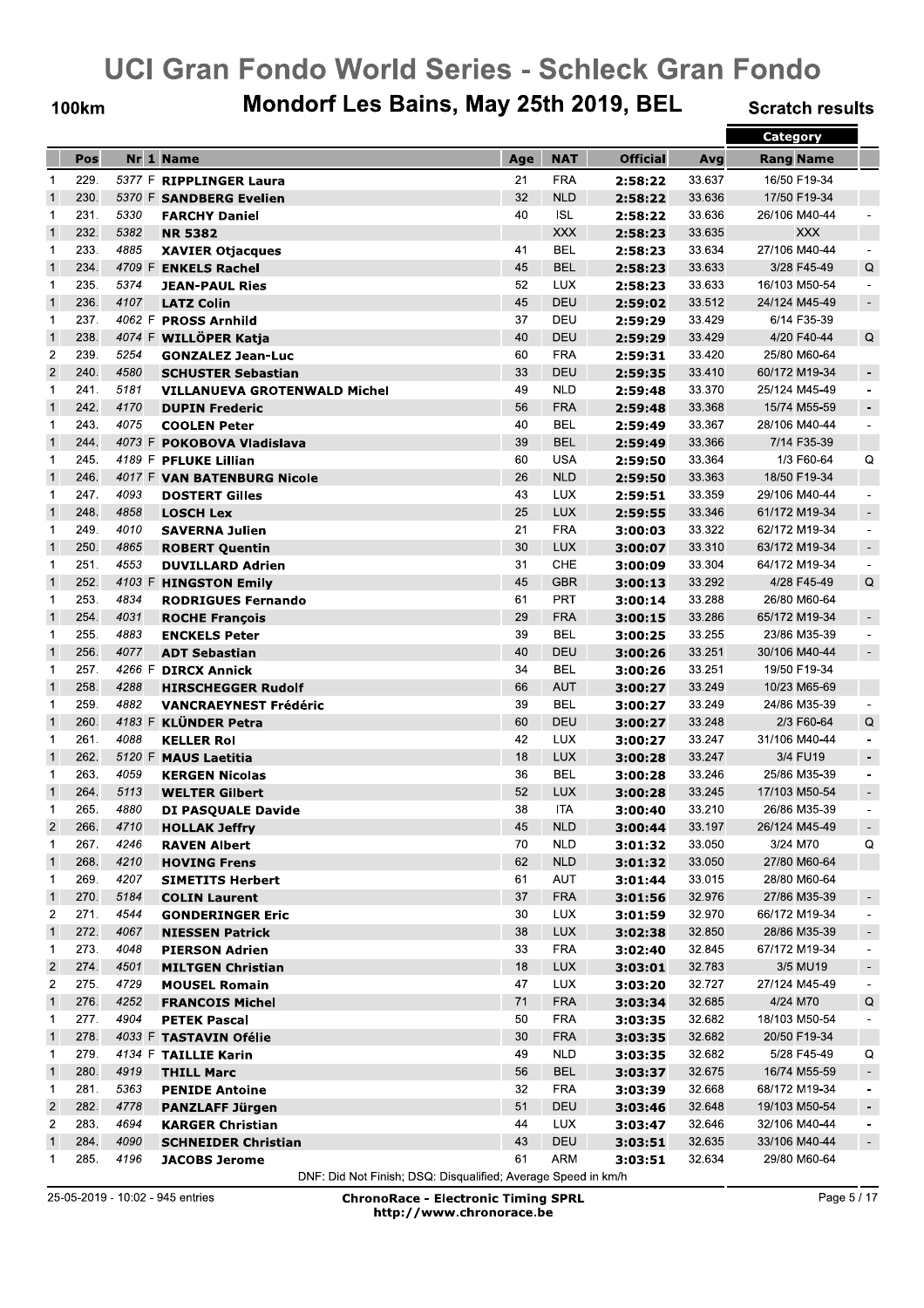**100km** 

## Mondorf Les Bains, May 25th 2019, BEL

**Scratch results** 

|                         |      |        |                                  |     |            |                 |        | <b>Category</b>  |                          |
|-------------------------|------|--------|----------------------------------|-----|------------|-----------------|--------|------------------|--------------------------|
|                         | Pos  |        | Nr 1 Name                        | Age | <b>NAT</b> | <b>Official</b> | Avg    | <b>Rang Name</b> |                          |
| 1                       | 286. | 4215   | <b>BOCK Ulrich</b>               | 63  | DEU        | 3:03:51         | 32.632 | 30/80 M60-64     |                          |
| $\overline{1}$          | 287. | 4859   | <b>DELLA SCHIAVA Richard</b>     | 26  | <b>LUX</b> | 3:03:52         | 32.631 | 69/172 M19-34    | $\overline{\phantom{a}}$ |
| 1                       | 288. | 4289   | <b>VILLANCE Julien</b>           | 70  | <b>BEL</b> | 3:03:53         | 32.629 | 5/24 M70         | Q                        |
| $\mathbf{1}$            | 289. |        | 5220 F SCHANG Alvin              | 57  | <b>FRA</b> | 3:03:53         | 32.629 | 2/10 F55-59      | Q                        |
| 1                       | 290. |        | 4150 F KRAWIEC Magali            | 51  | <b>CHE</b> | 3:03:53         | 32.629 | 5/15 F50-54      |                          |
| $\mathbf{1}$            | 291. |        | 5127 F MORES Jackie              | 34  | <b>LUX</b> | 3:03:53         | 32.627 | 21/50 F19-34     |                          |
| $\overline{2}$          | 292. | 4531   | <b>BENJAMIN Souleillou</b>       | 29  | <b>LUX</b> | 3:04:27         | 32.526 | 70/172 M19-34    |                          |
| $\overline{2}$          | 293. | 5317   | <b>BRUNO Jérémy</b>              | 38  | <b>BEL</b> | 3:04:32         | 32.512 | 29/86 M35-39     | $\overline{\phantom{a}}$ |
| 1                       | 294. | 5367   | <b>TRIA Jean-Baptiste</b>        | 36  | <b>ITA</b> | 3:04:51         | 32.456 | 30/86 M35-39     | $\overline{\phantom{a}}$ |
| $\mathbf{1}$            | 295. | 4841   | <b>MILTGEN Paul</b>              | 62  | <b>LUX</b> | 3:05:14         | 32.391 | 31/80 M60-64     |                          |
| $\overline{\mathbf{c}}$ | 296. | 4680   | <b>FABBRI Dan</b>                | 43  | <b>LUX</b> | 3:05:15         | 32.388 | 34/106 M40-44    |                          |
| $\mathbf{1}$            | 297. | 5203   | MÜLLER Sigi                      | 74  | DEU        | 3:05:25         | 32.357 | 6/24 M70         | Q                        |
| 1                       | 298. | 5117   |                                  | 40  | <b>DNK</b> |                 | 32.305 | 35/106 M40-44    |                          |
| $\mathbf{1}$            | 299. | 4194   | <b>HANSEN Brian</b>              | 61  | <b>LUX</b> | 3:05:43         | 32.301 | 32/80 M60-64     |                          |
| 1                       | 300. | 5224   | <b>RAACH Jeannot</b>             | 53  | <b>LUX</b> | 3:05:45         | 32.300 | 20/103 M50-54    |                          |
| $\mathbf{1}$            | 301. | 5147   | <b>MONNERS Guy</b>               | 51  | DEU        | 3:05:45         | 32.297 | 21/103 M50-54    |                          |
|                         |      |        | <b>GRÜN Gunter</b>               |     |            | 3:05:46         |        |                  |                          |
| 1                       | 302. | 4895   | <b>TASCHLER Guy</b>              | 46  | <b>LUX</b> | 3:05:59         | 32.258 | 28/124 M45-49    |                          |
| $\mathbf{1}$            | 303. | 4854   | <b>WERNER WIRTZ Werner</b>       | 69  | DEU        | 3:06:00         | 32.258 | 11/23 M65-69     |                          |
| 1                       | 304. | 5249   | <b>FAIVRE Cédric</b>             | 41  | <b>FRA</b> | 3:06:06         | 32.239 | 36/106 M40-44    |                          |
| $\mathbf{1}$            | 305. | 4242   | <b>HUBER Othmar</b>              | 69  | <b>CHE</b> | 3:06:07         | 32.238 | 12/23 M65-69     |                          |
| $\overline{c}$          | 306. | 4879   | <b>ALEXANDER Frazer</b>          | 38  | <b>LUX</b> | 3:06:18         | 32.204 | 31/86 M35-39     |                          |
| $\mathbf{1}$            | 307. | 5264   | <b>TROGER Nadja</b>              | 28  | DEU        | 3:06:26         | 32.181 | 71/172 M19-34    | $\overline{\phantom{a}}$ |
| 1                       | 308. | 4808   | <b>DULIEU Roger</b>              | 55  | <b>BEL</b> | 3:06:26         | 32.180 | 17/74 M55-59     |                          |
| $\mathbf{1}$            | 309. | 5350   | <b>JEUNET Daniel</b>             | 54  | <b>FRA</b> | 3:06:27         | 32.178 | 22/103 M50-54    | $\overline{\phantom{a}}$ |
| 1                       | 310. | 4052 F | <b>BRAUN Vanessa</b>             | 34  | LUX        | 3:06:33         | 32.161 | 22/50 F19-34     |                          |
| $\mathbf{1}$            | 311. | 4254   | <b>BENOIST Daniel</b>            | 72  | <b>FRA</b> | 3:06:48         | 32.119 | 7/24 M70         |                          |
| 1                       | 312. | 4251   | <b>MEESTER DE Raymond</b>        | 70  | <b>NLD</b> | 3:06:50         | 32.113 | 8/24 M70         |                          |
| $\mathbf{1}$            | 313. | 4114   | <b>VOISN David</b>               | 46  | <b>FRA</b> | 3:06:52         | 32.108 | 29/124 M45-49    |                          |
| $\overline{c}$          | 314. | 4560   | DI RONCO Ivo                     | 32  | <b>LUX</b> | 3:06:54         | 32.102 | 72/172 M19-34    |                          |
| $\overline{\mathbf{c}}$ | 315. | 5211   | <b>FOLSCHETTE Nico</b>           | 73  | <b>LUX</b> | 3:06:54         | 32.100 | 9/24 M70         |                          |
| $\overline{c}$          | 316. | 5140   | <b>ALBERT Ghislain</b>           | 66  | <b>BEL</b> | 3:06:55         | 32.097 | 13/23 M65-69     |                          |
| $\overline{2}$          | 317. | 4641   | <b>GRANDMOUGIN Christophe</b>    | 40  | <b>FRA</b> | 3:06:55         | 32.097 | 37/106 M40-44    |                          |
| $\overline{c}$          | 318. | 4699   | <b>STEPHANE HUERTAS Stephane</b> | 44  | <b>FRA</b> | 3:06:56         | 32.097 | 38/106 M40-44    |                          |
| $\overline{c}$          | 319. | 4844   | <b>HEINZ Hans Werner</b>         | 62  | DEU        | 3:06:56         | 32.097 | 33/80 M60-64     |                          |
| $\overline{c}$          | 320. | 4755   | <b>BOURG Marc</b>                | 49  | <b>LUX</b> | 3:06:57         | 32.092 | 30/124 M45-49    |                          |
| $\overline{c}$          | 321. | 4142   | <b>LENERT Pierre</b>             | 50  | <b>FRA</b> | 3:06:58         | 32.091 | 23/103 M50-54    | $\overline{\phantom{a}}$ |
| $\overline{2}$          | 322. | 5107   | <b>SCHALKS Maxime</b>            | 30  | <b>FRA</b> | 3:06:58         | 32.090 | 73/172 M19-34    |                          |
| $\overline{\mathbf{c}}$ | 323. | 2661   | <b>SANTOS Bernardino</b>         | 38  | <b>PRT</b> | 3:06:58         | 32.089 | 32/86 M35-39     |                          |
| $\overline{2}$          | 324. | 4518   | <b>MASTRANGELO Alex</b>          | 26  | <b>FRA</b> | 3:06:59         | 32.088 | 74/172 M19-34    | $\overline{\phantom{a}}$ |
| $\mathbf{1}$            | 325. | 4124   | <b>NEUCKENS Bart</b>             | 47  | <b>BEL</b> | 3:07:00         | 32.084 | 31/124 M45-49    | ۰                        |
| $\mathbf{1}$            | 326. |        | 4105 F JACOB Lica                | 45  | <b>BEL</b> | 3:07:04         | 32.072 | 6/28 F45-49      | Q                        |
| $\overline{2}$          | 327. | 4707   | <b>LUTGEN Alain</b>              | 45  | <b>LUX</b> | 3:07:11         | 32.054 | 32/124 M45-49    | $\sim$                   |
| 1                       | 328. | 4228   | <b>STAERKLE Charles</b>          | 64  | CHE        | 3:07:27         | 32.007 | 34/80 M60-64     |                          |
| $\mathbf{1}$            | 329. | 5345   | <b>MICHIELSEN Styn</b>           | 31  | <b>BEL</b> | 3:07:30         | 32.000 | 75/172 M19-34    | $\blacksquare$           |
| 1                       | 330. |        | 4132 F DEBRUYNE Inge             | 48  | <b>BEL</b> | 3:07:31         | 31.997 | 7/28 F45-49      | Q                        |
| $\mathbf{1}$            | 331. | 5259   | <b>LE BON Erwin</b>              | 51  | <b>BEL</b> | 3:07:31         | 31.996 | 24/103 M50-54    | $\sim$                   |
| 1                       | 332. | 4184   | <b>DEAN Andrew</b>               | 60  | <b>GBR</b> | 3:07:36         | 31.982 | 35/80 M60-64     |                          |
| $\mathbf{1}$            | 333. | 4204   | <b>KETTLEWELL Steve</b>          | 61  | <b>GBR</b> | 3:07:36         | 31.982 | 36/80 M60-64     |                          |
| $\mathbf{1}$            | 334. | 5219   | <b>BRISOUX Gérard</b>            | 64  | <b>FRA</b> | 3:07:37         | 31.978 | 37/80 M60-64     |                          |
| $\mathbf{1}$            | 335. |        | 4267 F BROVEDANI Anne            | 38  | <b>FRA</b> | 3:07:38         | 31.977 | 8/14 F35-39      |                          |
| $\mathbf{1}$            | 336. | 5356   | <b>DANIELSSON Ari</b>            | 47  | <b>ISL</b> | 3:07:38         | 31.975 | 33/124 M45-49    |                          |
| $\mathbf{1}$            | 337. | 4129   | <b>TOMASSETTI Stefano</b>        | 48  | <b>FRA</b> | 3:07:39         | 31.974 | 34/124 M45-49    |                          |
| 1                       | 338. | 5334   | <b>KÖRBER Jan</b>                | 30  | DEU        | 3:07:39         | 31.972 | 76/172 M19-34    |                          |
| $\mathbf{1}$            | 339. | 4195   | <b>BAKKER Ernst Pieter</b>       | 61  | <b>NLD</b> | 3:07:39         | 31.972 | 38/80 M60-64     |                          |
| 1                       | 340. |        | 5150 F COLBACH Claudine          | 43  | <b>LUX</b> | 3:07:40         | 31.970 | 5/20 F40-44      | Q                        |
| $\mathbf{1}$            | 341. | 4087   | <b>CAVAS Melih</b>               | 42  | <b>TUR</b> | 3:08:09         | 31.888 | 39/106 M40-44    | $\overline{\phantom{a}}$ |
| $\mathbf{1}$            | 342. | 4812   | <b>BERENS Christian</b>          | 56  | LUX        | 3:08:10         | 31.885 | 18/74 M55-59     |                          |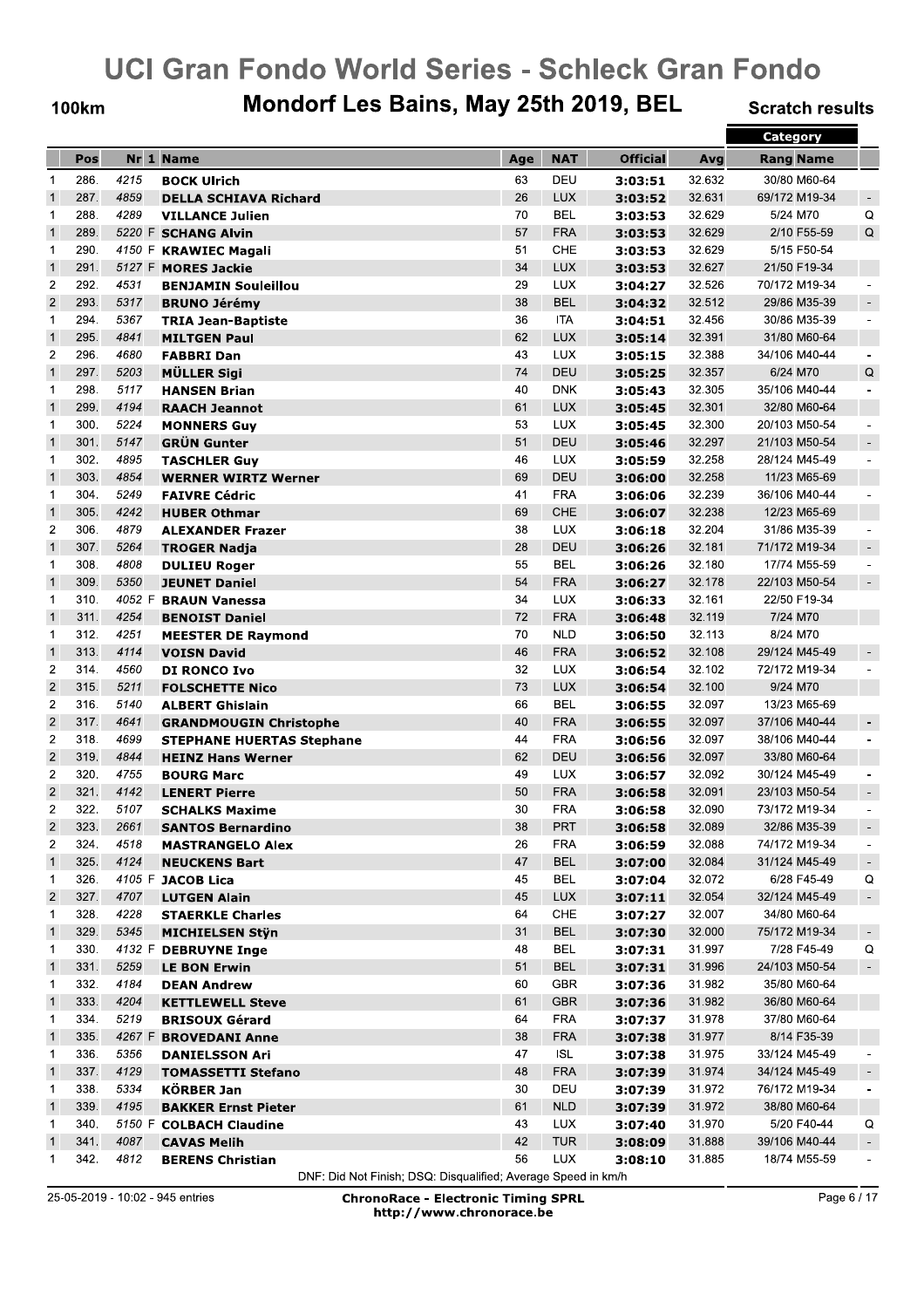**100km** 

## Mondorf Les Bains, May 25th 2019, BEL

**Scratch results** 

|                         |              |              |                                |        |            |                 |        | <b>Category</b>  |                          |
|-------------------------|--------------|--------------|--------------------------------|--------|------------|-----------------|--------|------------------|--------------------------|
|                         | Pos          |              | Nr 1 Name                      | Age    | <b>NAT</b> | <b>Official</b> | Avg    | <b>Rang Name</b> |                          |
| $\overline{c}$          | 343.         |              | 4705 F GOERTZ Andrea           | 45     | DEU        | 3:08:11         | 31.884 | 8/28 F45-49      |                          |
| $\overline{1}$          | 344.         |              | 5126 F QUERCIOLI Nicole        | 56     | <b>FRA</b> | 3:08:11         | 31.883 | 3/10 F55-59      | Q                        |
| 1                       | 345.         | 4276         | <b>BIGELBACH Jean-Paul</b>     | 51     | <b>LUX</b> | 3:08:24         | 31.846 | 25/103 M50-54    | $\overline{a}$           |
| $\mathbf{1}$            | 346.         | 5194         | <b>PETERS Roland</b>           | 49     | <b>LUX</b> | 3:08:24         | 31.845 | 35/124 M45-49    | $\sim$                   |
| 1                       | 347.         | 5217         | <b>LEHMAN Bo</b>               | 33     | DEU        | 3:08:53         | 31.764 | 77/172 M19-34    | $\overline{\phantom{a}}$ |
| $\overline{1}$          | 348.         | 5177         | <b>MANIEZ Hervé</b>            | 48     | <b>FRA</b> | 3:08:53         | 31.763 | 36/124 M45-49    | $\overline{\phantom{a}}$ |
| $\overline{2}$          | 349.         | 4528         | <b>SGRO Pascal</b>             | 28     | <b>FRA</b> | 3:08:55         | 31.758 | 78/172 M19-34    | $\overline{a}$           |
| $\overline{1}$          | 350.         | 5191 F       | <b>HARIG Alexandra</b>         | 30     | DEU        | 3:08:56         | 31.755 | 23/50 F19-34     |                          |
| $\mathbf{1}$            | 351.         | 5251         | <b>DUMMERT Gerhard</b>         | 52     | DEU        | 3:08:58         | 31.750 | 26/103 M50-54    |                          |
| $\overline{c}$          | 352.         | 4521         | <b>GIACOMETTI Valentin</b>     | 27     | <b>FRA</b> | 3:09:02         | 31.739 | 79/172 M19-34    | $\overline{\phantom{a}}$ |
| $\overline{2}$          | 353.         | 4691         | <b>DUQUENOIS Sylvain</b>       | 44     | <b>FRA</b> | 3:09:33         | 31.652 | 40/106 M40-44    |                          |
| $\overline{2}$          | 354.         | 4100         | <b>WEBANCK Cyril</b>           | 44     | <b>FRA</b> | 3:09:33         | 31.652 | 41/106 M40-44    | $\overline{\phantom{a}}$ |
| 1                       | 355.         | 4274         |                                | 48     | <b>LUX</b> |                 | 31.601 | 37/124 M45-49    | $\overline{\phantom{a}}$ |
| $\overline{1}$          | 356.         | 1741         | <b>LOGELIN Marc</b>            | 49     | <b>BEL</b> | 3:09:52         | 31.598 | 38/124 M45-49    | $\overline{\phantom{a}}$ |
|                         | 357.         | 4529         | <b>JAN Poppe</b>               | 28     |            | 3:09:52         | 31.594 |                  |                          |
| 2                       |              |              | <b>VAN WISSEN Janek</b>        |        | <b>LUX</b> | 3:09:54         |        | 80/172 M19-34    | $\ddot{\phantom{1}}$     |
| $\mathbf{1}$            | 358.         | 4804         | <b>BEURTON Hervé</b>           | 55     | <b>FRA</b> | 3:10:01         | 31.573 | 19/74 M55-59     | $\overline{\phantom{a}}$ |
| 1                       | 359.         | 5182         | <b>RIPPINGER Guy</b>           | 55     | <b>LUX</b> | 3:10:02         | 31.572 | 20/74 M55-59     | $\blacksquare$           |
| $\mathbf{1}$            | 360.         | 4290         | <b>MARTIN Claude</b>           | 72     | <b>FRA</b> | 3:10:02         | 31.571 | 10/24 M70        |                          |
| 1                       | 361.         | 5274         | <b>VANSTEENLAND Pascal</b>     | 57     | <b>BEL</b> | 3:10:02         | 31.571 | 21/74 M55-59     |                          |
| $\overline{2}$          | 362.         | 4599         | <b>LEIDER Eric</b>             | 35     | <b>LUX</b> | 3:10:03         | 31.570 | 33/86 M35-39     | $\blacksquare$           |
| 1                       | 363.         | 4235 F       | <b>VALKS Marti</b>             | 66     | <b>NLD</b> | 3:10:03         | 31.569 | 1/1 F65-69       | Q                        |
| $\mathbf{1}$            | 364.         | 4245         | <b>JOHN NEWTON John</b>        | 70     | <b>GBR</b> | 3:10:04         | 31.567 | 11/24 M70        |                          |
| 1                       | 365.         | 4135         | <b>MACE Jean-Christophe</b>    | 49     | <b>FRA</b> | 3:10:05         | 31.564 | 39/124 M45-49    | $\overline{a}$           |
| $\mathbf{1}$            | 366.         | 4900         | <b>HOBSCHEID Joseph</b>        | 48     | <b>LUX</b> | 3:10:06         | 31.561 | 40/124 M45-49    | $\overline{\phantom{a}}$ |
| 1                       | 367.         | 4049         | <b>SCHERTZ Steve</b>           | 33     | <b>LUX</b> | 3:10:06         | 31.560 | 81/172 M19-34    | $\overline{\phantom{a}}$ |
| $\mathbf{1}$            | 368.         | 5209         | <b>BRETTSCHNEIDER Jörg</b>     | 57     | DEU        | 3:10:06         | 31.560 | 22/74 M55-59     | $\overline{\phantom{a}}$ |
| 1                       | 369.         | 4265         | <b>SCHILTZ Steven</b>          | 33     | <b>LUX</b> | 3:10:07         | 31.557 | 82/172 M19-34    | $\overline{\phantom{a}}$ |
| $\mathbf{1}$            | 370.         | 4036 F       | <b>DELCOUCQ Leen</b>           | 30     | BEL        | 3:10:09         | 31.552 | 24/50 F19-34     |                          |
| 1                       | 371.         | 5149         | <b>PANTALEONI Remo</b>         | 58     | <b>LUX</b> | 3:10:17         | 31.530 | 23/74 M55-59     |                          |
| $\mathbf{1}$            | 372.         |              | 4148 F BECKER Romaine          | 51     | <b>LUX</b> | 3:10:28         | 31.500 | 6/15 F50-54      |                          |
| 1                       | 373.         |              | 4164 F LAMMAR Anne             | 55     | <b>FRA</b> | 3:10:31         | 31.492 | 4/10 F55-59      |                          |
| $\overline{1}$          | 374.         | 4825         | <b>LAMMAR Roland</b>           | 58     | <b>LUX</b> | 3:10:31         | 31.491 | 24/74 M55-59     | $\overline{\phantom{a}}$ |
| 1                       | 375.         | 4831         | <b>DIEUDONNÉ Yves</b>          | 60     | <b>LUX</b> | 3:10:32         | 31.488 | 39/80 M60-64     |                          |
| $\overline{1}$          | 376.         | 5308         | <b>HOLLEVOET Jean Pierre</b>   | 57     | <b>BEL</b> | 3:10:38         | 31.474 | 25/74 M55-59     | $\overline{\phantom{a}}$ |
| 1                       | 377.         | 5373         | <b>VOLODIN Andrtey</b>         | 41     | <b>RUS</b> | 3:10:57         | 31.420 | 42/106 M40-44    |                          |
| $\overline{2}$          | 378.         | 4527         | <b>NOCKELS Nicolas</b>         | 28     | <b>FRA</b> | 3:10:58         | 31.418 | 83/172 M19-34    | $\sim$                   |
| 1                       | 379.         | 4912         | <b>ROOSE Gerdy</b>             | 53     | BEL        | 3:11:05         | 31.400 | 27/103 M50-54    | $\overline{\phantom{a}}$ |
| $\mathbf{1}$            | 380.         | 5174         | <b>SIMONELLI Thierry</b>       | 52     | <b>LUX</b> | 3:12:01         | 31.247 | 28/103 M50-54    | $\sim$                   |
| 1                       | 381.         | 4098         | <b>PHILIPPE Benoît</b>         | 43     | <b>BEL</b> | 3:12:08         | 31.227 | 43/106 M40-44    |                          |
| $\overline{c}$          | 382.         | 4689         | <b>LANCIA Romain</b>           | 44     | <b>FRA</b> | 3:12:17         | 31.202 | 44/106 M40-44    | $\overline{\phantom{a}}$ |
| 1                       | 383.         | 4187         | <b>VAN STEK John</b>           | 60     | <b>NLD</b> | 3:12:17         | 31.202 | 40/80 M60-64     |                          |
| $\overline{c}$          | 384.         | 4623         | <b>METZ Sebastien</b>          | 38     | <b>FRA</b> | 3:12:22         | 31.188 | 34/86 M35-39     | $\overline{\phantom{a}}$ |
| 1                       | 385.         | 4083         |                                | 41     | <b>LUX</b> | 3:12:24         | 31.184 | 45/106 M40-44    | $\overline{a}$           |
| $\mathbf{1}$            |              |              | <b>NIRO Sandro</b>             | 55     | DEU        |                 |        |                  |                          |
|                         | 386.<br>387. | 5335<br>4821 | <b>LEWANDOWSKI Peter</b>       |        | <b>LUX</b> | 3:12:26         | 31.178 | 26/74 M55-59     | $\overline{\phantom{a}}$ |
| 1                       |              |              | <b>ALBERT David</b>            | 58     |            | 3:12:27         | 31.176 | 27/74 M55-59     | $\overline{\phantom{a}}$ |
| $\overline{c}$          | 388.         | 5162         | <b>JAKOBSEN John Hylleberg</b> | $35\,$ | <b>DNK</b> | 3:12:29         | 31.170 | 35/86 M35-39     | $\overline{\phantom{a}}$ |
| 1                       | 389.         | 5195         | <b>ROSSETTI Carlo</b>          | 45     | <b>LUX</b> | 3:12:32         | 31.161 | 41/124 M45-49    | $\overline{\phantom{a}}$ |
| $\overline{\mathbf{c}}$ | 390.         | 4875         | <b>LARIBI Samy</b>             | 35     | <b>LUX</b> | 3:12:40         | 31.141 | 36/86 M35-39     | $\overline{\phantom{a}}$ |
| 1                       | 391.         | 4888         | <b>EGILSDOTTIR Runa</b>        | 41     | <b>LUX</b> | 3:12:46         | 31.125 | 46/106 M40-44    | $\overline{\phantom{a}}$ |
| $\mathbf{1}$            | 392.         | 4055         | <b>FRANTZ Marc</b>             | 35     | <b>LUX</b> | 3:12:49         | 31.115 | 37/86 M35-39     | $\overline{\phantom{a}}$ |
| 2                       | 393.         | 5288         | <b>PICARDEL Christophe</b>     | 39     | <b>FRA</b> | 3:12:51         | 31.112 | 38/86 M35-39     | $\overline{\phantom{a}}$ |
| $\mathbf{1}$            | 394.         | 5339         | <b>CABRITA José</b>            | 40     | <b>PRT</b> | 3:13:24         | 31.023 | 47/106 M40-44    | $\overline{\phantom{a}}$ |
| 1                       | 395.         |              | 4016 F JOLIEN VLEUGELS Jolien  | 25     | <b>BEL</b> | 3:13:30         | 31.008 | 25/50 F19-34     |                          |
| $\sqrt{2}$              | 396.         | 4243         | <b>STOER Norbert</b>           | 69     | DEU        | 3:13:36         | 30.991 | 14/23 M65-69     |                          |
| 2                       | 397.         | 4597         | <b>JAEGER Jérôme</b>           | 35     | <b>LUX</b> | 3:13:40         | 30.979 | 39/86 M35-39     |                          |
| $\mathbf{1}$            | 398.         | 5267         | <b>JANS Eric</b>               | 26     | <b>LUX</b> | 3:13:49         | 30.955 | 84/172 M19-34    |                          |
| $\mathbf{1}$            | 399.         | 4160         | <b>PIED Christophe</b>         | 53     | <b>FRA</b> | 3:13:51         | 30.950 | 29/103 M50-54    |                          |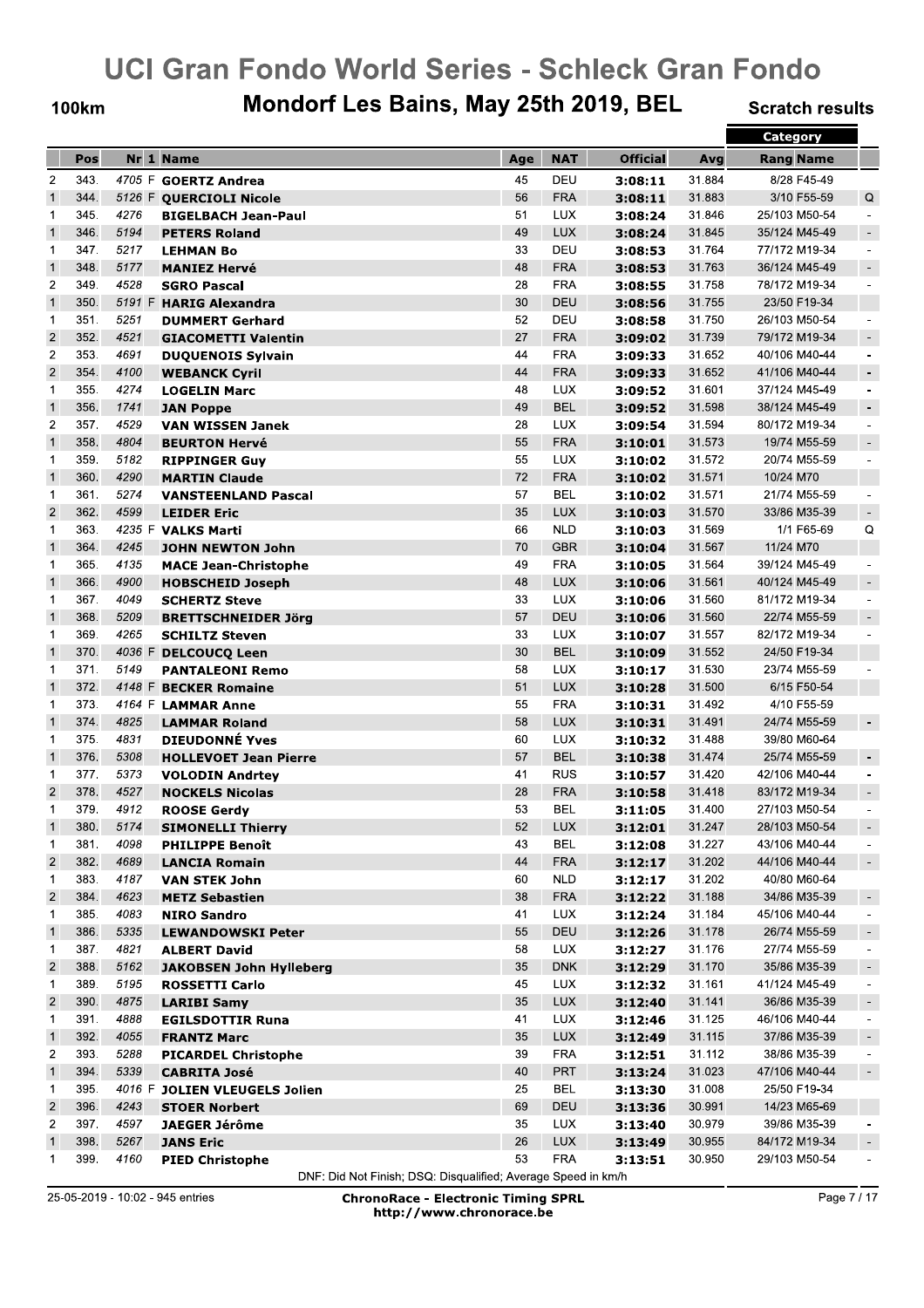**100km** 

## Mondorf Les Bains, May 25th 2019, BEL

**Scratch results** 

|                             |              |              |                              |          |                          |                 |                  | Category                       |                          |
|-----------------------------|--------------|--------------|------------------------------|----------|--------------------------|-----------------|------------------|--------------------------------|--------------------------|
|                             | Pos          |              | Nr 1 Name                    | Age      | <b>NAT</b>               | <b>Official</b> | Avg              | <b>Rang Name</b>               |                          |
| $\mathbf{1}$                | 400.         |              | 4001 F KOCKELMANN Elisa      | 18       | LUX                      | 3:13:51         | 30.950           | 4/4 FU19                       |                          |
| $\mathbf{1}$                | 401.         | 4764         | <b>DOUSSET Olivier</b>       | 50       | <b>FRA</b>               | 3:13:53         | 30.946           | 30/103 M50-54                  |                          |
| $\overline{2}$              | 402.         | 4587         | <b>BAUM Martin</b>           | 34       | DEU                      | 3:14:06         | 30.909           | 85/172 M19-34                  | $\overline{\phantom{a}}$ |
| $\mathbf{1}$                | 403.         | 5383         | <b>LUCAS Xavier</b>          | 48       | <b>FRA</b>               | 3:14:15         | 30.886           | 42/124 M45-49                  | $\overline{\phantom{a}}$ |
| $\overline{2}$              | 404.         | 4612         | <b>ALBERT Cyril</b>          | 37       | <b>FRA</b>               | 3:14:37         | 30.828           | 40/86 M35-39                   | $\overline{\phantom{a}}$ |
| $\overline{2}$              | 405.         | 5393         | <b>WILHELMY Oliver</b>       | 39       | <b>FRA</b>               | 3:14:41         | 30.819           | 41/86 M35-39                   | $\overline{\phantom{a}}$ |
| $\overline{2}$              | 406.         | 4675         | <b>BOZZETTI Stanlez</b>      | 43       | <b>LUX</b>               | 3:14:55         | 30.782           | 48/106 M40-44                  |                          |
| $\mathbf{1}$                | 407.         | 4253         | <b>GUIDO TROONEN Guido</b>   | 71       | <b>BEL</b>               | 3:15:03         | 30.760           | 12/24 M70                      |                          |
| $\mathbf 1$                 | 408.         | 4620         | <b>CARRÉ Nicolas</b>         | 38       | <b>LUX</b>               | 3:15:07         | 30.751           | 42/86 M35-39                   |                          |
| $\mathbf{1}$                | 409.         | 5137         | <b>SAUERWEIN Claude</b>      | 60       | <b>LUX</b>               | 3:15:28         | 30.693           | 41/80 M60-64                   |                          |
| 1                           | 410.         |              | 4138 F NETHERCLIFT Katy      | 49       | <b>GBR</b>               | 3:15:36         | 30.674           | 9/28 F45-49                    |                          |
| $\mathbf{1}$                | 411.         | 4873         | <b>BÜCHELER Tilman</b>       | 34       | DEU                      | 3:15:44         | 30.652           | 86/172 M19-34                  |                          |
| 1                           | 412.         | 5104         | <b>VANDEMEULEBROEKE Marc</b> | 65       | BEL                      | 3:15:45         | 30.651           | 15/23 M65-69                   |                          |
| $\mathbf{1}$                | 413.         | 4771         | <b>MOHREN Andreas</b>        | 51       | DEU                      | 3:15:46         | 30.649           | 31/103 M50-54                  | $\overline{\phantom{a}}$ |
| $\mathbf 1$                 | 414.         |              | 4019 F SCHÖNEGG Lisa         | 26       | DEU                      | 3:15:47         | 30.646           | 26/50 F19-34                   |                          |
| $\overline{2}$              | 415.         | 4723         | <b>TREDEMY André</b>         | 46       | <b>FRA</b>               | 3:15:50         | 30.638           | 43/124 M45-49                  | $\overline{\phantom{a}}$ |
| $\mathbf 1$                 | 416.         | 4920         | <b>DAUBENFELD Romain</b>     | 57       | LUX                      | 3:15:55         | 30.624           | 28/74 M55-59                   | $\blacksquare$           |
| $\mathbf{1}$                | 417.         | 4679         | <b>DAY Francois</b>          | 43       | <b>BEL</b>               | 3:15:55         | 30.624           | 49/106 M40-44                  | $\blacksquare$           |
| $\mathbf 1$                 | 418.         | 4862         | <b>LOSCH Tom</b>             | 28       | <b>LUX</b>               | 3:15:56         | 30.622           | 87/172 M19-34                  | $\ddot{\phantom{1}}$     |
| $\mathbf{1}$                | 419.         | 4201         | <b>SCHELLEVIS Jan</b>        | 61       | <b>NLD</b>               | 3:15:56         | 30.621           | 42/80 M60-64                   |                          |
| 1                           | 420.         | 4539         | <b>SCHELLEVIS Rutger</b>     | 29       | <b>NLD</b>               | 3:15:56         | 30.621           | 88/172 M19-34                  | $\blacksquare$           |
| $\mathbf{1}$                | 421.         | 4143         | <b>SAVERNA Thierry</b>       | 50       | <b>FRA</b>               | 3:15:57         | 30.619           | 32/103 M50-54                  | $\overline{\phantom{a}}$ |
| $\overline{2}$              | 422.         | 5375         | <b>ZEHNTER Jean-Luc</b>      | 50       | <b>FRA</b>               | 3:16:06         | 30.595           | 33/103 M50-54                  | $\blacksquare$           |
| $\overline{2}$              | 423.         | 4508         | <b>RODRIGUES Eric</b>        | 24       | <b>LUX</b>               | 3:16:06         | 30.594           | 89/172 M19-34                  | $\overline{\phantom{a}}$ |
| $\overline{c}$              | 424.         | 4718         |                              | 46       | <b>LUX</b>               | 3:16:08         | 30.590           | 44/124 M45-49                  | $\overline{\phantom{a}}$ |
| $\overline{2}$              | 425.         | 4739         | <b>HUBERT Paul</b>           | 48       | <b>LUX</b>               |                 | 30.584           | 45/124 M45-49                  | $\overline{\phantom{a}}$ |
| $\overline{2}$              | 426.         | 4619         | <b>MAAR Patrick</b>          | 38       | <b>LUX</b>               | 3:16:10         | 30.584           |                                |                          |
| $\overline{2}$              | 427.         | 5340         | <b>HEBISCH Raoul</b>         | 32       |                          | 3:16:10         |                  | 43/86 M35-39                   | $\blacksquare$           |
| $\overline{2}$              | 428.         | 4789         | <b>KINTIZIGER Kim</b>        |          | <b>LUX</b>               | 3:16:13         | 30.577           | 90/172 M19-34                  | $\overline{\phantom{a}}$ |
| $\overline{2}$              | 429.         | 4799         | <b>PAX Marc</b>              | 53<br>54 | <b>LUX</b>               | 3:16:17         | 30.566           | 34/103 M50-54<br>35/103 M50-54 | $\blacksquare$           |
|                             | 430.         |              | <b>JUNG Jean Marc</b>        |          | <b>FRA</b>               | 3:16:19         | 30.563           |                                | $\overline{\phantom{a}}$ |
| $\mathbf 1$<br>$\mathbf{1}$ | 431.         | 4811         | <b>MUNRO John</b>            | 55       | GBR                      | 3:16:38         | 30.513           | 29/74 M55-59                   | $\overline{a}$           |
|                             |              | 5196         | <b>SIMMER Joël</b>           | 58       | <b>LUX</b>               | 3:16:42         | 30.503           | 30/74 M55-59                   | $\overline{\phantom{a}}$ |
| 1                           | 431.<br>433. | 4835         | <b>DENDAUW Filiep</b>        | 61<br>16 | BEL                      | 3:16:42         | 30.503<br>30.503 | 43/80 M60-64<br>4/5 MU19       |                          |
| $\mathbf{1}$                |              | 5175         | <b>WALLENBORN Arno</b>       |          | <b>LUX</b>               | 3:16:42         |                  |                                | $\overline{\phantom{a}}$ |
| 1<br>$\overline{2}$         | 434.<br>435. | 5226<br>5235 | <b>KAYL Jean-Jacques</b>     | 53<br>50 | <b>LUX</b><br><b>LUX</b> | 3:16:42         | 30.502<br>30.502 | 36/103 M50-54<br>37/103 M50-54 | $\overline{a}$           |
|                             | 436.         |              | <b>TOTARO Patrick</b>        |          |                          | 3:16:42         |                  | 46/124 M45-49                  |                          |
| 1                           |              | 5231         | <b>LECLER Gilles</b>         | 45       | <b>FRA</b>               | 3:16:44         | 30.498           |                                | $\overline{\phantom{a}}$ |
| $\mathbf{1}$                | 437.         | 4198         | <b>PROSPER Alain</b>         | 61       | <b>FRA</b>               | 3:16:45         | 30.494           | 44/80 M60-64                   |                          |
| $\mathbf{1}$                | 438.         | 4561         | <b>DENDAUW Jelle</b>         | 32       | <b>BEL</b>               | 3:16:46         | 30.492           | 91/172 M19-34                  |                          |
| $\overline{2}$              | 439.         | 4660         | <b>FISCH Yves</b>            | 41       | LUX                      | 3:16:49         | 30.485           | 50/106 M40-44                  | $\overline{\phantom{a}}$ |
| 1                           | 440.         | 4277         | <b>CARRÉ Philippe</b>        | 51       | <b>FRA</b>               | 3:16:50         | 30.480           | 38/103 M50-54                  | $\overline{\phantom{a}}$ |
| $\mathbf{1}$                | 441.         | 4262         | <b>MACINOT Flavien</b>       | 29       | <b>FRA</b>               | 3:16:53         | 30.474           | 92/172 M19-34                  | $\overline{\phantom{a}}$ |
| 1                           | 442.         |              | 4283 F HOFER Martine         | 59       | <b>FRA</b>               | 3:16:59         | 30.457           | 5/10 F55-59                    |                          |
| $\mathbf{1}$                | 443.         | 5176         | <b>FEY Philippe</b>          | 18       | <b>LUX</b>               | 3:17:09         | 30.432           | 5/5 MU19                       | $\overline{\phantom{a}}$ |
| 2                           | 444.         | 5255         | <b>LANNERS Luc</b>           | 29       | <b>LUX</b>               | 3:17:11         | 30.428           | 93/172 M19-34                  | $\overline{\phantom{a}}$ |
| $\overline{\mathbf{c}}$     | 445.         | 4594         | LE ROUVILLOIS Sebastien      | 35       | <b>FRA</b>               | 3:17:24         | 30.395           | 44/86 M35-39                   | $\overline{\phantom{a}}$ |
| $\overline{c}$              | 446.         | 4618         | <b>HOSIE John</b>            | 38       | <b>LUX</b>               | 3:17:24         | 30.394           | 45/86 M35-39                   | $\overline{\phantom{a}}$ |
| $\sqrt{2}$                  | 447.         | 4583         | <b>MRECHES Laurent</b>       | 34       | <b>LUX</b>               | 3:17:37         | 30.360           | 94/172 M19-34                  | $\overline{\phantom{a}}$ |
| 1                           | 448.         | 4193         | <b>BEALE Howard</b>          | 61       | GBR                      | 3:17:39         | 30.355           | 45/80 M60-64                   |                          |
| $\mathbf{1}$                | 449.         | 5132         | <b>TERRIER Gérard</b>        | 71       | <b>FRA</b>               | 3:17:43         | 30.345           | 13/24 M70                      |                          |
| 1                           | 450.         | 4781         | <b>TERRIER Pascal</b>        | 52       | <b>FRA</b>               | 3:17:43         | 30.345           | 39/103 M50-54                  |                          |
| $\mathbf{1}$                | 451.         | 5338         | <b>MARECHAL Philip</b>       | 58       | <b>BEL</b>               | 3:17:45         | 30.339           | 31/74 M55-59                   | $\overline{\phantom{a}}$ |
| $\overline{\mathbf{c}}$     | 452.         | 4722         | <b>ROBLING Torsten</b>       | 46       | DEU                      | 3:17:46         | 30.338           | 47/124 M45-49                  | $\overline{\phantom{a}}$ |
| $\overline{\mathbf{c}}$     | 453.         | 5246         | <b>WEBER Jacques</b>         | 44       | <b>LUX</b>               | 3:17:48         | 30.333           | 51/106 M40-44                  | $\blacksquare$           |
| 2                           | 454.         | 4726         | <b>HOES Guy</b>              | 47       | BEL                      | 3:17:54         | 30.317           | 48/124 M45-49                  |                          |
| $\overline{2}$              | 455.         | 4732         | <b>VANDERAERDEN Rony</b>     | 48       | <b>BEL</b>               | 3:17:54         | 30.317           | 49/124 M45-49                  | $\overline{\phantom{a}}$ |
| $\mathbf{1}$                | 456.         |              | 4044 F SHAWNA BEAUDET Shawna | 32       | <b>NLD</b>               | 3:18:00         | 30.301           | 27/50 F19-34                   |                          |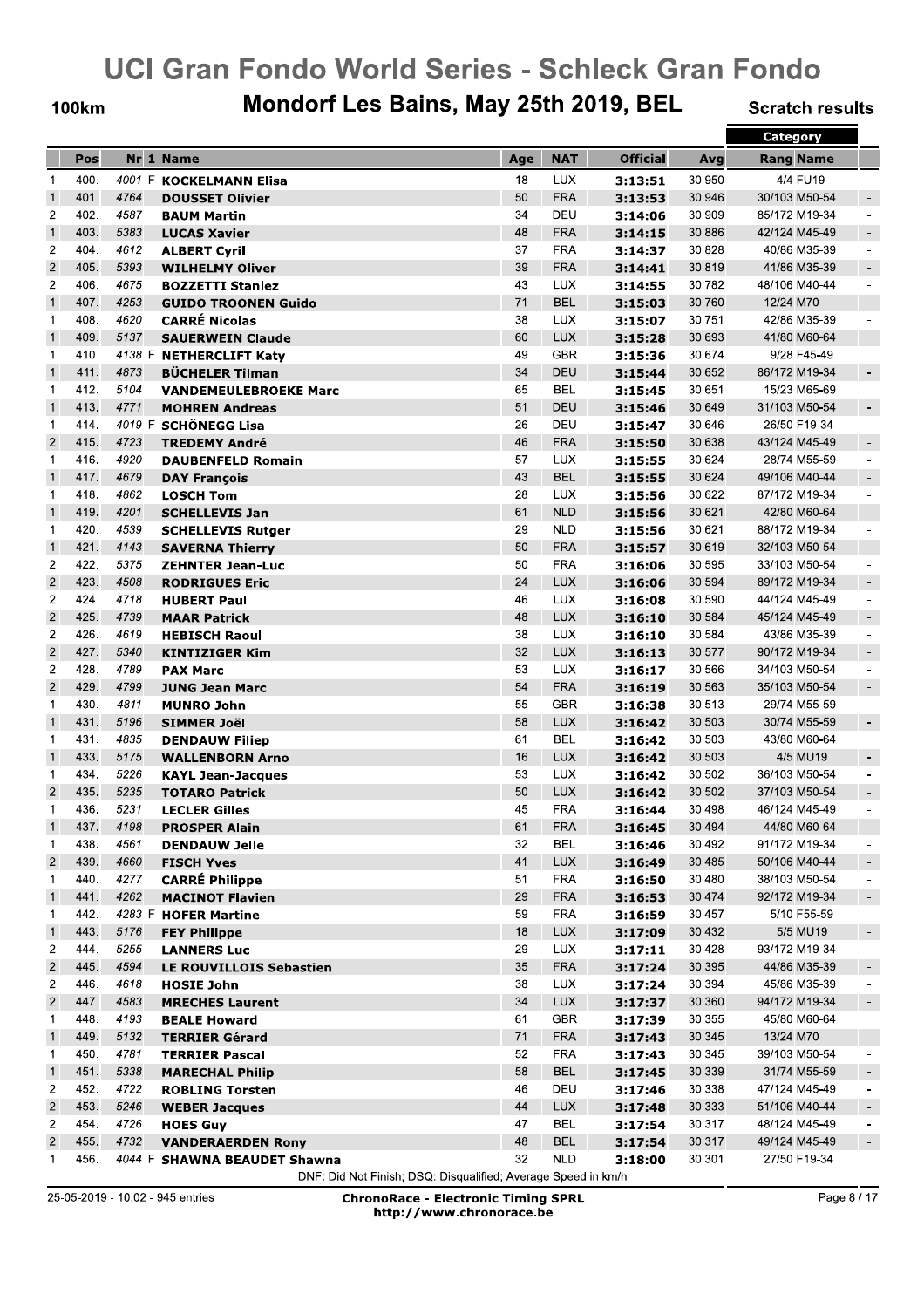**100km** 

## Mondorf Les Bains, May 25th 2019, BEL

**Scratch results** 

|                         |              |              |                                                      |          |                          |                    |                  | <b>Category</b>  |                                                      |
|-------------------------|--------------|--------------|------------------------------------------------------|----------|--------------------------|--------------------|------------------|------------------|------------------------------------------------------|
|                         | Pos          |              | Nr 1 Name                                            | Age      | <b>NAT</b>               | <b>Official</b>    | Avg              | <b>Rang Name</b> |                                                      |
| $\mathbf{1}$            | 457.         | 4172         | <b>DOSSER Romain</b>                                 | 56       | LUX                      | 3:18:02            | 30.297           | 32/74 M55-59     |                                                      |
| $\overline{2}$          | 458.         | 4765         | <b>GERARD Frédéric</b>                               | 50       | <b>FRA</b>               | 3:18:02            | 30.296           | 40/103 M50-54    | $\overline{\phantom{a}}$                             |
| $\mathbf{1}$            | 459.         | 4604         | <b>BRABANT Benoît</b>                                | 36       | <b>BEL</b>               | 3:18:18            | 30.256           | 46/86 M35-39     | $\overline{a}$                                       |
| $\overline{2}$          | 460.         | 4653         | <b>PAGNOUT Christophe</b>                            | 41       | <b>FRA</b>               | 3:18:24            | 30.241           | 52/106 M40-44    | $\overline{\phantom{a}}$                             |
| $\overline{2}$          | 461.         | 4656         | <b>LARCHÉ David</b>                                  | 41       | <b>FRA</b>               | 3:18:25            | 30.239           | 53/106 M40-44    | $\overline{\phantom{a}}$                             |
| $\overline{c}$          | 462.         | 2538         | <b>DUNDON Alan</b>                                   | 29       | <b>LUX</b>               | 3:18:26            | 30.236           | 95/172 M19-34    | $\sim$                                               |
| $\overline{c}$          | 463.         |              | 4608 F RUVERA Anne Lise                              | 37       | <b>FRA</b>               | 3:18:29            | 30.227           | 9/14 F35-39      |                                                      |
| $\mathbf{1}$            | 464.         | 5221         | <b>STEPHANY Mark Steven</b>                          | 35       | <b>LUX</b>               | 3:18:32            | 30.221           | 47/86 M35-39     | $\overline{\phantom{a}}$                             |
| $\overline{2}$          | 465.         | 4627         | <b>WILWERT Bob</b>                                   | 34       | LUX                      | 3:18:57            | 30.158           | 96/172 M19-34    | $\overline{\phantom{a}}$                             |
| $\mathbf 2$             | 466.         | 4752         | <b>MIGIT Frank</b>                                   | 49       | <b>LUX</b>               | 3:18:59            | 30.153           | 50/124 M45-49    | $\overline{\phantom{a}}$                             |
| $\overline{c}$          | 467.         | 4548         | <b>RONNY Scheitler</b>                               | 31       | <b>LUX</b>               | 3:19:04            | 30.139           | 97/172 M19-34    | $\overline{\phantom{a}}$                             |
| $\mathbf{1}$            | 468.         | 4117         | <b>FELLERICH Guy</b>                                 | 46       | <b>LUX</b>               | 3:19:14            | 30.114           | 51/124 M45-49    | $\overline{\phantom{a}}$                             |
| 1                       | 469.         | 5171         | <b>DORU Buhas</b>                                    | 54       | ROU                      | 3:19:14            | 30.114           | 41/103 M50-54    | $\blacksquare$                                       |
| $\mathbf{1}$            | 470.         |              | 5337 F LANKESTER Jester                              | 41       | <b>NLD</b>               | 3:19:16            | 30.108           | 6/20 F40-44      |                                                      |
| 1                       | 471.         |              | 4020 F FREVEL Jennifer                               | 27       | DEU                      | 3:19:24            | 30.090           | 28/50 F19-34     |                                                      |
| $\mathbf{1}$            | 472.         | 4874         | <b>PIEKARSKI Mickael</b>                             | 34       | <b>FRA</b>               | 3:19:31            | 30.072           | 98/172 M19-34    | $\overline{\phantom{a}}$                             |
| $\overline{2}$          | 473.         | 4738         | <b>ROLLING Jean-Paul</b>                             | 48       | LUX                      | 3:19:34            | 30.063           | 52/124 M45-49    |                                                      |
| $\overline{c}$          | 474.         |              | 4609 F STOLL Vicky                                   | 37       | <b>LUX</b>               | 3:19:40            | 30.048           | 10/14 F35-39     |                                                      |
| $\overline{c}$          | 475.         | 4607         | <b>LORRANG Pascal</b>                                | 37       | LUX                      | 3:19:42            | 30.045           | 48/86 M35-39     | $\overline{\phantom{a}}$                             |
| $\overline{2}$          | 476.         | 4717         | <b>SCHMIDT Xavier</b>                                | 46       | <b>FRA</b>               | 3:19:47            | 30.032           | 53/124 M45-49    | $\blacksquare$                                       |
| $\overline{c}$          | 477.         | 4099         | <b>BAUER David</b>                                   | 43       | <b>FRA</b>               | 3:19:47            | 30.032           | 54/106 M40-44    | $\blacksquare$                                       |
| $\overline{2}$          | 478.         | 4582         | <b>SAUNIER Anthony</b>                               | 33       | <b>FRA</b>               | 3:20:01            | 29.997           | 99/172 M19-34    | $\sim$                                               |
| 1                       | 479.         |              | 4121 F HILLGAERTNER Cornelia                         | 47       | DEU                      | 3:20:16            | 29.959           | 10/28 F45-49     |                                                      |
| $\mathbf{1}$            | 480.         | 5293         | <b>DACRUZ Carlos</b>                                 | 47       | <b>LUX</b>               | 3:20:16            | 29.958           | 54/124 M45-49    | $\overline{\phantom{a}}$                             |
| $\mathbf 1$             | 481.         | 5292         | <b>SIMOES Claudio</b>                                | 42       | LUX                      | 3:20:16            | 29.958           | 55/106 M40-44    | $\overline{a}$                                       |
| $\mathbf{1}$            | 482.         | 5291         | <b>DA COSTA SANTOS Fernando</b>                      | 45       | <b>PRT</b>               | 3:20:16            | 29.958           | 55/124 M45-49    | $\sim$                                               |
| $\overline{2}$          | 483.         | 4512         | <b>FRIEL Shane</b>                                   | 25       | <b>IRL</b>               | 3:20:25            | 29.937           | 100/172 M19-34   | $\overline{\phantom{a}}$                             |
| $\mathbf{1}$            | 484.         | 4153         | <b>KERMOAL Franck</b>                                | 52       | <b>FRA</b>               |                    | 29.911           | 42/103 M50-54    | $\overline{\phantom{a}}$                             |
| $\overline{2}$          | 485.         | 4793         | <b>CALDERARI Vincent</b>                             | 54       | <b>FRA</b>               | 3:20:35<br>3:20:35 | 29.911           | 43/103 M50-54    | $\blacksquare$                                       |
| $\mathbf{1}$            | 486.         | 4828         |                                                      | 59       | <b>LUX</b>               |                    | 29.903           | 33/74 M55-59     | $\overline{\phantom{a}}$                             |
| 1                       | 487.         | 4147         | <b>LOTTI Ivano</b>                                   | 51       | <b>LUX</b>               | 3:20:38            | 29.900           | 44/103 M50-54    | $\overline{\phantom{a}}$                             |
| $\mathbf{1}$            | 488.         |              | <b>PENNING Philippe</b><br>4011 F FELTES Florence    | 21       | <b>LUX</b>               | 3:20:39            | 29.869           | 29/50 F19-34     |                                                      |
| $\mathbf 1$             | 489.         | 5193         | <b>FELTES Carlo</b>                                  | 53       | LUX                      | 3:20:52            | 29.869           | 45/103 M50-54    |                                                      |
| $\mathbf{1}$            | 490.         | 5328         |                                                      | 21       | <b>FRA</b>               | 3:20:52<br>3:20:58 | 29.853           | 101/172 M19-34   | $\overline{\phantom{a}}$                             |
| $\overline{2}$          | 491.         | 4813         | <b>DIBON Robin</b><br><b>ZIANS Guido</b>             | 56       | BEL                      | 3:21:09            | 29.826           | 34/74 M55-59     | $\blacksquare$                                       |
| $\mathbf{1}$            | 492.         | 5368         | <b>MAZA Philippe</b>                                 | 43       | <b>LUX</b>               |                    | 29.772           | 56/106 M40-44    | $\overline{\phantom{a}}$                             |
| 1                       | 493.         | 5252         | <b>VAZ Antonio</b>                                   | 52       | <b>PRT</b>               | 3:21:31            | 29.770           | 46/103 M50-54    | $\overline{\phantom{a}}$                             |
|                         | 494.         | 4144         | <b>BERTRAM Claude</b>                                | 50       | <b>LUX</b>               | 3:21:32            | 29.763           | 47/103 M50-54    |                                                      |
| $\mathbf{1}$<br>2       | 495.         | 4558         | <b>GRAAS Laurent</b>                                 | 32       | <b>LUX</b>               | 3:21:35            | 29.741           | 102/172 M19-34   |                                                      |
| $\mathbf{1}$            | 496.         |              |                                                      | 28       | <b>LUX</b>               | 3:21:44            | 29.712           | 30/50 F19-34     | $\overline{\phantom{a}}$                             |
| $\overline{c}$          | 497.         | 4733         | 4025 F COLJON Carmen                                 | 48       | <b>BEL</b>               | 3:21:56<br>3:22:15 | 29.666           | 56/124 M45-49    |                                                      |
| $\mathbf{1}$            | 498.         | 5170         | <b>BARTHELEMY Stephane</b><br><b>LUKAS Christian</b> | 51       | DEU                      | 3:22:16            | 29.663           | 48/103 M50-54    |                                                      |
|                         | 499.         | 4248         |                                                      |          | <b>FRA</b>               |                    |                  | 14/24 M70        | $\overline{\phantom{a}}$                             |
| 1<br>$\mathbf{1}$       | 500.         | 5169         | <b>FRANÇOIS Christian</b><br><b>ANDRIES Frank</b>    | 70<br>53 | <b>BEL</b>               | 3:22:19<br>3:22:32 | 29.656<br>29.623 | 49/103 M50-54    |                                                      |
| 1                       | 501.         | 4661         |                                                      | 41       | <b>BEL</b>               |                    | 29.622           | 57/106 M40-44    | $\overline{\phantom{a}}$<br>$\overline{\phantom{a}}$ |
| $\mathbf{1}$            | 502.         | 5153         | <b>BART REYSERHOVE Bart</b>                          | 56       | <b>IRL</b>               | 3:22:33            | 29.567           | 35/74 M55-59     |                                                      |
| 1                       | 503.         | 4125         | <b>MCLYNSKEY Michael</b>                             |          | <b>LUX</b>               | 3:22:55            | 29.565           | 57/124 M45-49    | $\overline{\phantom{a}}$                             |
|                         |              |              | <b>KLEMAN Chris</b>                                  | 47       |                          | 3:22:56            |                  |                  | $\overline{\phantom{a}}$                             |
| $\mathbf{1}$            | 504.<br>505. | 5135         | <b>HEMARD Philippe</b>                               | 48       | <b>FRA</b><br><b>LUX</b> | 3:22:57            | 29.564           | 58/124 M45-49    | $\overline{\phantom{a}}$                             |
| $\mathbf{1}$            | 506.         | 4822<br>4178 | <b>BOREIKO Michel</b>                                | 58<br>58 |                          | 3:23:03            | 29.548           | 36/74 M55-59     | $\overline{\phantom{a}}$                             |
| $\mathbf{1}$            | 507.         | 4630         | <b>FELLER Pascal</b>                                 |          | <b>LUX</b>               | 3:23:03            | 29.547           | 37/74 M55-59     | $\sim$                                               |
| $\mathbf{1}$            |              |              | <b>LECOMTE Nicolas</b>                               | 39       | <b>FRA</b>               | 3:23:06            | 29.541           | 49/86 M35-39     | $\overline{\phantom{a}}$                             |
| $\mathbf{1}$            | 508.         | 5134         | <b>MUZZON Matheus</b>                                | 36       | <b>BRA</b>               | 3:23:06            | 29.541           | 50/86 M35-39     | $\overline{\phantom{a}}$                             |
| 1                       | 509.         | 4683         | <b>GIOVINAZZO Michel</b>                             | 43       | <b>FRA</b>               | 3:23:06            | 29.540           | 58/106 M40-44    | $\overline{\phantom{a}}$                             |
| $\overline{2}$          | 510.         |              | 4520 F GIDT Anna                                     | 27       | <b>LUX</b>               | 3:23:08            | 29.536           | 31/50 F19-34     |                                                      |
| 1                       | 511.         | 5138         | <b>SCHNEIDER Patrick</b>                             | 56       | <b>LUX</b>               | 3:23:35            | 29.471           | 38/74 M55-59     |                                                      |
| $\overline{\mathbf{c}}$ | 512.         | 5260         | <b>BOCHON Laurent</b>                                | 55       | <b>FRA</b>               | 3:23:39            | 29.461           | 39/74 M55-59     |                                                      |
| $\overline{2}$          | 513.         | 4847         | <b>ZIMMER Edmond</b>                                 | 64       | <b>LUX</b>               | 3:23:46            | 29.445           | 46/80 M60-64     |                                                      |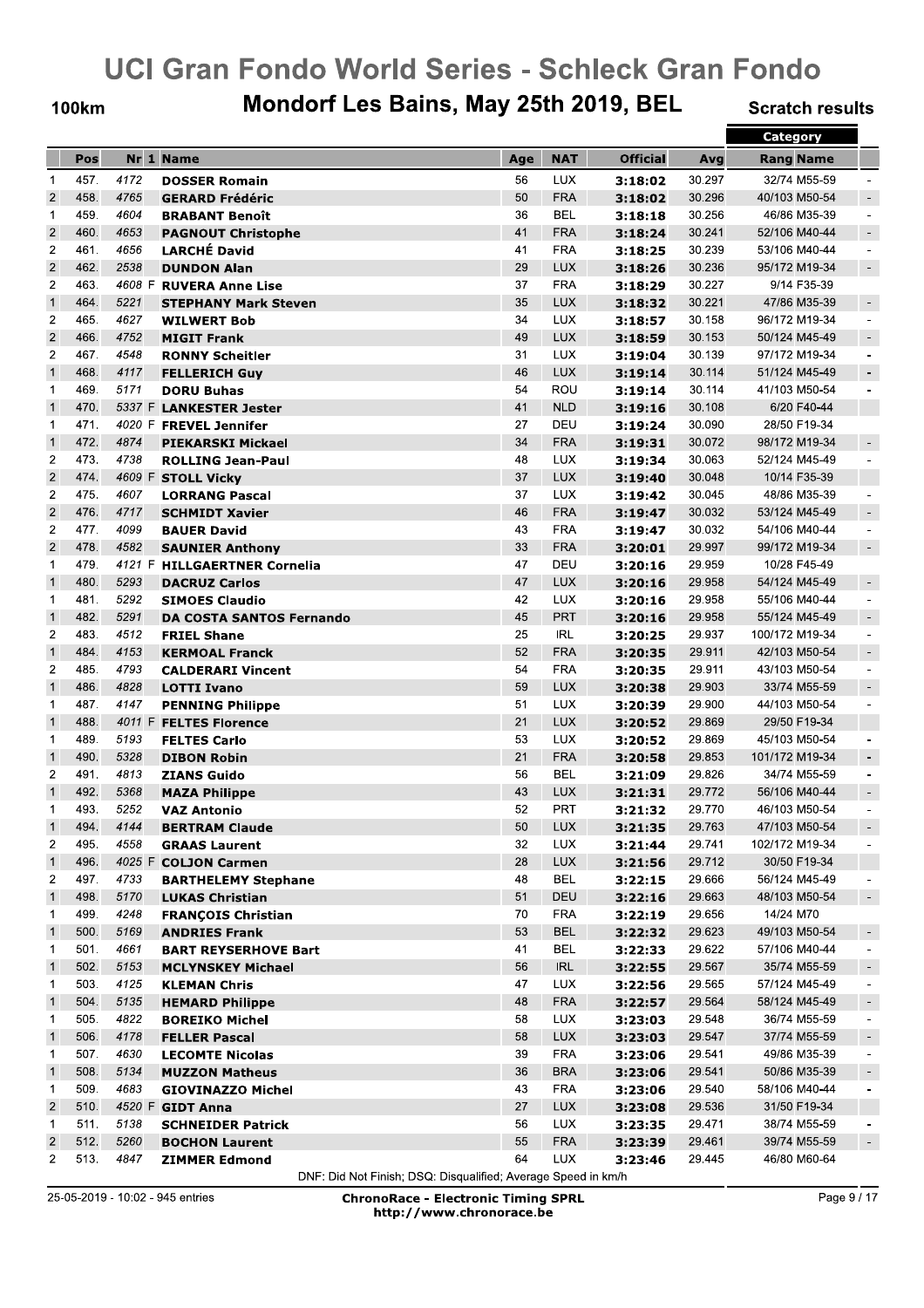**100km** 

## Mondorf Les Bains, May 25th 2019, BEL

**Scratch results** 

|                |      |      |                                               |     |            |                 |        | <b>Category</b>  |                          |
|----------------|------|------|-----------------------------------------------|-----|------------|-----------------|--------|------------------|--------------------------|
|                | Pos  |      | Nr 1 Name                                     | Age | <b>NAT</b> | <b>Official</b> | Avg    | <b>Rang Name</b> |                          |
| $\mathbf{1}$   | 514. | 5131 | <b>WANGEN Georges</b>                         | 57  | <b>LUX</b> | 3:23:47         | 29.442 | 40/74 M55-59     |                          |
| $\overline{2}$ | 515. | 5139 | <b>JUNGBLUTH Fredy</b>                        | 61  | <b>LUX</b> | 3:23:49         | 29.437 | 47/80 M60-64     |                          |
| $\mathbf{1}$   | 516. |      | 5324 F ECKER Samantha                         | 27  | <b>LUX</b> | 3:23:55         | 29.422 | 32/50 F19-34     |                          |
| $\overline{2}$ | 517. | 4684 | <b>CANHAM Kristian</b>                        | 43  | <b>GBR</b> | 3:24:03         | 29.404 | 59/106 M40-44    | $\overline{\phantom{a}}$ |
| $\overline{2}$ | 518. | 4200 | <b>LAUCHLAN Adrian</b>                        | 61  | <b>GBR</b> | 3:24:03         | 29.403 | 48/80 M60-64     |                          |
| $\overline{c}$ | 519. | 4837 | <b>JOS THINES Jos</b>                         | 61  | <b>LUX</b> | 3:24:08         | 29.391 | 49/80 M60-64     |                          |
| 1              | 520. | 5165 | <b>BOUILLY Pierre</b>                         | 34  | <b>FRA</b> | 3:24:20         | 29.363 | 103/172 M19-34   |                          |
| $\mathbf{1}$   | 521. |      | 5369 F WÜNSCH Mélanie                         | 40  | <b>LUX</b> | 3:24:25         | 29.351 | 7/20 F40-44      |                          |
| $\mathbf 1$    | 522. | 5315 | <b>VAN DEM BERGH Frans</b>                    | 63  | <b>BEL</b> | 3:24:33         | 29.332 | 50/80 M60-64     |                          |
| $\mathbf{1}$   | 523. | 4112 | <b>MOUTOU Stéphane</b>                        | 45  | <b>FRA</b> | 3:24:36         | 29.325 | 59/124 M45-49    | $\overline{\phantom{a}}$ |
| $\mathbf{1}$   | 524. | 5346 |                                               | 44  | <b>BEL</b> |                 | 29.324 | 60/106 M40-44    |                          |
| $\overline{2}$ | 525. | 4628 | <b>KLEYNEN Thierry</b>                        | 39  | <b>LUX</b> | 3:24:36         | 29.307 | 51/86 M35-39     | $\overline{\phantom{a}}$ |
| 1              | 526. | 4592 | <b>PETESCH Christophe</b>                     | 34  | <b>FRA</b> | 3:24:43         | 29.293 | 104/172 M19-34   | $\blacksquare$           |
| $\mathbf{1}$   | 527. | 4229 | <b>FAIVRE Jonathan</b>                        | 64  | <b>FRA</b> | 3:24:49         | 29.293 | 51/80 M60-64     |                          |
| $\overline{2}$ | 528. |      | <b>FAIVRE Michel</b><br>4894 F FLOHR Fabienne | 46  | <b>LUX</b> | 3:24:49         | 29.269 | 11/28 F45-49     |                          |
| $\overline{2}$ | 529. |      |                                               | 54  |            | 3:24:59         | 29.269 |                  |                          |
|                |      | 5360 | <b>DI IACOVO Roberto</b>                      |     | <b>ITA</b> | 3:24:59         |        | 50/103 M50-54    |                          |
| $\overline{2}$ | 530. | 4823 | <b>KOX Henri</b>                              | 58  | LUX        | 3:25:00         | 29.268 | 41/74 M55-59     |                          |
| $\overline{c}$ | 531. |      | 4777 F ROUX Stéphanie                         | 51  | <b>FRA</b> | 3:25:01         | 29.265 | 7/15 F50-54      |                          |
| $\overline{c}$ | 532. | 4927 | <b>FLOHR Marc</b>                             | 61  | LUX        | 3:25:04         | 29.259 | 52/80 M60-64     |                          |
| $\mathbf{1}$   | 533. | 4171 | <b>THIERER Jörg</b>                           | 56  | <b>LUX</b> | 3:25:10         | 29.244 | 42/74 M55-59     | $\overline{\phantom{a}}$ |
| 1              | 534. | 4922 | <b>SCHROEDER Lex</b>                          | 58  | LUX        | 3:25:10         | 29.243 | 43/74 M55-59     | $\ddot{\phantom{1}}$     |
| $\mathbf{1}$   | 535. | 4152 | <b>MIRGUET Olivier</b>                        | 52  | <b>FRA</b> | 3:25:17         | 29.227 | 51/103 M50-54    | $\sim$                   |
| $\overline{2}$ | 536. | 5256 | <b>SCHDECK Joel</b>                           | 30  | <b>LUX</b> | 3:25:28         | 29.201 | 105/172 M19-34   | $\blacksquare$           |
| $\overline{c}$ | 537. | 4598 | <b>VANDINI Fabio</b>                          | 35  | <b>LUX</b> | 3:25:30         | 29.197 | 52/86 M35-39     | $\sim$                   |
| $\overline{2}$ | 538. | 5314 | <b>ELSEN Guido</b>                            | 40  | <b>GER</b> | 3:25:31         | 29.194 | 61/106 M40-44    | $\ddot{\phantom{1}}$     |
| $\overline{c}$ | 539. | 4227 | <b>HOUBEN Anthony</b>                         | 64  | GBR        | 3:25:39         | 29.175 | 53/80 M60-64     |                          |
| $\overline{c}$ | 540. | 4724 | <b>HARVANEK Pavel</b>                         | 47  | CZE        | 3:25:39         | 29.175 | 60/124 M45-49    | $\overline{\phantom{a}}$ |
| $\overline{c}$ | 541. | 4571 | <b>HOFFMANN Jempi</b>                         | 33  | <b>LUX</b> | 3:26:21         | 29.075 | 106/172 M19-34   | $\overline{\phantom{a}}$ |
| $\overline{2}$ | 542. | 4574 | <b>SCHECKEL Eric</b>                          | 33  | LUX        | 3:26:33         | 29.047 | 107/172 M19-34   | $\blacksquare$           |
| $\overline{c}$ | 543. | 4863 | <b>BIEHL Fabian</b>                           | 29  | DEU        | 3:26:46         | 29.016 | 108/172 M19-34   | $\sim$                   |
| $\overline{2}$ | 544. | 4791 | <b>KRAEMER Markus</b>                         | 54  | DEU        | 3:26:47         | 29.014 | 52/103 M50-54    | $\blacksquare$           |
| $\mathbf{1}$   | 545. | 5212 | <b>GEELEN Tom</b>                             | 46  | <b>LUX</b> | 3:26:48         | 29.013 | 61/124 M45-49    | $\blacksquare$           |
| $\overline{2}$ | 546. | 5336 | <b>MACALLI Luigi</b>                          | 50  | <b>ITA</b> | 3:27:01         | 28.983 | 53/103 M50-54    |                          |
| $\mathbf{1}$   | 547. |      | 4064 F CANHAM Eola                            | 38  | <b>GBR</b> | 3:27:09         | 28.964 | 11/14 F35-39     |                          |
| $\mathbf 1$    | 548. |      | 4012 F GUILLEMIN Apolline                     | 23  | <b>FRA</b> | 3:27:12         | 28.956 | 33/50 F19-34     |                          |
| $\mathbf{1}$   | 549. | 4018 | <b>ZULIAN Théo</b>                            | 26  | <b>FRA</b> | 3:27:14         | 28.951 | 109/172 M19-34   | $\blacksquare$           |
| 1              | 550. |      | 4127 F MOYNET Carole                          | 48  | <b>FRA</b> | 3:27:31         | 28.912 | 12/28 F45-49     |                          |
| $\overline{2}$ | 551. | 4824 | <b>PALM Hans - Günter</b>                     | 58  | <b>DEU</b> | 3:27:31         | 28.912 | 44/74 M55-59     |                          |
| 1              | 552. |      | 4162 F JUNIO Liz                              | 54  | <b>LUX</b> | 3:28:06         | 28.831 | 8/15 F50-54      |                          |
| $\mathbf{1}$   | 553. | 5313 | <b>TROMP Wouter</b>                           | 35  | <b>NLD</b> | 3:28:19         | 28.802 | 53/86 M35-39     |                          |
| $\mathbf{1}$   | 554. | 5136 | <b>BECKIUS Joel</b>                           | 52  | <b>LUX</b> | 3:28:37         | 28.760 | 54/103 M50-54    |                          |
| $\mathbf{1}$   | 555. | 4816 | <b>ROSATI Nicola</b>                          | 57  | <b>LUX</b> | 3:28:44         | 28.743 | 45/74 M55-59     |                          |
| 1              | 556. | 4155 | <b>HEBER Fernand</b>                          | 52  | <b>LUX</b> | 3:28:51         | 28.729 | 55/103 M50-54    |                          |
| $\mathbf{1}$   | 557. |      | 4116 F BRÖKER Heidi                           | 46  | <b>NLD</b> | 3:28:52         | 28.726 | 13/28 F45-49     |                          |
| 2              | 558. | 4130 | <b>HANSEN Carlo</b>                           | 48  | <b>LUX</b> | 3:28:54         | 28.721 | 62/124 M45-49    |                          |
| $\overline{c}$ | 559. | 4589 | <b>MAZZOCCA Franck</b>                        | 34  | <b>FRA</b> | 3:28:55         | 28.718 | 110/172 M19-34   |                          |
| 2              | 560. |      | 4643 F COURRIER Pauline                       | 40  | <b>FRA</b> | 3:29:50         | 28.594 | 8/20 F40-44      |                          |
| $\overline{c}$ | 561. | 4843 | <b>SCHALLMO Daniel</b>                        | 62  | DEU        | 3:29:50         | 28.594 | 54/80 M60-64     |                          |
| 1              | 562. | 4929 | <b>SCHOLTES Marcel</b>                        | 62  | <b>LUX</b> | 3:29:52         | 28.588 | 55/80 M60-64     |                          |
| $\overline{c}$ | 563. | 4746 | <b>COLBACH Henri</b>                          | 49  | <b>LUX</b> | 3:29:54         | 28.583 | 63/124 M45-49    |                          |
| $\overline{c}$ | 564. | 4870 | <b>WALTE Pol</b>                              | 32  | <b>LUX</b> | 3:30:11         | 28.545 | 111/172 M19-34   |                          |
| $\overline{c}$ | 565. | 4731 | <b>LOGUERCIO Marcello</b>                     | 48  | <b>ITA</b> | 3:30:14         | 28.538 | 64/124 M45-49    |                          |
| 1              | 566. | 5121 | <b>NICKS Jean-Paul</b>                        | 62  | <b>LUX</b> | 3:30:18         | 28.530 | 56/80 M60-64     |                          |
| $\mathbf{1}$   | 567. |      | 5122 F PINAZZA Christiane                     | 57  | <b>LUX</b> | 3:30:18         | 28.530 | 6/10 F55-59      |                          |
| 1              | 568. | 4921 | <b>LOSCH Claude</b>                           | 58  | <b>LUX</b> | 3:30:25         | 28.513 | 46/74 M55-59     |                          |
| $\overline{c}$ | 569. | 5307 | <b>ARWO Florentin</b>                         | 31  | BEL        | 3:30:30         | 28.504 | 112/172 M19-34   |                          |
| $\overline{2}$ | 570. | 4291 | <b>BLOEMEN Gerd</b>                           | 73  | DEU        | 3:30:33         | 28.496 | 15/24 M70        |                          |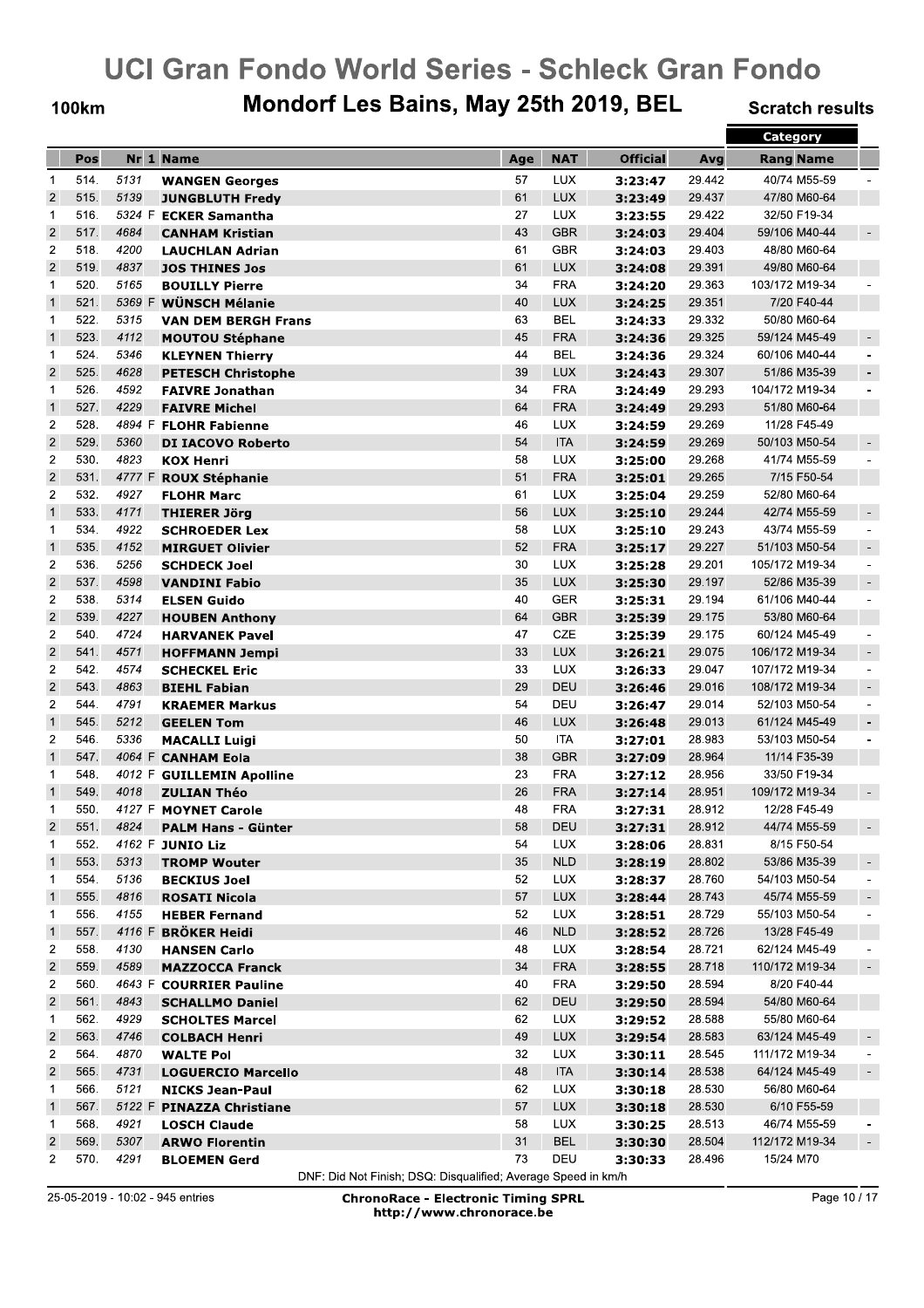#### **100km**

## Mondorf Les Bains, May 25th 2019, BEL

**Scratch results** 

|                         |      |        |                                             |     |            |                    |        | Category         |                          |
|-------------------------|------|--------|---------------------------------------------|-----|------------|--------------------|--------|------------------|--------------------------|
|                         | Pos  |        | Nr 1 Name                                   | Age | <b>NAT</b> | <b>Official</b>    | Avg    | <b>Rang Name</b> |                          |
| 1                       | 571. | 4167   | <b>SCHMOHL Jörg</b>                         | 55  | DEU        | 3:30:35            | 28.490 | 47/74 M55-59     |                          |
| $\mathbf{1}$            | 572. | 4905   | <b>DE BOECK Luc</b>                         | 50  | <b>BEL</b> | 3:30:37            | 28.488 | 56/103 M50-54    |                          |
| $\overline{2}$          | 573. | 4603   | <b>MATOS Pedro</b>                          | 36  | <b>PRT</b> | 3:30:37            | 28.486 | 54/86 M35-39     | $\overline{\phantom{a}}$ |
| $\mathbf{1}$            | 574. | 4903   | <b>FRANZEN Jorg</b>                         | 50  | DEU        | 3:30:44            | 28.472 | 57/103 M50-54    | $\overline{\phantom{a}}$ |
| 1                       | 575. | 4161   | <b>MOYNET Christophe</b>                    | 54  | <b>FRA</b> | 3:30:48            | 28.462 | 58/103 M50-54    | $\overline{\phantom{a}}$ |
| $\overline{2}$          | 576. | 4784   | <b>BERNARD Alain</b>                        | 53  | <b>LUX</b> | 3:30:59            | 28.437 | 59/103 M50-54    | $\sim$                   |
| $\overline{2}$          | 577. | 4575   | <b>BALAWAJDER Tomasz</b>                    | 33  | POL        | 3:31:26            | 28.376 | 113/172 M19-34   | $\overline{\phantom{a}}$ |
| $\overline{2}$          | 578. | 4614   | <b>CROMBEZ Julien</b>                       | 37  | <b>FRA</b> | 3:31:27            | 28.374 | 55/86 M35-39     | $\overline{\phantom{a}}$ |
| $\mathbf 1$             | 579. | 5160   | <b>WEIMERSKIRCH Pierre</b>                  | 55  | <b>LUX</b> | 3:31:40            | 28.345 | 48/74 M55-59     | $\overline{\phantom{a}}$ |
| $\overline{2}$          | 580. | 4658 F | <b>BELIER Sandrine</b>                      | 41  | <b>FRA</b> | 3:32:07            | 28.285 | 9/20 F40-44      |                          |
| $\overline{c}$          | 581. | 4852   | <b>HAGER Ulrich</b>                         | 66  | DEU        | 3:32:08            | 28.282 | 16/23 M65-69     |                          |
| $\mathbf{1}$            | 582. | 4169   | <b>GUY Gouthier</b>                         | 56  | <b>BEL</b> | 3:32:49            | 28.193 | 49/74 M55-59     | $\overline{\phantom{a}}$ |
| $\mathbf 1$             | 583. | 5355   | <b>GUDNASON Don Vignir</b>                  | 40  | <b>ISL</b> | 3:33:01            | 28.166 | 62/106 M40-44    | $\blacksquare$           |
| $\overline{2}$          | 584. | 5133   | <b>SEDILLE Sylvain</b>                      | 34  | <b>FRA</b> | 3:33:09            | 28.149 | 114/172 M19-34   | $\overline{\phantom{a}}$ |
| $\mathbf 1$             | 585. | 4122   | <b>WECKERING Claude</b>                     | 47  | <b>LUX</b> | 3:33:11            | 28.144 | 65/124 M45-49    | $\ddot{\phantom{1}}$     |
| $\mathbf{1}$            | 586. | 4815   | <b>BUCHLER Théo</b>                         | 57  | <b>LUX</b> | 3:33:15            | 28.136 | 50/74 M55-59     | $\blacksquare$           |
| $\overline{2}$          | 587. | 4930   | <b>MEYER Paul</b>                           | 63  | <b>LUX</b> | 3:33:19            | 28.126 | 57/80 M60-64     |                          |
| $\overline{2}$          | 588. | 4853   | <b>TRINKER Herbert</b>                      | 67  | DEU        | 3:33:28            | 28.106 | 17/23 M65-69     |                          |
| $\mathbf 1$             | 589. | 5500   | <b>DAHM Camille</b>                         | 59  | <b>LUX</b> | 3:34:10            | 28.015 | 51/74 M55-59     |                          |
| $\overline{2}$          | 590. | 4721   | <b>VUILLEMIN Rodrigue</b>                   | 46  | <b>FRA</b> | 3:34:20            | 27.992 | 66/124 M45-49    | $\sim$                   |
| $\mathbf 1$             | 591. | 5331   | <b>FELTEN Markus</b>                        | 53  | DEU        | 3:34:24            | 27.984 | 60/103 M50-54    | $\blacksquare$           |
| $\overline{\mathbf{c}}$ | 592. | 5186   | <b>MAURER Patrick</b>                       | 52  | LUX        | 3:34:28            | 27.974 | 61/103 M50-54    | $\overline{\phantom{a}}$ |
| $\overline{c}$          | 593. | 4796   | <b>CAO Jean-Marc</b>                        | 54  | <b>LUX</b> | 3:34:30            | 27.972 | 62/103 M50-54    | $\blacksquare$           |
| $\overline{2}$          | 594. | 4649   | <b>NIESSEN Jean- Marie</b>                  | 40  | <b>LUX</b> | 3:34:32            | 27.967 | 63/106 M40-44    | $\overline{\phantom{a}}$ |
| $\overline{2}$          | 595. | 4720   | <b>PEIFFER Philippe</b>                     | 46  | <b>LUX</b> | 3:34:32            | 27.967 | 67/124 M45-49    | $\overline{\phantom{a}}$ |
| $\overline{c}$          | 596. | 4681   | <b>LAMPERTZ Steve</b>                       | 43  | <b>LUX</b> | 3:34:32            | 27.966 | 64/106 M40-44    | $\sim$                   |
| $\mathbf{1}$            | 597. | 4163   | <b>NAGEL Guido</b>                          | 54  | DEU        | 3:34:33            | 27.964 | 63/103 M50-54    | $\overline{\phantom{a}}$ |
| $\mathbf{1}$            | 598. | 4110 F | <b>MELKEBEKE Nora</b>                       | 45  | <b>BEL</b> | 3:34:37            | 27.956 | 14/28 F45-49     |                          |
| 1                       | 599. |        | 4108 F VIEZZI Valentina                     | 45  | <b>ITA</b> | 3:35:05            | 27.894 | 15/28 F45-49     |                          |
| $\mathbf{1}$            | 600. | 5208   | <b>GRIMEE Thierry</b>                       | 55  | <b>LUX</b> | 3:35:39            | 27.821 | 52/74 M55-59     |                          |
| $\overline{2}$          | 601. | 5392   | <b>TAUZIENE Edward</b>                      | 35  | <b>FRA</b> | 3:35:47            | 27.806 | 56/86 M35-39     |                          |
| $\mathbf{1}$            | 602. | 4855   | <b>HOERNER Jean Claude</b>                  | 69  | <b>FRA</b> | 3:35:52            | 27.793 | 18/23 M65-69     |                          |
| $\mathbf{1}$            | 603. | 4622   | <b>JAUSSET Francois</b>                     | 38  | <b>FRA</b> | 3:35:54            | 27.789 | 57/86 M35-39     |                          |
| $\overline{\mathbf{c}}$ | 604. | 4676   | <b>BRUHL Ronnie</b>                         | 43  | <b>BEL</b> | 3:35:55            | 27.787 | 65/106 M40-44    | $\overline{\phantom{a}}$ |
| $\mathbf 1$             | 605. | 4926   | <b>PAULY Michel</b>                         | 60  | <b>LUX</b> | 3:36:12            | 27.750 | 58/80 M60-64     |                          |
| $\mathbf{1}$            | 606. | 4846   | <b>BRAUN Julien</b>                         | 63  | <b>LUX</b> | 3:36:13            | 27.749 | 59/80 M60-64     |                          |
| $\overline{c}$          | 607. |        | 5391 F HARTMANN Elke                        | 40  | <b>LUX</b> | 3:36:18            | 27.737 | 10/20 F40-44     |                          |
| $\mathbf 1$             | 608. |        | 5364 F IBALD-MULLI Angela                   | 50  | DEU        | 3:36:22            | 27.730 | 9/15 F50-54      |                          |
| $\overline{c}$          | 609. | 4576   | <b>KIEN Tobias</b>                          | 33  | DEU        | 3:36:34            | 27.704 | 115/172 M19-34   |                          |
| $\overline{\mathbf{c}}$ | 610. | 4639   | <b>BOLLIG Holger</b>                        | 39  | DEU        | 3:36:44            | 27.683 | 58/86 M35-39     | $\overline{\phantom{a}}$ |
| 2                       | 611. | 4232   | <b>TERRASI Antonio</b>                      | 65  | <b>BEL</b> | 3:36:50            | 27.670 | 19/23 M65-69     |                          |
| $\mathbf{1}$            | 612. | 4713   | <b>BARTEN Tommy</b>                         | 46  | <b>LUX</b> | 3:36:50            | 27.669 | 68/124 M45-49    | $\overline{\phantom{a}}$ |
| 1                       | 613. | 4907   | <b>BAZARD Francis</b>                       | 52  | <b>FRA</b> | 3:36:53            | 27.664 | 64/103 M50-54    |                          |
| $\mathbf{1}$            | 614. | 5192   | <b>FRANÇOIS Yannick</b>                     | 28  | <b>FRA</b> | 3:36:53            | 27.664 | 116/172 M19-34   | $\overline{\phantom{a}}$ |
| 1                       | 615. | 4758 F | <b>CASEL Daniele</b>                        | 49  | <b>LUX</b> | 3:36:59            | 27.651 | 16/28 F45-49     |                          |
| $\mathbf{1}$            | 616. | 2922   | <b>RECH Daniel</b>                          | 53  | <b>LUX</b> | 3:36:59            | 27.650 | 65/103 M50-54    | $\overline{\phantom{a}}$ |
| $\overline{c}$          | 617. | 4503   |                                             | 19  | <b>LUX</b> |                    | 27.641 | 117/172 M19-34   |                          |
| $\mathbf{1}$            | 618. |        | <b>CARIER Max</b><br>4092 F SCHRAMM Kirsten | 43  | <b>NLD</b> | 3:37:04<br>3:37:09 | 27.630 | 11/20 F40-44     |                          |
| $\mathbf{1}$            | 619. | 4674   |                                             | 43  | PRT        |                    | 27.629 | 66/106 M40-44    |                          |
| $\mathbf{1}$            | 620. | 4743   | <b>LIMA Carlos</b>                          | 49  | <b>GBR</b> | 3:37:09            | 27.588 | 69/124 M45-49    |                          |
|                         | 621. | 4794   | <b>BRECKON Stephen</b>                      |     |            | 3:37:29            |        |                  | $\overline{\phantom{a}}$ |
| $\mathbf{1}$            |      |        | <b>RAUSCH Claude</b>                        | 54  | <b>LUX</b> | 3:37:36            | 27.573 | 66/103 M50-54    |                          |
| $\mathbf{1}$            | 622. | 4827   | <b>GIRRES Jean-Paul</b>                     | 58  | <b>LUX</b> | 3:37:36            | 27.573 | 53/74 M55-59     | $\overline{\phantom{a}}$ |
| $\overline{\mathbf{c}}$ | 623. | 4760   | <b>DE SOUSA Joaquim</b>                     | 50  | <b>LUX</b> | 3:37:59            | 27.525 | 67/103 M50-54    |                          |
| $\mathbf{1}$            | 624. | 4284   | <b>ANCKER Finn</b>                          | 60  | <b>DNK</b> | 3:38:02            | 27.517 | 60/80 M60-64     |                          |
| $\overline{c}$          | 625. | 4507   | <b>DELAVALLE Guillaume</b>                  | 23  | <b>FRA</b> | 3:38:04            | 27.514 | 118/172 M19-34   |                          |
| $\overline{\mathbf{c}}$ | 626. | 4867   | <b>FRIES Marc</b>                           | 31  | <b>LUX</b> | 3:38:05            | 27.512 | 119/172 M19-34   |                          |
| $\mathbf 1$             | 627. | 4584   | <b>PADOIN Pierre</b>                        | 34  | <b>FRA</b> | 3:38:21            | 27.479 | 120/172 M19-34   |                          |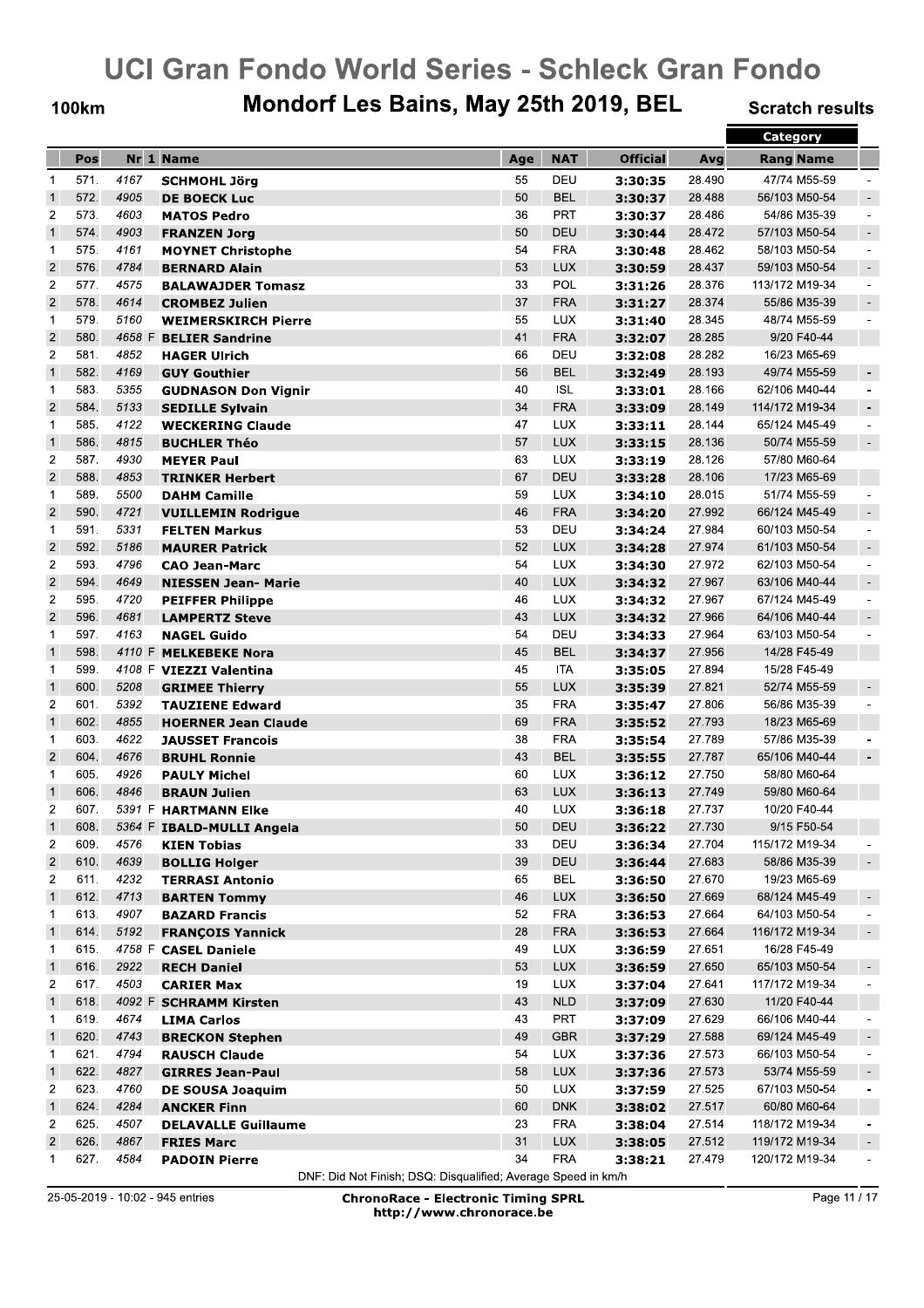**100km** 

## Mondorf Les Bains, May 25th 2019, BEL

**Scratch results** 

|                         |      |      |                                            |     |            |                    |        | <b>Category</b>  |                          |
|-------------------------|------|------|--------------------------------------------|-----|------------|--------------------|--------|------------------|--------------------------|
|                         | Pos  |      | Nr 1 Name                                  | Age | <b>NAT</b> | <b>Official</b>    | Avg    | <b>Rang Name</b> |                          |
| $\overline{2}$          | 628. | 4547 | <b>HACKETHAL Lucas</b>                     | 30  | <b>LUX</b> | 3:39:01            | 27.395 | 121/172 M19-34   |                          |
| $\mathbf{1}$            | 629. | 4902 | <b>PÜTZ Serge</b>                          | 49  | LUX        | 3:39:25            | 27.345 | 70/124 M45-49    | $\overline{\phantom{a}}$ |
| 1                       | 630. | 5173 | <b>HERMAN Robert</b>                       | 41  | <b>LUX</b> | 3:39:37            | 27.319 | 67/106 M40-44    | ÷                        |
| $\mathbf{1}$            | 631. | 5108 | <b>CHIESA Julien</b>                       | 42  | <b>LUX</b> | 3:39:49            | 27.295 | 68/106 M40-44    | $\overline{\phantom{a}}$ |
| $\overline{2}$          | 632. | 4536 | <b>LAFONTAINE Stefan</b>                   | 29  | <b>LUX</b> | 3:39:49            | 27.295 | 122/172 M19-34   | $\overline{\phantom{a}}$ |
| $\mathbf{1}$            | 633. | 4697 | <b>FORGET Fabien</b>                       | 44  | <b>FRA</b> | 3:39:59            | 27.275 | 69/106 M40-44    | $\overline{\phantom{a}}$ |
| $\overline{2}$          | 634. | 4741 | <b>FISCHER Yves</b>                        | 48  | <b>LUX</b> | 3:40:01            | 27.270 | 71/124 M45-49    | $\overline{\phantom{a}}$ |
| $\mathbf{1}$            | 635. |      | 5365 F <b>BORR Anne</b>                    | 43  | <b>FRA</b> | 3:40:13            | 27.245 | 12/20 F40-44     |                          |
| $\overline{2}$          | 636. | 4515 | <b>MICHEL Julien</b>                       | 26  | <b>FRA</b> |                    | 27.215 | 123/172 M19-34   |                          |
| $\mathbf 2$             | 637. | 4525 | <b>PAILLON Hugo</b>                        | 28  | <b>FRA</b> | 3:40:27            | 27.215 | 124/172 M19-34   | $\overline{\phantom{a}}$ |
|                         | 638. | 4642 | <b>KUNKEL Torsten</b>                      | 40  | DEU        | 3:40:27            | 27.211 | 70/106 M40-44    | $\overline{\phantom{a}}$ |
| $\boldsymbol{2}$        |      |      |                                            |     |            | 3:40:29            |        |                  |                          |
| $\mathbf 2$             | 639. |      | 4278 F HAKKARAINEN-CONTER Anne             | 53  | <b>FIN</b> | 3:40:31            | 27.209 | 10/15 F50-54     |                          |
| $\overline{2}$          | 640. | 4625 | <b>KEYAERT Nico</b>                        | 38  | <b>BEL</b> | 3:40:36            | 27.197 | 59/86 M35-39     |                          |
| $\mathbf{1}$            | 641. | 5189 | <b>WILETTE Hervé</b>                       | 46  | <b>FRA</b> | 3:40:42            | 27.184 | 72/124 M45-49    | $\overline{\phantom{a}}$ |
| $\mathbf 1$             | 642. |      | 5188 F MONETTA Nathalie                    | 48  | <b>FRA</b> | 3:40:43            | 27.183 | 17/28 F45-49     |                          |
| $\mathbf{1}$            | 643. | 5294 | <b>BIGELBACH Georges</b>                   | 54  | <b>LUX</b> | 3:41:05            | 27.139 | 68/103 M50-54    | $\overline{\phantom{a}}$ |
| $\overline{2}$          | 644. | 4925 | <b>ARCES Dominique</b>                     | 60  | <b>FRA</b> | 3:41:06            | 27.136 | 61/80 M60-64     |                          |
| $\overline{c}$          | 644. | 4893 | <b>HENNER Eric</b>                         | 45  | <b>FRA</b> | 3:41:06            | 27.136 | 73/124 M45-49    | $\blacksquare$           |
| $\overline{c}$          | 646. | 4250 | <b>PIERRE VANDERGUCHT Pierre</b>           | 70  | <b>BEL</b> | 3:41:10            | 27.127 | 16/24 M70        |                          |
| $\overline{2}$          | 647. | 4698 | <b>MORAIS SANTOS Michel</b>                | 44  | LUX        | 3:41:14            | 27.119 | 71/106 M40-44    | $\sim$                   |
| $\overline{2}$          | 648. | 5270 | <b>WAGNER Jean</b>                         | 50  | <b>LUX</b> | 3:41:18            | 27.111 | 69/103 M50-54    | $\ddot{\phantom{1}}$     |
| $\overline{c}$          | 649. | 4756 | <b>FABER Remy</b>                          | 49  | <b>LUX</b> | 3:41:27            | 27.092 | 74/124 M45-49    | $\blacksquare$           |
| $\mathbf 1$             | 650. | 4866 | <b>POINSARDD Mathieu</b>                   | 31  | <b>FRA</b> | 3:41:46            | 27.054 | 125/172 M19-34   | $\blacksquare$           |
| $\overline{2}$          | 651. | 4595 | <b>KLEIN Nicolas</b>                       | 35  | <b>FRA</b> | 3:42:31            | 26.964 | 60/86 M35-39     | $\overline{\phantom{a}}$ |
| $\mathbf{1}$            | 652. | 4578 | <b>BENHAMMOU Brice</b>                     | 33  | <b>FRA</b> | 3:42:35            | 26.956 | 126/172 M19-34   | $\overline{a}$           |
| $\mathbf{1}$            | 653. |      | 4898 F MORTENSEN Majbritt                  | 47  | <b>DNK</b> | 3:42:50            | 26.926 | 18/28 F45-49     |                          |
| 1                       | 654. | 5200 | <b>TANELLE Philippe</b>                    | 55  | <b>FRA</b> | 3:42:51            | 26.923 | 54/74 M55-59     |                          |
| $\mathbf{1}$            | 655. | 5322 | <b>MARQUES NEVES Rui Tiago</b>             | 39  | <b>PRT</b> | 3:42:52            | 26.922 | 61/86 M35-39     | $\overline{\phantom{a}}$ |
| 1                       | 656. |      | 4174 F SIMETITS Edeltraud                  | 57  | <b>AUT</b> | 3:42:56            | 26.913 | 7/10 F55-59      |                          |
| $\overline{2}$          | 657. | 4509 | <b>BRIMAIRE Ben</b>                        | 25  | <b>LUX</b> | 3:43:05            | 26.895 | 127/172 M19-34   | $\blacksquare$           |
| $\overline{\mathbf{c}}$ | 658. | 4522 | <b>RISCHETTE Raphaël</b>                   | 27  | <b>LUX</b> | 3:43:29            | 26.847 | 128/172 M19-34   | $\overline{a}$           |
| $\overline{2}$          | 659. | 4807 | <b>AREND Christian</b>                     | 55  | <b>LUX</b> | 3:43:45            | 26.815 | 55/74 M55-59     | $\blacksquare$           |
| $\overline{\mathbf{c}}$ | 660. | 4851 | <b>PETRY Luc</b>                           | 66  | <b>BEL</b> | 3:44:00            | 26.785 | 20/23 M65-69     |                          |
| $\mathbf{1}$            | 661. | 4896 | <b>OBERTIN Patrick</b>                     | 46  | <b>LUX</b> | 3:44:32            | 26.721 | 75/124 M45-49    | $\overline{\phantom{a}}$ |
| 1                       | 662. | 5116 | <b>CHENET Sacha</b>                        | 40  | <b>LUX</b> | 3:44:38            | 26.710 | 72/106 M40-44    |                          |
| $\mathbf{1}$            | 663. | 5144 | <b>NERSIUS Alex</b>                        | 52  | <b>LUX</b> | 3:44:39            | 26.708 | 70/103 M50-54    | $\overline{\phantom{a}}$ |
| 1                       | 664. | 5397 | <b>HERRMANN Christian</b>                  | 62  | <b>FRA</b> | 3:44:39            | 26.707 | 62/80 M60-64     |                          |
| $\mathbf{1}$            | 665. | 5395 | <b>RABANELLY Jean-Luc</b>                  | 72  | <b>FRA</b> | 3:44:39            | 26.707 | 17/24 M70        |                          |
| 1                       | 666. | 4715 | <b>DI LORENZO Antonio</b>                  | 46  | ITA        | 3:44:40            | 26.705 | 76/124 M45-49    |                          |
| $\mathbf{1}$            | 667. | 4803 | <b>MANSUY Eric</b>                         | 55  | <b>FRA</b> | 3:45:10            | 26.646 | 56/74 M55-59     |                          |
| $\overline{c}$          | 668. | 4766 | <b>TAAL Jerome</b>                         | 50  | <b>NLD</b> | 3:45:11            | 26.645 | 71/103 M50-54    |                          |
| $\mathbf{1}$            | 669. | 5243 | <b>MERSCH Patrick</b>                      | 54  | <b>LUX</b> | 3:45:11            | 26.643 | 72/103 M50-54    | $\overline{\phantom{a}}$ |
| 2                       | 670. | 4785 | <b>KARLHEINZ GEBLE Karlheinz</b>           | 53  | DEU        | 3:45:17            | 26.632 | 73/103 M50-54    | $\overline{\phantom{a}}$ |
| $\mathbf{1}$            | 671. | 5362 | <b>WAGNER Yonn</b>                         | 45  | <b>LUX</b> | 3:45:20            | 26.626 | 77/124 M45-49    | $\blacksquare$           |
| $\overline{\mathbf{c}}$ | 672. | 2539 | <b>SGRECCIA Marco</b>                      | 29  | <b>LUX</b> | 3:45:22            | 26.623 | 129/172 M19-34   | $\overline{\phantom{a}}$ |
| $\overline{\mathbf{c}}$ | 673. | 4636 | <b>WEIS Laurent</b>                        | 39  | <b>LUX</b> | 3:45:22            | 26.623 | 62/86 M35-39     | $\overline{\phantom{a}}$ |
| 1                       | 674. | 4285 | <b>DE ROECK Marc</b>                       | 60  | <b>BEL</b> | 3:45:22            | 26.621 | 63/80 M60-64     |                          |
| $\overline{\mathbf{c}}$ | 675. | 2872 | <b>MAROCHI Fabio</b>                       | 49  | <b>LUX</b> | 3:45:23            | 26.620 | 78/124 M45-49    | $\overline{\phantom{a}}$ |
| $\mathbf{1}$            | 676. |      | 4089 F LAROY Kathleen                      | 43  | <b>BEL</b> | 3:45:26            | 26.613 | 13/20 F40-44     |                          |
| $\overline{\mathbf{c}}$ | 677. | 4745 | <b>FIRTION Olivier</b>                     | 49  | <b>FRA</b> | 3:46:00            | 26.547 | 79/124 M45-49    | $\overline{\phantom{a}}$ |
| 2                       | 678. | 4219 | <b>KUSTER René</b>                         | 63  | <b>FRA</b> | 3:46:04            | 26.541 | 64/80 M60-64     |                          |
| $\overline{\mathbf{c}}$ | 679. | 5152 | <b>WÖRBACH Dieter</b>                      | 71  | DEU        | 3:46:06            | 26.535 | 18/24 M70        |                          |
| $\overline{c}$          | 680. | 5123 | <b>BERNS Alphonse</b>                      | 67  | <b>LUX</b> |                    | 26.532 | 21/23 M65-69     |                          |
| $\mathbf{1}$            | 681. | 4080 | <b>DENVER De La Cruz</b>                   | 41  | DEU        | 3:46:08<br>3:46:19 | 26.511 | 73/106 M40-44    |                          |
| 1                       | 682. | 5250 | <b>KARAKASANIS Georgi</b>                  | 54  | <b>GRC</b> | 3:46:19            | 26.510 | 74/103 M50-54    | $\overline{\phantom{a}}$ |
| $\overline{\mathbf{c}}$ | 683. | 4606 |                                            | 37  | <b>LUX</b> |                    | 26.500 | 63/86 M35-39     |                          |
|                         | 684. | 4864 | <b>WANTZ Felix</b><br><b>SCHMITZ Änder</b> | 29  | LUX        | 3:46:24            | 26.489 | 130/172 M19-34   | $\overline{\phantom{a}}$ |
| $\mathbf{1}$            |      |      |                                            |     |            | 3:46:30            |        |                  |                          |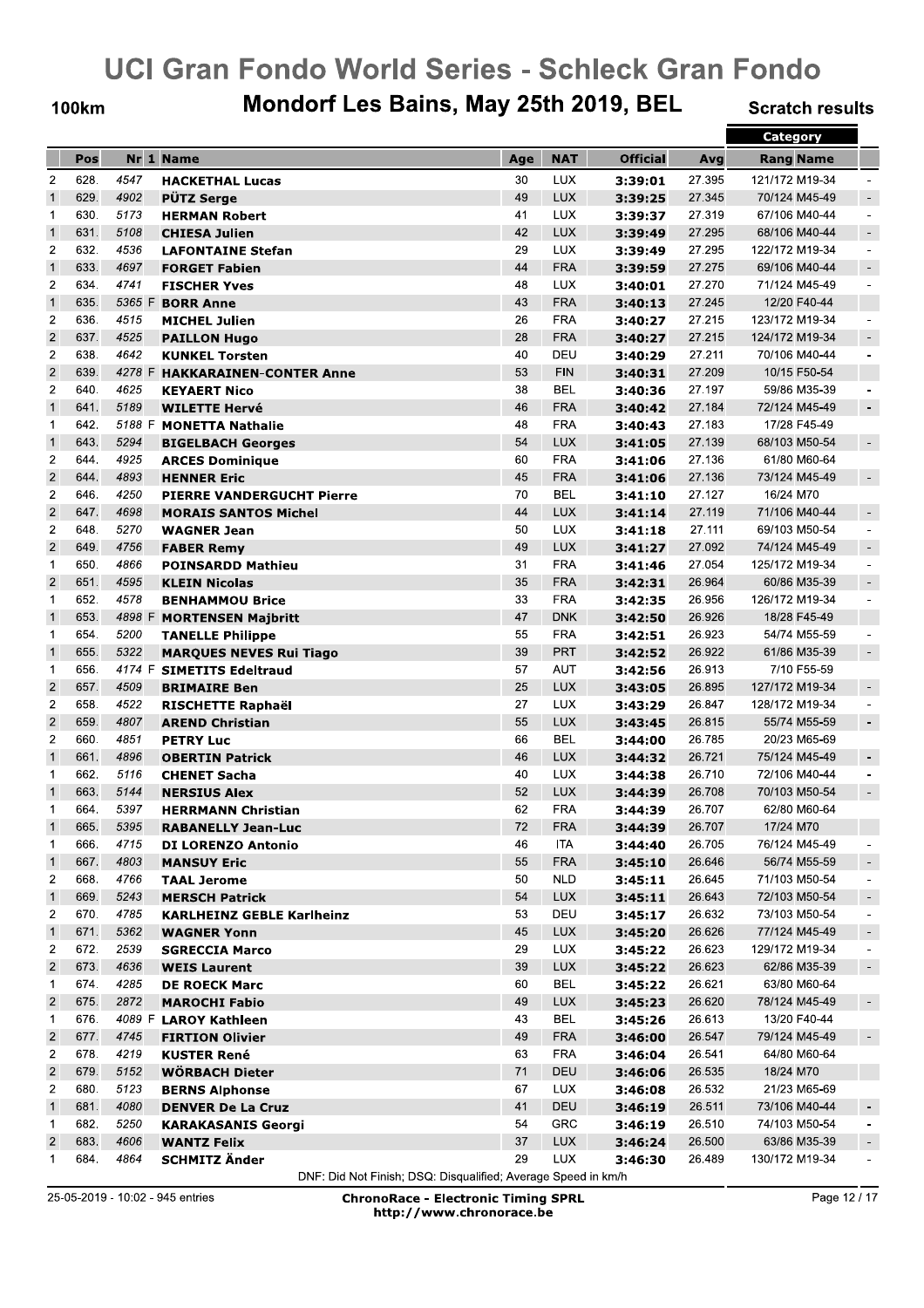**100km** 

## Mondorf Les Bains, May 25th 2019, BEL

**Scratch results** 

|                         |      |        |                                   |     |            |                 |        | <b>Category</b>  |                          |
|-------------------------|------|--------|-----------------------------------|-----|------------|-----------------|--------|------------------|--------------------------|
|                         | Pos  |        | Nr 1 Name                         | Age | <b>NAT</b> | <b>Official</b> | Avg    | <b>Rang Name</b> |                          |
| $\overline{2}$          | 685. | 4783   | <b>BRANDENBOURGER Eric</b>        | 53  | <b>FRA</b> | 3:46:37         | 26.476 | 75/103 M50-54    |                          |
| $\mathbf 2$             | 686. | 4806   | <b>BOUD Antony</b>                | 55  | <b>GBR</b> | 3:46:46         | 26.459 | 57/74 M55-59     | $\overline{\phantom{a}}$ |
| $\mathbf{1}$            | 687. |        | 4180 F FAURE Martine              | 60  | <b>FRA</b> | 3:46:49         | 26.451 | 3/3 F60-64       | Q                        |
| $\mathbf{1}$            | 688. |        | 4013 F ASSELBORN Liz              | 24  | <b>LUX</b> | 3:46:54         | 26.443 | 34/50 F19-34     |                          |
| $\overline{2}$          | 689. | 5234   | <b>ROBERT Jef</b>                 | 61  | <b>BEL</b> | 3:46:59         | 26.432 | 65/80 M60-64     |                          |
| $\mathbf{1}$            | 690. | 4140   | <b>ARMBRUSTER Philippe</b>        | 50  | CHE        | 3:47:03         | 26.424 | 76/103 M50-54    |                          |
| $\overline{c}$          | 691. | 4600   | <b>JACQUES Wantz</b>              | 35  | <b>LUX</b> | 3:47:04         | 26.423 | 64/86 M35-39     |                          |
| $\mathbf 2$             | 692. | 4678   | <b>HAYOT Marc</b>                 | 43  | <b>LUX</b> | 3:47:38         | 26.358 | 74/106 M40-44    | $\overline{\phantom{a}}$ |
| $\overline{2}$          | 693. | 4502   | <b>BECK Yannick</b>               | 19  | <b>LUX</b> | 3:47:50         | 26.334 | 131/172 M19-34   |                          |
| $\mathbf 2$             | 694. | 4849   | <b>DRUI Lucien</b>                | 65  | <b>LUX</b> | 3:47:52         | 26.330 | 22/23 M65-69     |                          |
| $\overline{\mathbf{c}}$ | 695. | 4703   | <b>VAN MALDERGEM Tom</b>          | 45  | <b>BEL</b> | 3:47:54         | 26.325 | 80/124 M45-49    |                          |
| $\mathbf 2$             | 696. | 4654   | <b>STROJAZZO Paul</b>             | 41  | <b>FRA</b> | 3:47:57         | 26.320 | 75/106 M40-44    | $\overline{\phantom{a}}$ |
| $\overline{c}$          | 697. | 5327   | <b>PIRENNE Christophe</b>         | 44  | <b>LUX</b> | 3:48:02         | 26.310 | 76/106 M40-44    | $\overline{\phantom{a}}$ |
| $\overline{c}$          | 698. | 4770   | <b>MANES Laurent</b>              | 50  | <b>LUX</b> | 3:48:09         | 26.298 | 77/103 M50-54    | $\overline{\phantom{a}}$ |
| $\overline{2}$          | 699. | 4634   | <b>SAMUEL Wallrich</b>            | 39  | <b>FRA</b> | 3:48:52         | 26.214 | 65/86 M35-39     | $\overline{\phantom{a}}$ |
| $\overline{c}$          | 700. | 4714   | <b>BRECH Jürgen</b>               | 46  | DEU        | 3:48:53         | 26.213 | 81/124 M45-49    | $\overline{\phantom{a}}$ |
| $\overline{2}$          | 701. | 4648   | <b>GOTTAL Christian</b>           | 40  | <b>LUX</b> | 3:49:08         | 26.185 | 77/106 M40-44    | $\blacksquare$           |
| $\overline{c}$          | 702. | 4637   | <b>HARUTYUNYAN Roman</b>          | 39  | <b>ARM</b> | 3:49:09         | 26.183 | 66/86 M35-39     | $\overline{\phantom{a}}$ |
| $\overline{c}$          | 703. | 4735   | <b>GOEDERT Markus</b>             | 48  | DEU        | 3:49:15         | 26.171 | 82/124 M45-49    | $\ddot{\phantom{1}}$     |
| $\mathbf{1}$            | 704. | 5253   | <b>BLEXRUD Adam</b>               | 46  | <b>USA</b> | 3:49:16         | 26.170 | 83/124 M45-49    | $\overline{\phantom{a}}$ |
| $\mathbf 1$             | 705. | 4878 F | <b>PIGNOT Cecile</b>              | 37  | <b>FRA</b> | 3:49:44         | 26.116 | 12/14 F35-39     |                          |
| $\mathbf{1}$            | 706. | 5400   | <b>KIMTEN Heiko</b>               | 52  | DEU        | 3:49:52         | 26.101 | 78/103 M50-54    | $\overline{\phantom{a}}$ |
| $\overline{2}$          | 707. | 4640   | <b>STRAUB Christophe</b>          | 40  | <b>FRA</b> | 3:50:23         | 26.042 | 78/106 M40-44    | $\blacksquare$           |
| $\overline{2}$          | 708. | 4719   | <b>KIRCHNER S.</b>                | 46  | DEU        | 3:50:24         | 26.040 | 84/124 M45-49    | $\overline{\phantom{a}}$ |
| $\mathbf{1}$            | 709. | 5216   | <b>ESTEVES MARTINS Isac</b>       | 44  | LUX        | 3:50:26         | 26.038 | 79/106 M40-44    |                          |
| $\mathbf{1}$            | 710. | 5215   | <b>ESTEVES MARTINS Jacques</b>    | 45  | <b>LUX</b> | 3:50:26         | 26.037 | 85/124 M45-49    | $\overline{\phantom{a}}$ |
| $\overline{\mathbf{c}}$ | 711. | 4742   | <b>HOUEL Damien</b>               | 48  | <b>LUX</b> | 3:50:29         | 26.031 | 86/124 M45-49    | $\overline{a}$           |
| $\overline{2}$          | 712. | 5112   | <b>WAGENER Lucien</b>             | 57  | <b>LUX</b> | 3:50:30         | 26.030 | 58/74 M55-59     | $\overline{\phantom{a}}$ |
| $\overline{2}$          | 713. | 4734   | <b>BERNARD Eric</b>               | 48  | <b>LUX</b> | 3:50:34         | 26.021 | 87/124 M45-49    | $\blacksquare$           |
| $\overline{c}$          | 714. | 5159   | <b>DUPONT Marc</b>                | 57  | <b>LUX</b> | 3:50:37         | 26.015 | 59/74 M55-59     | $\overline{\phantom{a}}$ |
| $\mathbf 1$             | 715. | 5332   | <b>CAMPAGNÉ Guillaume</b>         | 32  | <b>FRA</b> | 3:51:06         | 25.961 | 132/172 M19-34   | $\overline{\phantom{a}}$ |
| $\overline{2}$          | 716. | 4271   | <b>DRIANT Frédéric</b>            | 43  | <b>LUX</b> | 3:51:07         | 25.961 | 80/106 M40-44    | $\overline{\phantom{a}}$ |
| $\mathbf{1}$            | 717. | 5142   | <b>ASSELBORN Laurent</b>          | 32  | <b>LUX</b> | 3:51:16         | 25.943 | 133/172 M19-34   |                          |
| $\mathbf{1}$            | 718. | 5232   | <b>LINTHOUT Dries</b>             | 45  | <b>BEL</b> | 3:51:26         | 25.924 | 88/124 M45-49    | $\overline{\phantom{a}}$ |
| 1                       | 719. |        | 4106 F LUNEAUT Veronique          | 45  | <b>BEL</b> | 3:51:26         | 25.924 | 19/28 F45-49     |                          |
| $\mathbf{1}$            | 720. | 4568   | <b>BOUVARD Arnaud</b>             | 32  | <b>FRA</b> | 3:51:27         | 25.922 | 134/172 M19-34   | $\overline{\phantom{a}}$ |
| $\overline{2}$          | 721. | 4772   | <b>HOFFMANN Claude</b>            | 51  | <b>LUX</b> | 3:51:36         | 25.907 | 79/103 M50-54    | $\overline{\phantom{a}}$ |
| $\overline{\mathbf{c}}$ | 722  | 4686   | <b>ROUSSEAU FRANCOIS Rousseau</b> | 43  | <b>BEL</b> | 3:51:57         | 25.867 | 81/106 M40-44    |                          |
| $\overline{c}$          | 723. | 4892   | <b>KERPEN Timo</b>                | 43  | DEU        | 3:52:06         | 25.850 | 82/106 M40-44    |                          |
| $\overline{\mathbf{c}}$ | 724. | 4549   | <b>HIENCKES Tom</b>               | 31  | <b>LUX</b> | 3:52:10         | 25.842 | 135/172 M19-34   |                          |
| $\overline{c}$          | 725. | 4631   | <b>WITOLD Smolen</b>              | 39  | POL        | 3:52:28         | 25.810 | 67/86 M35-39     |                          |
| $\overline{2}$          | 726. | 5110   | <b>SCHILTZ Patrick</b>            | 70  | <b>FRA</b> | 3:52:29         | 25.807 | 19/24 M70        |                          |
| $\mathbf{1}$            | 727. | 4632   | <b>REYSERHOVE Koen</b>            | 39  | <b>BEL</b> | 3:52:32         | 25.802 | 68/86 M35-39     | $\overline{\phantom{a}}$ |
| $\overline{\mathbf{c}}$ | 728. | 4779   | <b>VAN DER STOCKT Pol</b>         | 51  | <b>BEL</b> | 3:52:40         | 25.787 | 80/103 M50-54    | ٠                        |
| $\overline{\mathbf{c}}$ | 729. | 4708   | <b>MALVAUX Nicolas</b>            | 45  | <b>BEL</b> | 3:52:53         | 25.763 | 89/124 M45-49    | $\overline{\phantom{a}}$ |
| $\overline{\mathbf{c}}$ | 730. | 4751   | <b>KERRENS Pierre</b>             | 49  | <b>BEL</b> | 3:52:53         | 25.762 | 90/124 M45-49    | $\blacksquare$           |
| $\overline{\mathbf{c}}$ | 731. | 4800   | <b>WALRAVENS Damien</b>           | 54  | <b>BEL</b> | 3:52:53         | 25.762 | 81/103 M50-54    | $\overline{\phantom{a}}$ |
| $\overline{\mathbf{c}}$ | 732. | 4820   | <b>MARCHAND Bernard</b>           | 57  | <b>BEL</b> | 3:52:53         | 25.762 | 60/74 M55-59     | $\blacksquare$           |
| $\overline{\mathbf{c}}$ | 733. | 4839   | <b>ARNOULD Jean-Luc</b>           | 62  | <b>BEL</b> | 3:52:55         | 25.760 | 66/80 M60-64     |                          |
| $\overline{\mathbf{c}}$ | 734. | 4763   | <b>CALLAERTS Michel</b>           | 50  | <b>BEL</b> | 3:52:55         | 25.760 | 82/103 M50-54    | $\overline{\phantom{a}}$ |
| $\overline{2}$          | 735. | 5268   | <b>TARCHALA Tomasz</b>            | 45  | POL        | 3:53:23         | 25.708 | 91/124 M45-49    | $\overline{\phantom{a}}$ |
| $\overline{\mathbf{c}}$ | 736. | 4774   | <b>BORRELBACH Harald</b>          | 51  | DEU        | 3:53:34         | 25.687 | 83/103 M50-54    | $\blacksquare$           |
| $\mathbf{1}$            | 737. | 4206   | <b>KIEFFER Guy</b>                | 61  | <b>LUX</b> | 3:53:42         | 25.673 | 67/80 M60-64     |                          |
| $\overline{\mathbf{c}}$ | 738. | 4551   | <b>VERSCHAEVE Jelle</b>           | 31  | BEL        | 3:53:48         | 25.662 | 136/172 M19-34   | $\overline{\phantom{a}}$ |
| $\overline{\mathbf{c}}$ | 739. |        | 4759 F SOUMAN Florence            | 49  | <b>FRA</b> | 3:53:53         | 25.652 | 20/28 F45-49     |                          |
| $\overline{\mathbf{c}}$ | 740. |        | 4725 F ROSETTE Mannis             | 47  | <b>FRA</b> | 3:53:54         | 25.651 | 21/28 F45-49     |                          |
| $\overline{2}$          | 741. | 4063   | <b>HEINEN David</b>               | 37  | <b>LUX</b> | 3:53:55         | 25.650 | 69/86 M35-39     |                          |

DNF: Did Not Finish; DSQ: Disqualified; Average Speed in km/h

Page 13/17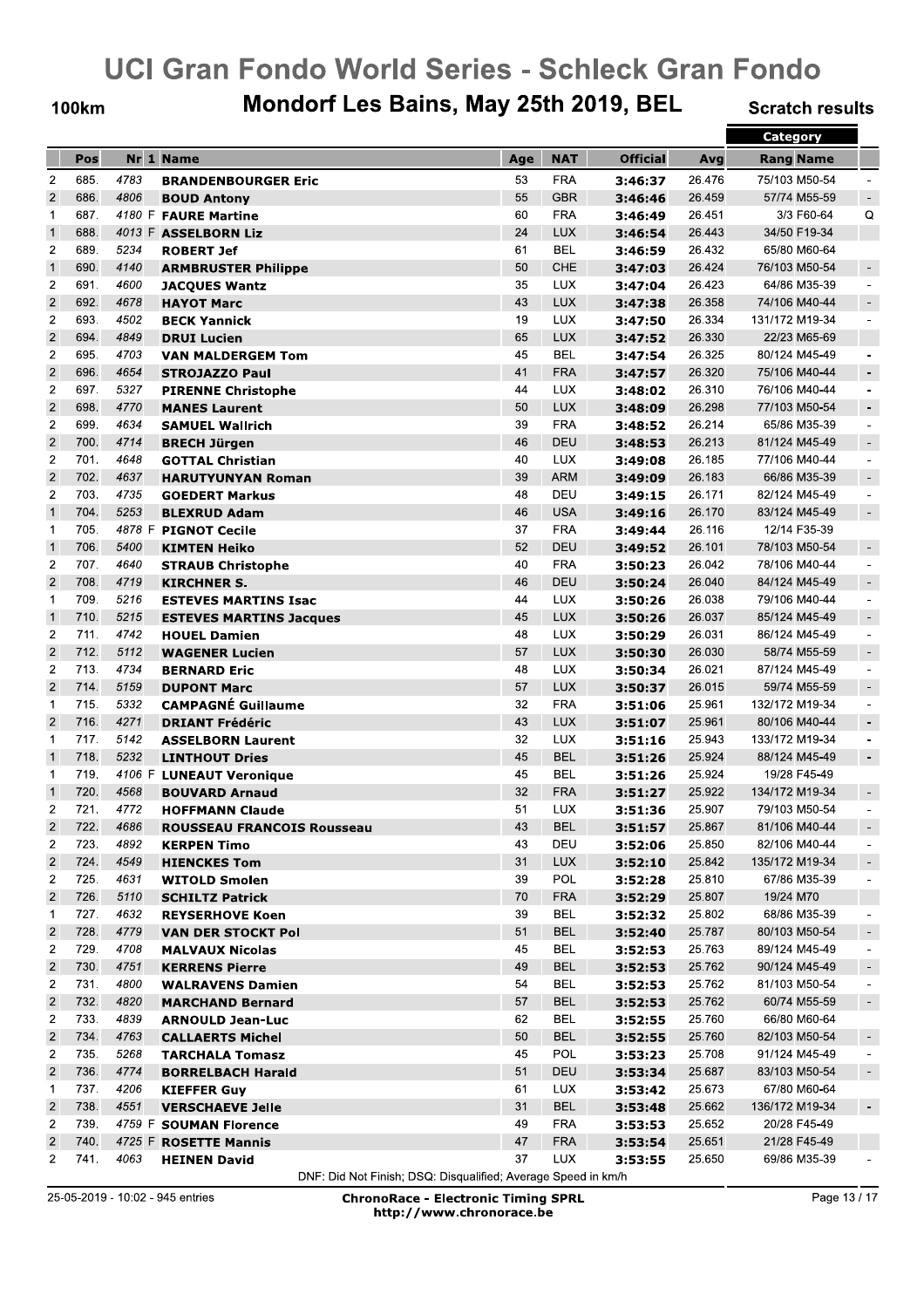**100km** 

## Mondorf Les Bains, May 25th 2019, BEL

**Scratch results** 

|                         |      |        |                                                             |          |            |                 |        | Category                         |                          |
|-------------------------|------|--------|-------------------------------------------------------------|----------|------------|-----------------|--------|----------------------------------|--------------------------|
|                         | Pos  |        | Nr 1 Name                                                   | Age      | <b>NAT</b> | <b>Official</b> | Avg    | <b>Rang Name</b>                 |                          |
| $\mathbf{1}$            | 742. | 4848   | <b>ENGEL Robert</b>                                         | 64       | <b>LUX</b> | 3:53:58         | 25.644 | 68/80 M60-64                     |                          |
| $\overline{2}$          | 743. | 4564   | <b>MAUFAY Alan</b>                                          | 32       | <b>FRA</b> | 3:54:23         | 25.598 | 137/172 M19-34                   | $\overline{\phantom{a}}$ |
| $\overline{2}$          | 744. |        | 4673 F LUDIVINE Mantz                                       | 43       | <b>FRA</b> | 3:54:37         | 25.573 | 14/20 F40-44                     |                          |
| $\overline{2}$          | 745. | 4644   | <b>FRANZOI Alexandre</b>                                    | 40       | <b>FRA</b> | 3:54:37         | 25.573 | 83/106 M40-44                    | $\overline{\phantom{a}}$ |
| $\overline{2}$          | 746. | 4516   | <b>KULIK Hubert</b>                                         | 26       | <b>POL</b> | 3:54:38         | 25.571 | 138/172 M19-34                   | $\overline{\phantom{a}}$ |
| $\mathbf{1}$            | 747. | 4669   | <b>KOENRAAD Keppens</b>                                     | 42       | <b>BEL</b> | 3:54:39         | 25.569 | 84/106 M40-44                    | $\overline{\phantom{a}}$ |
| $\overline{2}$          | 748. | 4757   | <b>ANTONOPOULOS Vassilios</b>                               | 49       | GRC        | 3:54:48         | 25.553 | 92/124 M45-49                    | $\overline{\phantom{a}}$ |
| $\overline{c}$          | 749. | 4566   | <b>TSELENTIS Konstantinos</b>                               | 32       | <b>GRC</b> | 3:54:48         | 25.553 | 139/172 M19-34                   | $\overline{\phantom{a}}$ |
| $\overline{2}$          | 750. | 4727   | <b>MUSICHENKO Jean-Yves</b>                                 | 47       | RUS        | 3:55:12         | 25.509 | 93/124 M45-49                    | $\overline{\phantom{a}}$ |
| $\overline{2}$          | 751. | 5207   | <b>ORIGER Yves</b>                                          | 58       | <b>LUX</b> | 3:55:36         | 25.466 | 61/74 M55-59                     | $\sim$                   |
| $\mathbf{1}$            | 752. | 5351   | <b>ORLANDO Nicolo</b>                                       | 46       | ITA        | 3:55:42         | 25.455 | 94/124 M45-49                    | $\overline{\phantom{a}}$ |
| $\mathbf{1}$            | 753. | 4899 F | <b>EDINA Telessy</b>                                        | 48       | <b>HUN</b> | 3:55:54         | 25.433 | 22/28 F45-49                     |                          |
| $\mathbf 1$             | 754. | 4913   | <b>FEIT Michael</b>                                         | 54       | DEU        | 3:55:55         | 25.432 | 84/103 M50-54                    |                          |
| $\overline{2}$          | 755. | 4645   | <b>GOETGHEBUER Pieter</b>                                   | 40       | <b>BEL</b> | 3:55:56         | 25.430 | 85/106 M40-44                    |                          |
| $\mathbf{1}$            | 756. | 5342   | <b>TREDEMY Jérome</b>                                       | 45       | <b>LUX</b> | 3:55:58         | 25.427 | 95/124 M45-49                    |                          |
| $\overline{2}$          | 757. | 4615   | <b>YUKSEL Ramazan</b>                                       | 37       | <b>FRA</b> | 3:55:58         | 25.426 | 70/86 M35-39                     |                          |
| $\overline{2}$          | 758. | 4826   | <b>WEIMBS Heinz-Bert</b>                                    | 58       | DEU        | 3:56:23         | 25.381 | 62/74 M55-59                     | $\blacksquare$           |
| $\overline{\mathbf{c}}$ | 759. | 4856   | <b>VOORN Theo</b>                                           | 72       | <b>NLD</b> | 3:56:25         | 25.378 | 20/24 M70                        |                          |
| $\overline{c}$          | 760. | 5244   | <b>DIBON Josselin</b>                                       | 24       | <b>FRA</b> | 3:56:44         | 25.343 | 140/172 M19-34                   |                          |
| $\overline{2}$          | 761. | 5326   | <b>OLIGER Mickaël</b>                                       | 26       | <b>FRA</b> | 3:56:54         | 25.326 | 141/172 M19-34                   | $\overline{\phantom{a}}$ |
| $\mathbf 1$             | 762. | 5344   | <b>MEIER Pascal</b>                                         | 52       | <b>FRA</b> | 3:57:00         | 25.315 | 85/103 M50-54                    | $\blacksquare$           |
| $\mathbf{1}$            | 763. | 1800   | <b>PIERRE Nicolas</b>                                       | 50       | <b>FRA</b> | 3:57:00         | 25.315 | 86/103 M50-54                    | $\blacksquare$           |
| $\overline{2}$          | 764. | 4552 F | <b>JACOB Constance</b>                                      | 31       | BEL        | 3:57:04         | 25.308 | 35/50 F19-34                     |                          |
| $\overline{2}$          | 765. |        | 4534 F CORTOOS Marie                                        | 29       | <b>BEL</b> | 3:57:09         | 25.299 | 36/50 F19-34                     |                          |
| $\overline{2}$          | 766. |        | 4519 F MOERMAN Nathalie                                     | 26       | BEL        | 3:57:17         | 25.285 | 37/50 F19-34                     |                          |
| $\mathbf{1}$            | 767. | 4786   | <b>TOURE Alioune</b>                                        | 53       | <b>LUX</b> | 3:57:29         | 25.264 | 87/103 M50-54                    |                          |
| $\overline{2}$          | 768. | 5388   | <b>BOTTA David</b>                                          | 41       | <b>FRA</b> | 3:57:34         | 25.255 | 86/106 M40-44                    |                          |
| $\mathbf{1}$            | 769. | 4190   | <b>WOLFF Georges</b>                                        | 60       | <b>LUX</b> | 3:58:15         | 25.183 | 69/80 M60-64                     |                          |
| $\mathbf{1}$            | 770. | 5359   | <b>SOMMER Harald</b>                                        | 57       | DEU        | 3:58:21         | 25.172 | 63/74 M55-59                     |                          |
| $\overline{c}$          | 771. | 4532   | <b>SCHWARTZ Joe</b>                                         | 29       | <b>LUX</b> | 3:58:51         | 25.120 | 142/172 M19-34                   | $\blacksquare$           |
| $\mathbf{1}$            | 772. | 5269   | <b>COUTINHO Ricardo</b>                                     | 45       | ZAF        | 3:58:51         | 25.120 | 96/124 M45-49                    |                          |
| $\overline{2}$          | 773. | 5402   | <b>CLAUSSE Stefan</b>                                       | 39       | <b>BEL</b> | 3:59:13         | 25.080 | 71/86 M35-39                     | $\overline{\phantom{a}}$ |
| $\overline{2}$          | 774. | 4666   | <b>WARKEN Daniel</b>                                        | 42       | <b>LUX</b> | 3:59:15         | 25.078 | 87/106 M40-44                    | $\overline{\phantom{a}}$ |
| $\mathbf{1}$            | 775. | 5371   | <b>BLANCHET Eric</b>                                        | 46       | <b>FRA</b> | 3:59:21         | 25.067 | 97/124 M45-49                    | $\overline{\phantom{a}}$ |
| $\mathbf{1}$            | 776. | 5187   | <b>ROCK Philippe</b>                                        | 48       | <b>FRA</b> | 3:59:21         | 25.067 | 98/124 M45-49                    | $\overline{a}$           |
| $\mathbf{1}$            | 777. | 4139   | <b>HADE Colin</b>                                           | 50       | <b>IRL</b> | 3:59:45         | 25.025 | 88/103 M50-54                    | $\overline{\phantom{a}}$ |
| $\overline{2}$          | 778. | 4817   | <b>LENERT Claude</b>                                        | 57       | <b>LUX</b> | 4:00:00         | 24.999 | 64/74 M55-59                     | $\overline{a}$           |
| $\mathbf{1}$            | 779. | 5228   | <b>SCANZANO Matteo</b>                                      | 56       | <b>LUX</b> | 4:00:01         | 24.998 | 65/74 M55-59                     |                          |
| $\mathbf{1}$            | 780. | 2060   | <b>DERICKX Rob</b>                                          | 32       | BEL        | 4:00:16         | 24.971 | 143/172 M19-34                   |                          |
| $\mathbf{1}$            | 781. | 4082   | <b>EDLINGER Gael</b>                                        | 41       | <b>FRA</b> | 4:00:22         | 24.961 | 88/106 M40-44                    | $\blacksquare$           |
| $\overline{\mathbf{c}}$ | 782. | 4514   | <b>NOCKELS Thomas</b>                                       | 26       | <b>FRA</b> | 4:00:25         | 24.956 | 144/172 M19-34                   |                          |
| $\mathbf{1}$            | 783. |        | 5352 F WEIDES Natalie                                       | 48       | DEU        | 4:00:41         | 24.927 | 23/28 F45-49                     |                          |
| $\mathbf{1}$            | 784. |        | 5349 F GROMMES Daniela                                      | 43       | DEU        | 4:00:41         | 24.927 | 15/20 F40-44                     |                          |
| $\mathbf{1}$            | 785. | 4775   | <b>TSAPANOS Georgios</b>                                    | 51       | <b>BEL</b> | 4:00:59         | 24.897 | 89/103 M50-54                    | $\overline{\phantom{a}}$ |
| 2                       | 786. | 2616   | <b>WHITNEY John</b>                                         | 36       | GBR        | 4:01:14         | 24.872 | 72/86 M35-39                     | $\overline{\phantom{a}}$ |
| $\mathbf 2$             | 787. | 4908   | <b>STADSGAARD-HAUN Lars</b>                                 | 52       | <b>DNK</b> | 4:02:07         | 24.780 | 90/103 M50-54                    | $\overline{\phantom{a}}$ |
| $\overline{c}$          | 788. | 5179   | <b>LEYDET Stéphane</b>                                      | 45       | <b>LUX</b> | 4:02:17         | 24.763 | 99/124 M45-49                    | $\overline{\phantom{a}}$ |
| $\overline{\mathbf{c}}$ | 789. |        | 4748 F SCHOLTES Myriam                                      | 49       | <b>LUX</b> |                 | 24.762 | 24/28 F45-49                     |                          |
| $\mathbf{1}$            | 790. |        | 5240 F WESTLAND Johanna                                     | 38       | <b>NLD</b> | 4:02:18         | 24.755 | 13/14 F35-39                     |                          |
| $\mathbf{1}$            | 791. | 5158   |                                                             | 36       | <b>LUX</b> | 4:02:22         | 24.749 | 73/86 M35-39                     | $\overline{\phantom{a}}$ |
| $\overline{c}$          | 792. | 4275   | <b>ALLAMAYO Guy</b>                                         | 49       | <b>FRA</b> | 4:02:25         | 24.687 | 100/124 M45-49                   |                          |
| $\sqrt{2}$              | 793. | 4281   | <b>MEDIAVILLA Bruno</b>                                     | 55       | <b>FRA</b> | 4:03:02         | 24.685 | 66/74 M55-59                     | $\overline{\phantom{a}}$ |
| $\mathbf{1}$            | 794. |        | <b>PHILIPPE MEDIAVILLA Philippe</b><br>4906 F HINCKE Anette | 50       | DNK        | 4:03:03         | 24.683 | 11/15 F50-54                     |                          |
| $\sqrt{2}$              | 795. | 4533   |                                                             | 29       | <b>FRA</b> | 4:03:05         |        |                                  |                          |
| $\overline{2}$          | 796. |        | <b>KREMER Thomas</b>                                        | 48       | ITA        | 4:03:29         | 24.641 | 145/172 M19-34                   | $\overline{\phantom{a}}$ |
|                         | 797. | 4740   | <b>RUSSO Rocco</b>                                          |          | <b>BEL</b> | 4:03:39         | 24.625 | 101/124 M45-49                   |                          |
| $\overline{\mathbf{c}}$ | 798. | 4711   | <b>BAQUET Grégory</b>                                       | 46<br>33 |            | 4:03:39         | 24.625 | 102/124 M45-49<br>146/172 M19-34 | $\overline{\phantom{a}}$ |
| $\overline{c}$          |      | 4577   | <b>WINANDY Yves</b>                                         |          | LUX        | 4:04:05         | 24.581 |                                  |                          |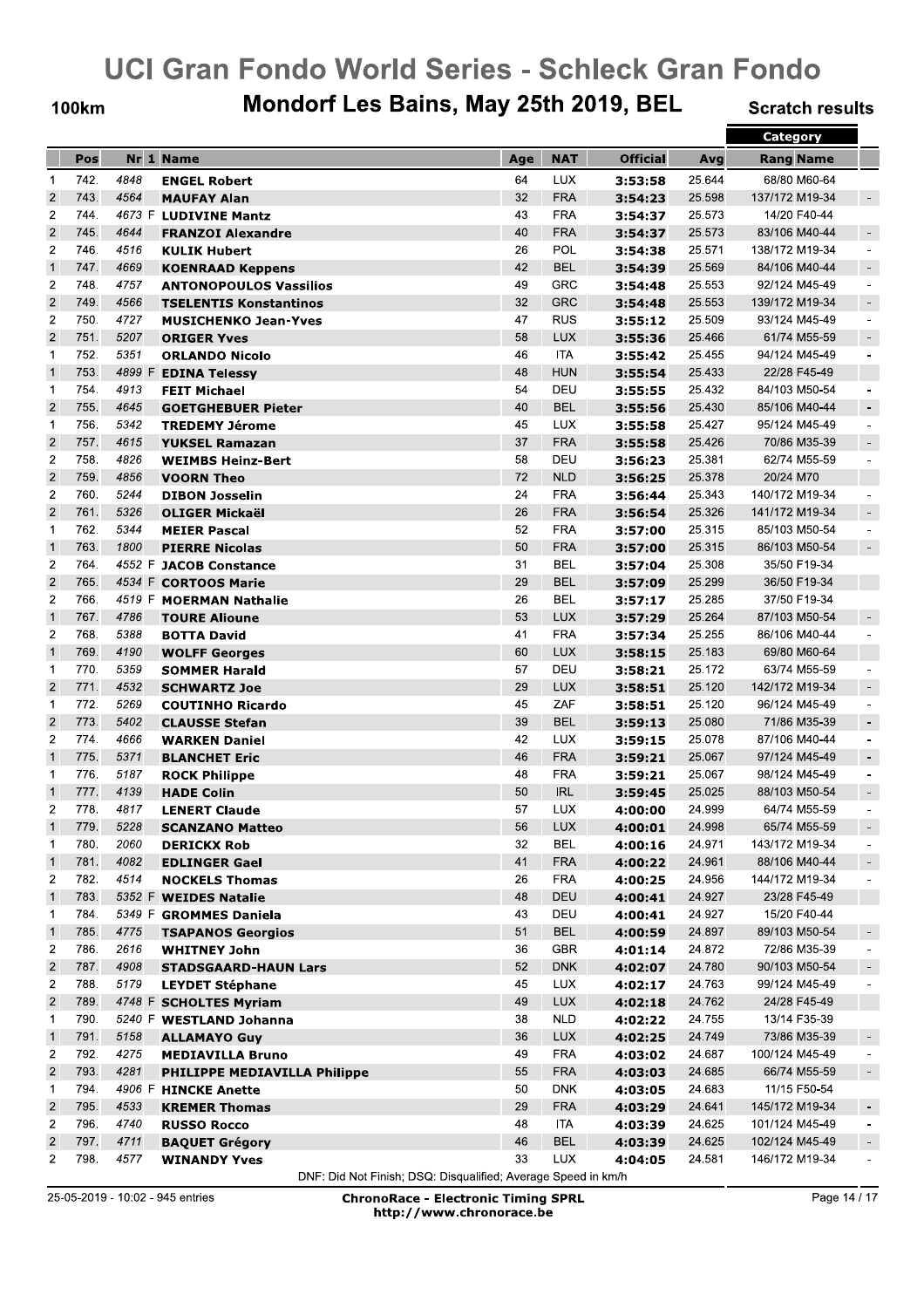**100km** 

## Mondorf Les Bains, May 25th 2019, BEL

**Scratch results** 

|                         |      |        |                                  |     |            |                 |        | Category         |                          |
|-------------------------|------|--------|----------------------------------|-----|------------|-----------------|--------|------------------|--------------------------|
|                         | Pos  |        | Nr 1 Name                        | Age | <b>NAT</b> | <b>Official</b> | Avg    | <b>Rang Name</b> |                          |
| $\mathbf{1}$            | 799. | 5310   | <b>BROWNLIE Graeine</b>          | 40  | <b>ENG</b> | 4:04:58         | 24.492 | 89/106 M40-44    |                          |
| $\overline{2}$          | 800. |        | 5325 F EVEN Liette               | 44  | <b>LUX</b> | 4:04:58         | 24.492 | 16/20 F40-44     |                          |
| $\mathbf 1$             | 801. | 4128   | <b>MASON Finlay</b>              | 48  | <b>GBR</b> | 4:05:00         | 24.490 | 103/124 M45-49   |                          |
| $\mathbf{1}$            | 802. |        | 5227 F ESTIENNE Christine        | 51  | <b>BEL</b> | 4:05:03         | 24.484 | 12/15 F50-54     |                          |
| 1                       | 803. | 5225   | <b>FRANÇOIS Stéphane</b>         | 51  | <b>BEL</b> | 4:05:03         | 24.484 | 91/103 M50-54    |                          |
| $\mathbf{1}$            | 804. | 5229   | <b>VERDIN Edoly</b>              | 48  | <b>BEL</b> | 4:05:04         | 24.482 | 104/124 M45-49   | $\overline{\phantom{a}}$ |
| $\overline{2}$          | 805. | 5498   | <b>MIGNON Amaury</b>             | 26  | <b>BEL</b> | 4:05:29         | 24.440 | 147/172 M19-34   | $\overline{\phantom{a}}$ |
| $\overline{2}$          | 806. | 5289   | <b>KOHNEN Christian</b>          | 36  | <b>LUX</b> | 4:05:30         | 24.439 | 74/86 M35-39     | $\blacksquare$           |
| $\overline{2}$          | 807. | 4685   | <b>DONIAS David</b>              | 43  | <b>FRA</b> | 4:05:31         | 24.437 | 90/106 M40-44    | $\blacksquare$           |
| $\overline{2}$          | 808. | 5497   | <b>GAZIN Nicolas</b>             | 45  | <b>FRA</b> | 4:05:32         | 24.436 | 105/124 M45-49   | $\overline{\phantom{a}}$ |
| $\overline{c}$          | 809. | 4744   | <b>MIRANDA VIZUETE Jose</b>      | 49  | <b>ESP</b> | 4:05:53         | 24.402 | 106/124 M45-49   | $\overline{\phantom{a}}$ |
| $\overline{2}$          | 810. | 4730   |                                  | 47  | <b>LUX</b> |                 | 24.396 | 107/124 M45-49   | $\overline{\phantom{a}}$ |
| $\mathbf{1}$            | 811. | 5233   | <b>BRAUN Claude</b>              | 49  | <b>FRA</b> | 4:05:56         | 24.393 | 108/124 M45-49   | $\blacksquare$           |
| $\overline{2}$          | 812. | 4768   | <b>ROSELLO Eric</b>              | 50  | DEU        | 4:05:58         | 24.392 | 92/103 M50-54    |                          |
|                         | 813. |        | <b>JEURINK Harald</b>            |     | <b>FRA</b> | 4:05:58         |        |                  | $\blacksquare$           |
| 1                       |      |        | 5166 F SOLDATIC Barbara          | 33  |            | 4:06:04         | 24.383 | 38/50 F19-34     |                          |
| $\mathbf{1}$            | 814. | 5157   | <b>GNATA Eddy</b>                | 58  | <b>FRA</b> | 4:06:23         | 24.351 | 67/74 M55-59     | $\overline{\phantom{a}}$ |
| $\overline{2}$          | 815. | 4795   | <b>PERRET Stéphane</b>           | 54  | <b>FRA</b> | 4:06:26         | 24.346 | 93/103 M50-54    |                          |
| $\overline{2}$          | 816. | 4559   | <b>MOERMAN Sophie</b>            | 32  | <b>BEL</b> | 4:06:42         | 24.320 | 148/172 M19-34   | $\blacksquare$           |
| $\overline{2}$          | 817. |        | 5223 F KLOPP Nadia               | 34  | <b>LUX</b> | 4:06:42         | 24.320 | 39/50 F19-34     |                          |
| $\overline{2}$          | 818. | 4702   | <b>REIFF Patrick</b>             | 45  | <b>LUX</b> | 4:06:55         | 24.299 | 109/124 M45-49   | $\overline{\phantom{a}}$ |
| $\overline{c}$          | 819. | 4695   | <b>SCHOLTES Pierre</b>           | 44  | <b>LUX</b> | 4:07:07         | 24.280 | 91/106 M40-44    | $\blacksquare$           |
| $\overline{2}$          | 820. | 4616   | <b>MAJERUS Serge</b>             | 38  | LUX        | 4:07:07         | 24.280 | 75/86 M35-39     | $\sim$                   |
| 1                       | 821. | 5277   | <b>MERCHEZ Pierre</b>            | 30  | <b>FRA</b> | 4:07:28         | 24.245 | 149/172 M19-34   | $\blacksquare$           |
| $\overline{\mathbf{c}}$ | 822. | 4916 F | <b>MODIGH Jeannette Kristine</b> | 55  | <b>DNK</b> | 4:08:12         | 24.172 | 8/10 F55-59      |                          |
| $\overline{2}$          | 823. | 4542 F | <b>DONDELINGER Nadia</b>         | 30  | <b>LUX</b> | 4:08:19         | 24.162 | 40/50 F19-34     |                          |
| $\overline{2}$          | 824. | 5222   | <b>GLIER Heinz</b>               | 70  | DEU        | 4:08:47         | 24.116 | 21/24 M70        |                          |
| $\overline{2}$          | 825. | 4749   | <b>VICQ Pierre</b>               | 49  | <b>FRA</b> | 4:08:50         | 24.112 | 110/124 M45-49   |                          |
| $\overline{2}$          | 826. | 4665   | <b>MULDER Loïc</b>               | 42  | <b>FRA</b> | 4:08:53         | 24.106 | 92/106 M40-44    | $\overline{\phantom{a}}$ |
| $\overline{2}$          | 827. | 4688   | <b>HUMBERT Rodolphe</b>          | 44  | <b>FRA</b> | 4:08:54         | 24.106 | 93/106 M40-44    | $\overline{a}$           |
| $\overline{2}$          | 828. | 4624   | <b>OTTAVIANI Fabio</b>           | 38  | <b>LUX</b> | 4:09:26         | 24.054 | 76/86 M35-39     | $\overline{\phantom{a}}$ |
| $\overline{2}$          | 829. | 4610   | <b>HAROZ Xavier</b>              | 37  | <b>FRA</b> | 4:09:44         | 24.025 | 77/86 M35-39     | $\blacksquare$           |
| $\overline{2}$          | 830. | 4579   | <b>MOSSON Jeremy</b>             | 33  | <b>LUX</b> | 4:10:09         | 23.985 | 150/172 M19-34   | $\overline{\phantom{a}}$ |
| $\mathbf 1$             | 831. | 4060   | <b>KLEINBERG Julien</b>          | 37  | <b>FRA</b> | 4:10:20         | 23.967 | 78/86 M35-39     | $\overline{\phantom{a}}$ |
| $\mathbf{1}$            | 832. | 4006   | <b>WEYER Felix</b>               | 20  | <b>LUX</b> | 4:11:21         | 23.871 | 151/172 M19-34   | $\overline{\phantom{a}}$ |
| $\overline{2}$          | 833. | 5180   | <b>LOPES LIDO Francesco</b>      | 33  | <b>LUX</b> | 4:11:22         | 23.868 | 152/172 M19-34   | $\overline{\phantom{a}}$ |
| $\overline{2}$          | 834. |        | 4510 F STROCK Naomi              | 25  | <b>LUX</b> | 4:11:26         | 23.863 | 41/50 F19-34     |                          |
| 2                       | 835. | 4750   | <b>HENGEN Fernand</b>            | 49  | <b>LUX</b> | 4:11:48         | 23.827 | 111/124 M45-49   |                          |
| $\overline{c}$          | 836. | 4845   | <b>PARMENTIER Patrick</b>        | 63  | <b>FRA</b> | 4:13:13         | 23.694 | 70/80 M60-64     |                          |
| 2                       | 837. | 4570   | <b>BUEKENS David</b>             | 33  | BEL        | 4:14:20         | 23.590 | 153/172 M19-34   |                          |
| $\mathbf{1}$            | 838. | 5272   | <b>CREMER Sebastian</b>          | 27  | DEU        | 4:14:42         | 23.557 | 154/172 M19-34   |                          |
| $\overline{c}$          | 839. | 4933   | <b>LYNGSO Soren</b>              | 71  | DNK        | 4:16:05         | 23.430 | 22/24 M70        |                          |
| $\overline{c}$          | 840. | 4569   | <b>PIETER JAN NEVEUX Pieter</b>  | 33  | <b>BEL</b> | 4:16:09         | 23.422 | 155/172 M19-34   | $\overline{\phantom{a}}$ |
| 2                       | 841. | 4672   | <b>WIETOR Marc</b>               | 43  | <b>LUX</b> | 4:17:13         | 23.325 | 94/106 M40-44    |                          |
| $\mathbf{1}$            | 842. | 4222   | <b>GASPARI Silvio</b>            | 64  | <b>FRA</b> | 4:17:56         | 23.261 | 71/80 M60-64     |                          |
| 2                       | 843. | 4819   | DE MEY Jim                       | 57  | BEL        | 4:17:58         | 23.258 | 68/74 M55-59     |                          |
| $\overline{2}$          | 844. | 4797   | <b>PETER Weinhold</b>            | 54  | DEU        | 4:19:02         | 23.163 | 94/103 M50-54    |                          |
| 2                       | 845. | 4891   | <b>MACHARD Fabien</b>            | 43  | <b>FRA</b> | 4:19:16         | 23.141 | 95/106 M40-44    | $\overline{\phantom{a}}$ |
| $\overline{c}$          | 846. | 4931   | <b>MACHARD Gerard</b>            | 64  | <b>FRA</b> | 4:19:16         | 23.141 | 72/80 M60-64     |                          |
| 2                       | 847. | 5102   | <b>MAYER Raoul</b>               | 43  | <b>LUX</b> | 4:19:58         | 23.079 | 96/106 M40-44    |                          |
| $\overline{c}$          | 847. | 5101   | <b>MANGEN Martine</b>            | 42  | <b>LUX</b> | 4:19:58         | 23.079 | 96/106 M40-44    | $\blacksquare$           |
| 1                       | 849. | 5241   | <b>VAN GROOTEL Hans</b>          | 44  | <b>NLD</b> | 4:20:09         | 23.063 | 98/106 M40-44    | $\overline{\phantom{a}}$ |
| $\mathbf{1}$            | 850. | 5164   | <b>FRANSISSI Pascal</b>          | 46  | <b>LUX</b> | 4:20:21         | 23.045 | 112/124 M45-49   | $\blacksquare$           |
| 2                       | 851. | 4934   | <b>JENSEN Gunnar</b>             | 72  | <b>DNK</b> | 4:20:29         | 23.033 | 23/24 M70        |                          |
| $\overline{c}$          | 852. | 4924   | <b>HOLM Per</b>                  | 60  | <b>DNK</b> | 4:20:30         | 23.033 | 73/80 M60-64     |                          |
| 2                       | 853. | 4836   | <b>MERTZ Eberhard</b>            | 61  | DEU        | 4:20:32         | 23.029 | 74/80 M60-64     |                          |
| $\overline{c}$          | 854. | 4869   | <b>ALBERTY Pit</b>               | 31  | <b>LUX</b> | 4:21:26         | 22.949 | 156/172 M19-34   |                          |
| $\overline{2}$          | 855. | 4868   | <b>HERMANS Kevin</b>             | 31  | LUX        | 4:21:26         | 22.949 | 157/172 M19-34   |                          |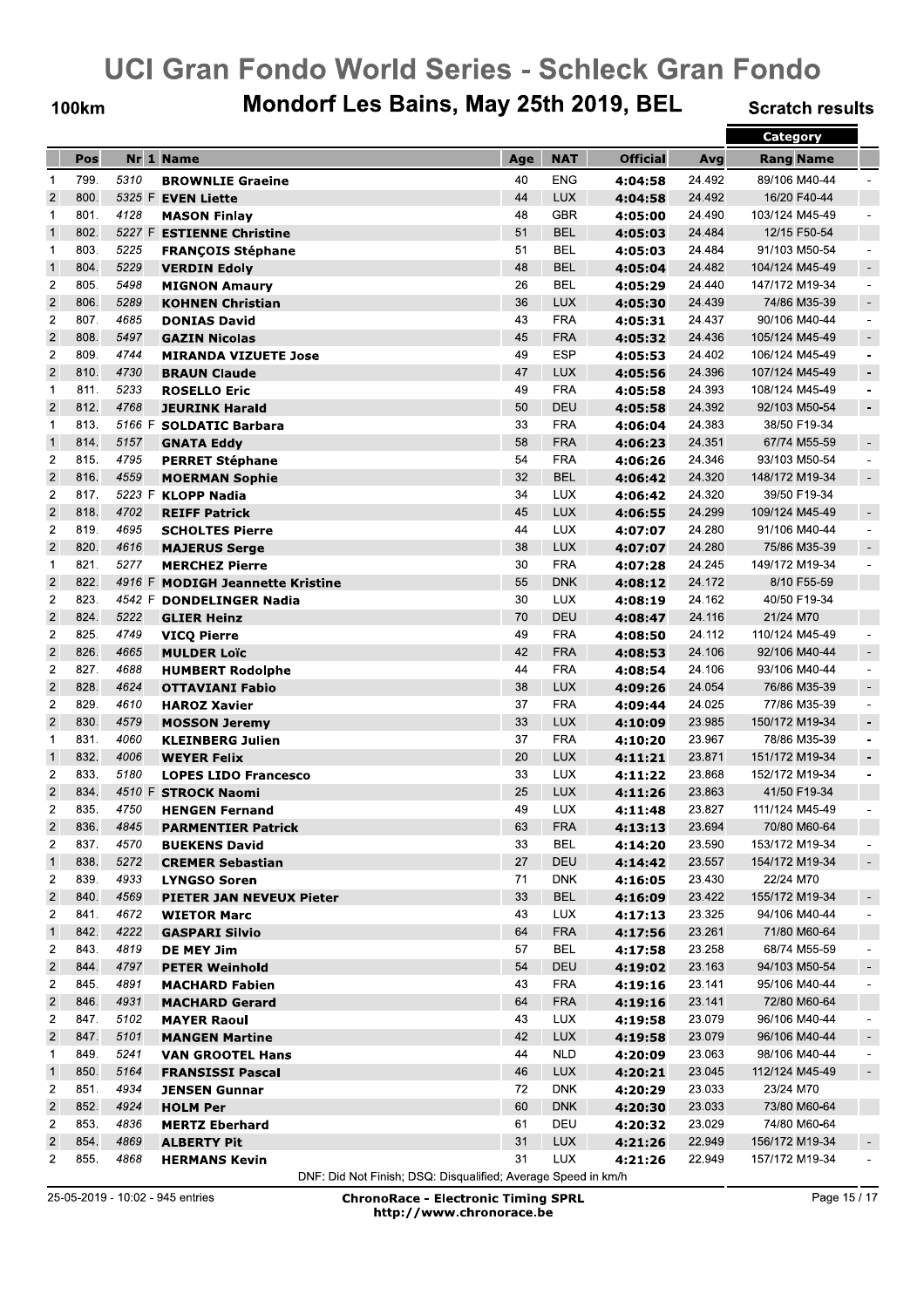**100km** 

## Mondorf Les Bains, May 25th 2019, BEL

**Scratch results** 

|                         |            |      |                                  |     |            |                 |        | Category         |                              |
|-------------------------|------------|------|----------------------------------|-----|------------|-----------------|--------|------------------|------------------------------|
|                         | Pos        |      | Nr 1 Name                        | Age | <b>NAT</b> | <b>Official</b> | Avg    | <b>Rang Name</b> |                              |
| $\mathbf{1}$            | 856.       |      | 4038 F SNAUWAERT Lindsey         | 30  | <b>BEL</b> | 4:21:49         | 22.916 | 42/50 F19-34     |                              |
| $\overline{1}$          | 857.       |      | 5238 F VAN WERSCH-OOSTERHOF Joan | 50  | <b>NLD</b> | 4:23:35         | 22.762 | 13/15 F50-54     |                              |
| $\mathbf{1}$            | 858.       |      | 5304 F DE LANDSHEER Lien         | 28  | <b>BEL</b> | 4:23:38         | 22.758 | 43/50 F19-34     |                              |
| $\overline{2}$          | 859.       | 4773 | <b>MOLINARO Guido</b>            | 51  | <b>LUX</b> | 4:24:06         | 22.717 | 95/103 M50-54    | $\blacksquare$               |
| $\overline{2}$          | 860.       |      | 4633 F MOLINARO Charunee         | 39  | <b>THA</b> | 4:24:07         | 22.717 | 14/14 F35-39     |                              |
| $\mathbf{1}$            | 861.       | 4677 | <b>HAUGENOIS Laurent</b>         | 43  | <b>FRA</b> | 4:25:04         | 22.635 | 99/106 M40-44    | $\overline{\phantom{a}}$     |
| $\overline{2}$          | 862.       | 5403 | <b>KEIFFER Nico</b>              | 58  | <b>LUX</b> | 4:25:27         | 22.602 | 69/74 M55-59     |                              |
| $\mathbf{1}$            | 863.       |      | 5401 F TOMC Charlène             | 30  | <b>FRA</b> | 4:25:43         | 22.579 | 44/50 F19-34     |                              |
| $\mathbf{1}$            | 864.       |      | 4120 F ROCK Fabienne             | 47  | <b>FRA</b> | 4:25:43         | 22.579 | 25/28 F45-49     |                              |
| $\overline{2}$          | 865.       | 4567 | <b>DE BODT Jeroen</b>            | 32  | <b>BEL</b> | 4:25:44         | 22.578 | 158/172 M19-34   | $\overline{\phantom{a}}$     |
| $\mathbf{1}$            | 866.       |      | 4890 F SIMIONATO Celine          | 43  | <b>FRA</b> | 4:27:08         | 22.460 | 17/20 F40-44     |                              |
| $\mathbf{1}$            | 867.       |      | 4884 F FURMANIAK Laetitia        | 41  | <b>FRA</b> |                 | 22.458 | 18/20 F40-44     |                              |
| $\mathbf{1}$            | 868.       |      | 4137 F OOSTEROM Katrien          | 49  | <b>NLD</b> | 4:27:10         | 22.448 | 26/28 F45-49     |                              |
| $\overline{2}$          | 869.       | 4829 |                                  | 59  | <b>LUX</b> | 4:27:16         | 22.369 | 70/74 M55-59     |                              |
| $\overline{2}$          |            |      | <b>SCHMITZ Matthias</b>          |     |            | 4:28:13         |        |                  |                              |
|                         | 870.       | 4838 | <b>SCHAUSS Patrick</b>           | 61  | <b>LUX</b> | 4:28:16         | 22.364 | 75/80 M60-64     |                              |
| $\overline{2}$          | 871.       | 2031 | <b>IFOULD Barry</b>              | 64  | <b>GBR</b> | 4:28:59         | 22.305 | 76/80 M60-64     |                              |
| $\overline{c}$          | 872.       | 4663 | <b>BONADIMAN Marcos</b>          | 41  | ITA        | 4:30:24         | 22.189 | 100/106 M40-44   |                              |
| $\mathbf{1}$            | 873.       |      | 4914 F GLARBO Lone               | 54  | <b>DNK</b> | 4:31:26         | 22.104 | 14/15 F50-54     |                              |
| $\overline{2}$          | 874.       | 4563 | <b>LUCHTENS Lennart</b>          | 32  | <b>BEL</b> | 4:32:38         | 22.007 | 159/172 M19-34   |                              |
| $\overline{2}$          | 875.       | 4881 | <b>VAISSE Nicolas</b>            | 38  | <b>FRA</b> | 4:33:37         | 21.928 | 79/86 M35-39     | $\overline{\phantom{a}}$     |
| $\overline{c}$          | 876.       | 4692 | <b>BRIMONT Cedric</b>            | 44  | <b>FRA</b> | 4:34:58         | 21.820 | 101/106 M40-44   | ÷                            |
| $\overline{2}$          | 877.       | 4769 | <b>GRIVEL Daniel</b>             | 50  | <b>FRA</b> | 4:37:37         | 21.613 | 96/103 M50-54    | $\overline{\phantom{a}}$     |
| 1                       | 878.       | 5320 | <b>PITZER Greg</b>               | 59  | <b>USA</b> | 4:39:04         | 21.500 | 71/74 M55-59     | $\blacksquare$               |
| $\mathbf{1}$            | 879.       | 4212 | <b>LEUCHTER Harald</b>           | 62  | DEU        | 4:39:05         | 21.498 | 77/80 M60-64     |                              |
| $\mathbf 1$             | 880.       | 4704 | <b>GEISEN Marc</b>               | 45  | <b>LUX</b> | 4:39:12         | 21.489 | 113/124 M45-49   | $\overline{\phantom{a}}$     |
| $\overline{2}$          | 881.       | 4782 | <b>TEIXEIRA Adler Victor</b>     | 52  | <b>BRA</b> | 4:39:53         | 21.437 | 97/103 M50-54    | $\overline{\phantom{a}}$     |
| $\overline{2}$          | 882.       | 4901 | <b>MATHOUILLOT Frédéric</b>      | 49  | <b>FRA</b> | 4:41:11         | 21.337 | 114/124 M45-49   | $\blacksquare$               |
| $\overline{2}$          | 883.       | 4872 | <b>PERRAD Christophe</b>         | 34  | <b>LUX</b> | 4:41:11         | 21.337 | 160/172 M19-34   | $\overline{\phantom{a}}$     |
| $\overline{2}$          | 884.       | 4537 | <b>STIJN Verhagen</b>            | 29  | <b>NLD</b> | 4:41:48         | 21.291 | 161/172 M19-34   | $\overline{\phantom{a}}$     |
| $\overline{2}$          | 885.       | 4814 | <b>VERHAGEN Ronald</b>           | 57  | <b>NLD</b> | 4:41:48         | 21.291 | 72/74 M55-59     | $\overline{\phantom{a}}$     |
| 1                       | 886.       | 5129 | <b>GOFFIN Xavier</b>             | 37  | <b>BEL</b> | 4:42:11         | 21.263 | 80/86 M35-39     | $\overline{\phantom{a}}$     |
| $\mathbf{1}$            | 887.       | 5128 | <b>DEMUYNEN Frederique</b>       | 45  | <b>BEL</b> | 4:42:11         | 21.262 | 115/124 M45-49   | ۰                            |
| 1                       | 888.       | 4762 | <b>YVAN HAUTECOEUR Yvan</b>      | 50  | <b>LUX</b> | 4:42:11         | 21.262 | 98/103 M50-54    | $\qquad \qquad \blacksquare$ |
| $\mathbf{1}$            | 889.       | 4737 | <b>PONSAR Christian</b>          | 48  | <b>BEL</b> | 4:42:11         | 21.262 | 116/124 M45-49   | $\overline{\phantom{a}}$     |
| $\overline{2}$          | 890.       | 4540 | <b>STEWART Brandon</b>           | 30  | <b>USA</b> | 4:42:45         | 21.219 | 162/172 M19-34   |                              |
| $\mathbf{1}$            | 891.       |      | 4860 F FERNANDES Adeline         | 26  | <b>FRA</b> | 4:44:10         | 21.113 | 45/50 F19-34     |                              |
| $\overline{2}$          | 892.       |      | 4554 F LESLIE Grange             | 31  | <b>FRA</b> | 4:45:52         | 20.989 | 46/50 F19-34     |                              |
| $\overline{2}$          | 893.       | 4840 | <b>VAN DER ZANDEN Frans</b>      | 62  | <b>NLD</b> | 4:46:12         | 20.963 | 78/80 M60-64     |                              |
| $\overline{c}$          | 894.       | 4530 | <b>LATGÉ Paul</b>                | 28  | FRA        | 4:48:16         | 20.814 | 163/172 M19-34   |                              |
| $\mathbf{1}$            | 895.       |      | 4917 F HORUP Bente               | 55  | <b>DNK</b> | 4:49:10         | 20.749 | 9/10 F55-59      |                              |
| $\overline{c}$          | 896.       | 4712 | <b>JÖRGENS Ralf</b>              | 46  | DEU        | 4:50:42         | 20.639 | 117/124 M45-49   |                              |
| $\mathbf{1}$            | 897.       | 5266 | <b>VIRDEHED Frederik</b>         | 45  | SWE        | 4:51:22         | 20.593 | 118/124 M45-49   |                              |
| $\overline{\mathbf{c}}$ | 898.       | 5396 | <b>BERTOLINO Pierre</b>          | 76  | <b>FRA</b> | 4:51:42         | 20.569 | 24/24 M70        |                              |
| $\overline{2}$          | 899.       | 4635 | <b>FALK Guillaume</b>            | 39  | <b>FRA</b> | 4:53:07         | 20.469 | 81/86 M35-39     | $\overline{\phantom{a}}$     |
| 1                       | 900.       | 5399 | <b>LEVIN Stephen</b>             | 48  | USA        | 4:59:02         | 20.064 | 119/124 M45-49   |                              |
| $\mathbf{1}$            | 901.       | 4670 | <b>THILL Patrick</b>             | 42  | <b>LUX</b> | 5:01:21         | 19.910 | 102/106 M40-44   | ٠                            |
| $\overline{2}$          | 902.       | 2737 | <b>DE ARAUJO Sergio</b>          | 41  | <b>PRT</b> | 5:04:02         | 19.734 | 103/106 M40-44   | $\overline{\phantom{a}}$     |
| $\overline{\mathbf{c}}$ | 903.       |      | 4668 F RODRIGUES Elisabetta      | 42  | <b>PRT</b> | 5:04:05         | 19.731 | 19/20 F40-44     |                              |
| $\overline{\mathbf{c}}$ | 904.       | 4611 | <b>NATALICIO Robin</b>           | 37  | <b>LUX</b> | 5:04:20         | 19.715 | 82/86 M35-39     |                              |
| $\mathbf{1}$            | 905.       |      | 4706 F DESTRAY Deborah           | 45  | <b>BEL</b> | 5:26:18         | 18.387 | 27/28 F45-49     |                              |
| $\overline{c}$          | 906.       | 4798 | <b>HOUGHTON Tim</b>              | 54  | ARM        | 5:28:02         | 18.290 | 99/103 M50-54    |                              |
| $\sqrt{2}$              | 907.       | 4557 | <b>SIMÕES Fábio Pereira</b>      | 32  | <b>PRT</b> | 5:28:18         | 18.275 | 164/172 M19-34   | $\blacksquare$               |
| $\overline{\mathbf{c}}$ | 908.       | 4523 | <b>KHACHATRYAN Ashot</b>         | 27  | ARM        | 5:39:30         | 17.673 | 165/172 M19-34   |                              |
| $\sqrt{2}$              | 909.       |      | 4861 F ZAMFIRESCO Amandine       | 26  | <b>FRA</b> | 5:39:58         | 17.648 | 47/50 F19-34     |                              |
| $\overline{c}$          | 910.       |      | 4857 F LABRO Cindy               | 24  | BEL        | 5:46:51         | 17.298 | 48/50 F19-34     |                              |
| $\sqrt{2}$              | 911.       | 4716 | <b>STOJANOVSKI Blaze</b>         | 46  | DEU        | 6:26:41         | 15.516 | 120/124 M45-49   |                              |
| $\overline{1}$          | <b>DSQ</b> |      | 4918 F SUNNEN Annette            | 55  | <b>LUX</b> | 6:09:18         | 16.247 | - F55-59         |                              |